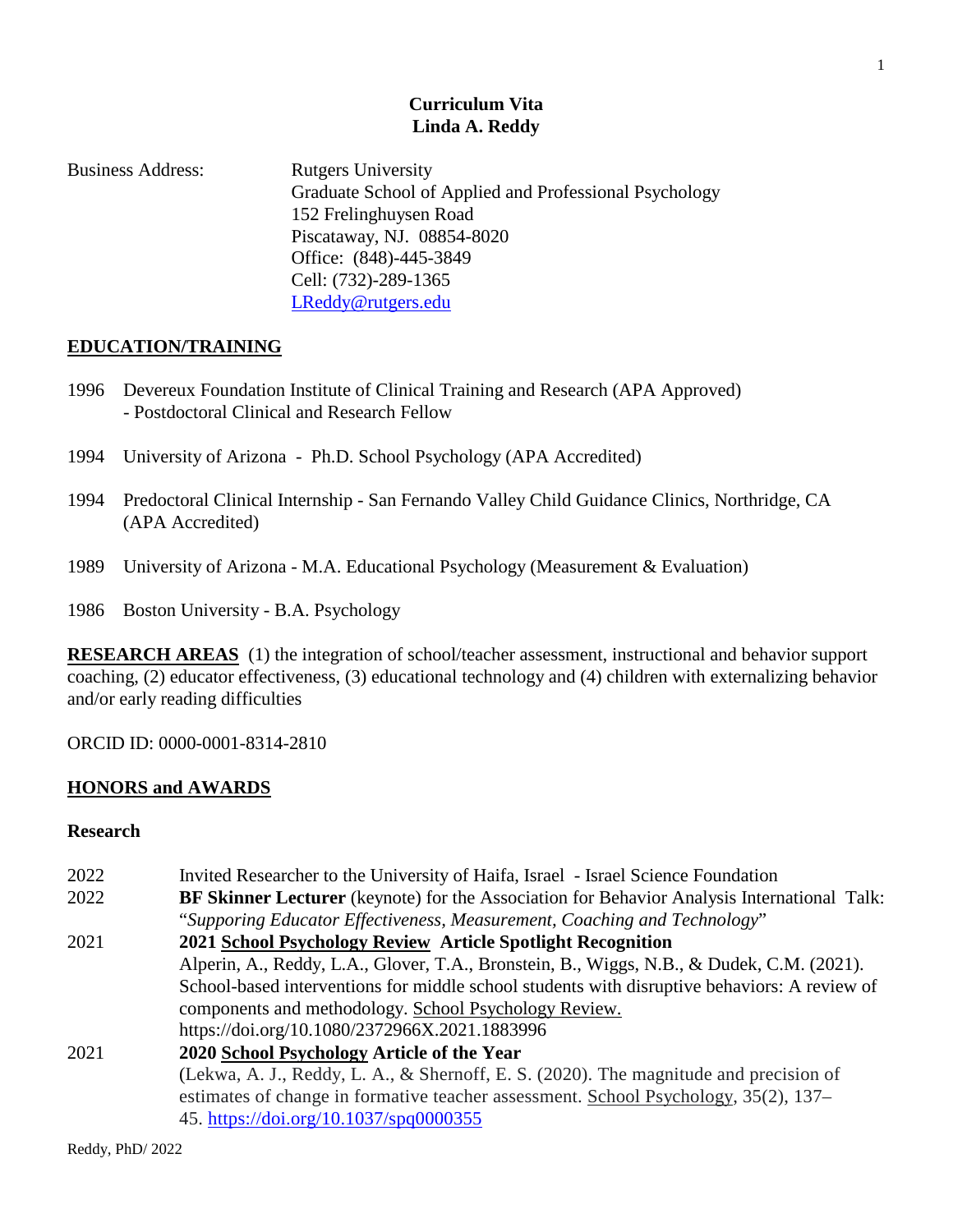| 2020                                                                                | Data-Driven Coaching Model (DDICM) and ReadyCoach Platform were recognized by Office      |  |  |
|-------------------------------------------------------------------------------------|-------------------------------------------------------------------------------------------|--|--|
| 2020                                                                                | of Special Education Programs (OSEP) as a Model Demonstration System                      |  |  |
|                                                                                     | 2020 School Psychology Review Article Spotlight Recognition                               |  |  |
|                                                                                     | Shernoff, E. S., Lekwa, A. J., & Reddy, L. A. (2020). Teachers' use and beliefs regarding |  |  |
|                                                                                     | praise: A mixed-methods study. School Psychology Review, 256-274.                         |  |  |
|                                                                                     | https://www.tandfonline.com/eprint/ZA9FFC6JQPEKSP34PT6T/full?target=10.1080/23729         |  |  |
|                                                                                     | 66X.2020.1732146                                                                          |  |  |
| 2018                                                                                | <b>APA Division 16 Research Poster Award</b>                                              |  |  |
|                                                                                     | Reddy, L., Shernoff, E., & Lekwa, A. "Efficacy of the Classroom Strategies Coaching Model |  |  |
|                                                                                     | on Teacher and Student Outcomes"                                                          |  |  |
| 2018                                                                                | Outstanding Publication Award for Assessment and Accountability, American Education       |  |  |
|                                                                                     | Research Association (AERA), Division H                                                   |  |  |
| 2017-2018                                                                           | Erasmus+ Inter-Institutional Research Agreement Award                                     |  |  |
|                                                                                     | <b>International Faculty Research Travel Award</b>                                        |  |  |
|                                                                                     | Collaborator: Dr. Maria Poulou, University of Patras, Greece                              |  |  |
|                                                                                     | Research Collaborative betweem Rutgers University and University of Patras, Department of |  |  |
|                                                                                     | Educational Sciences and the Ministry of Education                                        |  |  |
| Invited Catalyst Scholar for the Society for the Study of School Psychology<br>2017 |                                                                                           |  |  |
| 2017                                                                                | <b>Fellow of the American Educational Research Association</b>                            |  |  |
| 2016                                                                                | Commissioned by the National Institute of Justice to write white paper on:                |  |  |
|                                                                                     | Addressing Violence against Educators through Measurement and Research                    |  |  |
|                                                                                     | (Linda A. Reddy, Dorothy L. Espelage, Eric M. Anderman, & Jaclyn Kanrich)                 |  |  |
|                                                                                     | Article published Journal of Aggression and Violence Behavior, 42, 9-28.                  |  |  |
|                                                                                     | doi.org/10.1016/j.avb.2018.06.006                                                         |  |  |
| 2015                                                                                | Inducted in the Society for the Study of School Psychology                                |  |  |
| 2015                                                                                | Outstanding Publication Award for Applied Research-Advances in Methodology,               |  |  |
|                                                                                     | American Education Research Association (AERA), Division H                                |  |  |
| 2012                                                                                | Invited Speaker to the William T. Grant Foundation and Spencer Foundation – Classroom     |  |  |
|                                                                                     | Measurement Research Meeting. Chicago, IL.                                                |  |  |
| 2010                                                                                | Research Article of the Year Award, Journal of School Psychology -                        |  |  |
|                                                                                     | Society for the Study of School Psychology (SSSP)                                         |  |  |
| 2010-2021                                                                           | Fellow of the American Psychological Association,                                         |  |  |
|                                                                                     | Division 5 (Quantitative and Qualitative Methods)                                         |  |  |
|                                                                                     | Division 16 (School Psychology)                                                           |  |  |
|                                                                                     | Division 37 (Society for Child and Family Policy and Practice)                            |  |  |
|                                                                                     | Division 53 (Society of Clinical Child and Adolescent Psychology)                         |  |  |
| 2004                                                                                | Distinguished Faculty Research Award, Fairleigh Dickinson University                      |  |  |
| 2003                                                                                | Emerging Researcher Award for Significant Contributions to Research                       |  |  |
|                                                                                     | in Psychology the New Jersey Psychological Association                                    |  |  |
| 1996                                                                                | Research and Service Recognition Award, The Devereux Foundation                           |  |  |
|                                                                                     |                                                                                           |  |  |
|                                                                                     |                                                                                           |  |  |

# **Service Awards/Honors**

|           | 2021-Present ReElected APA Division 16 Council of Representative                     |
|-----------|--------------------------------------------------------------------------------------|
| 2018-2021 | Elected APA Division 16 Council of Representative                                    |
| 2017-2019 | Expert Reviewer for the Examination for Professional Practice in Psychology (EPPP-2) |
|           | Domain Areas {Scientific Orientation, Assessment}                                    |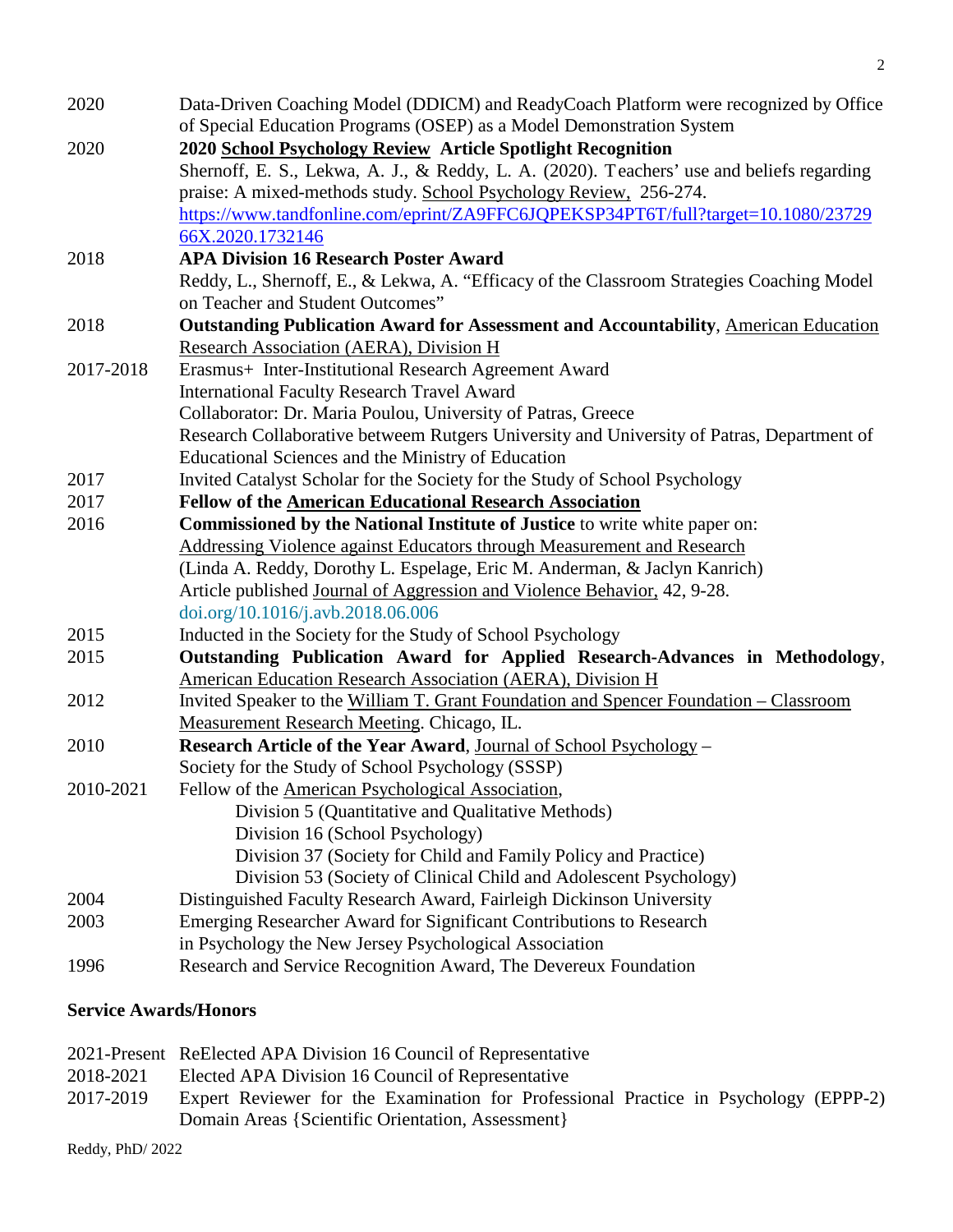| 2016          | Co-Chair of the APA Distinguished Professional Contributions to Applied Research,<br><b>Independent Practice and Institutional Practice Awards</b>                                                                                          |  |  |
|---------------|---------------------------------------------------------------------------------------------------------------------------------------------------------------------------------------------------------------------------------------------|--|--|
| 2016          | Chair of the American Education Research Association - 2016 Outstanding Research Article<br>for the Advancement in Methodology Committee                                                                                                    |  |  |
| 2015          | Outstanding Service Award from APA Division 16 (School Psychology)<br>- Division 16 President                                                                                                                                               |  |  |
|               | 2014-Present National Advisory Panel for National Center for Learning Disabilities – Understood for<br>Learning & Attention Issues                                                                                                          |  |  |
| 2014          | Invited by APA to co-present with Dr. Jacquelyn Buckley, Research Scientist for the National<br>Center for Special Education, Institute of Education Sciences on research collaboration,<br>mentorship and grants for early career faculty. |  |  |
| 2010, 2012    | Outstanding Service Award from APA Division 16 (School Psychology)<br>- Vice President of Publications and Communications                                                                                                                   |  |  |
| 2006, 2008    | Outstanding Service Award from APA Division 16 (School Psychology)<br>- Editor of The School Psychologist                                                                                                                                   |  |  |
| $2013 - 2016$ | Elected to the APA Board of Professional Affairs (BPA)                                                                                                                                                                                      |  |  |
| 2013          | Interviewed for the APA Distinguished Psychotherapy Video Series for my work on<br>Integrating Group Play Interventions and Cognitive Behavioral Techniques for Children                                                                    |  |  |
| 2011          | Selected for the Summer Research Training Institute sponsored by the National Center for<br>Special Education Research (NCSER) – Institute of Education Sciences (IES) at University of<br>Wisconsin – Madison                              |  |  |
| 2008-2011     | Co-Chair of the APA Committee on Divisional/APA Relations (CODAPAR)                                                                                                                                                                         |  |  |

# **GRANTS AND SERVICE CONTRACTS FUNDED [over 62 million]**

| 2021 | Data-Driven Instructional Coaching for Early Reading and Paraprofessional Behavior<br>Coaching and Training to Support K-5 grade Students with EBD in High Poverty Schools<br>funded by New Jersey Educational Foundation (\$3,500; PI Reddy)                                                              |
|------|------------------------------------------------------------------------------------------------------------------------------------------------------------------------------------------------------------------------------------------------------------------------------------------------------------|
| 2021 | Development of the New Jersey Tiered System of Support (NJTSS) for Early Reading:<br>Expanding Capacity for Equitable, Data-driven Instruction<br>US DOE-OSEP State Personnel Development Grants Program CFDA 84.323A<br>(\$6,719,110; PI Todd Glover, Co-PI Reddy)                                        |
| 2021 | Efficacy of Paraprofessional Behavior Support Coaching for Elementary School<br>Students with Externalizing Behavior Disorders - Supplement. US DOE, Institute for<br>Education Sciences Goal 3 (Efficacy and Replication) CFDA No. 84.324A (R324A170069<br>Role PI Reddy \$178,027.17; Co-PI Todd Glover) |
| 2021 | Continued Validation of the Direct Behavior Rating-Classroom Management: A Mini Multi-<br>Trait Multi-Method (MTMM) Study - Early Career Research Award - Society for the Study<br>of School Psychology (\$19,000; PI Wesley Sims, PhD UC-Riverside; Research Mentor:<br><b>Reddy</b> )                    |
| 2020 | Implementation of a Technology-Facilitated Data-Driven Instructional Coaching Model to<br>Guide Teachers' Support of Students with Early Reading Difficulties                                                                                                                                              |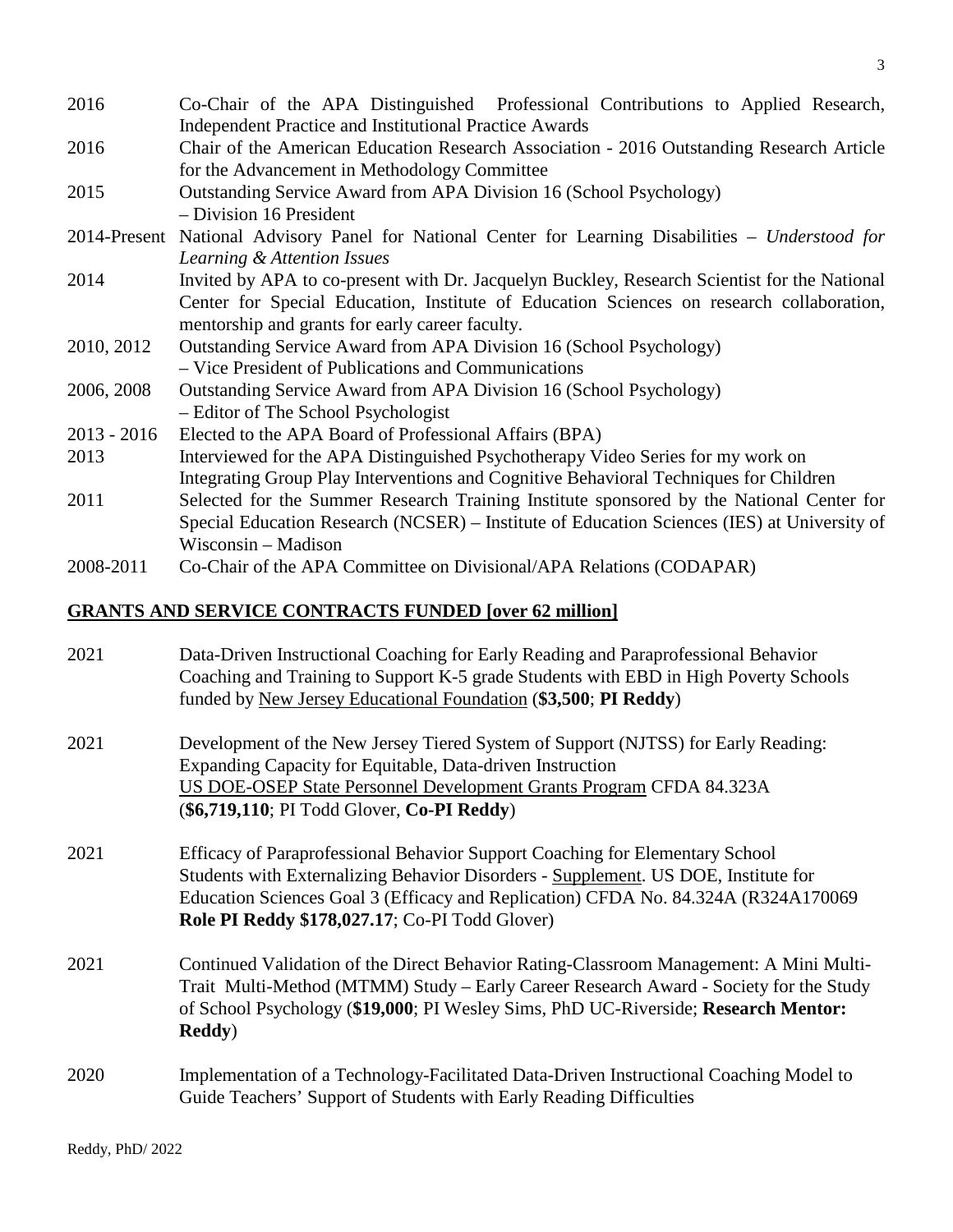|           | U.S. Department of Education, OSEP; Model Demonstration Projects to Develop Coaching<br>Systems (\$1,600,000) PI: Todd Glover and Co-PIs Reddy, & Kurz                                                                                                                                                                                                     |
|-----------|------------------------------------------------------------------------------------------------------------------------------------------------------------------------------------------------------------------------------------------------------------------------------------------------------------------------------------------------------------|
| 2020      | Paraprofessional Behavior Coaching and Training to Support K-5 grade Students with EBD in<br>High Poverty Schools funded by New Jersey Educational Foundation (\$2,000; PI Reddy)                                                                                                                                                                          |
| 2019      | Pinterest for Vulnerable Populations: An analysis of Pinterest content related to autism and<br>externalizing behaviors Rutgers University Research Counsel Award (\$2,400; PI Nicole<br>Breeden; Co-PI Reddy)                                                                                                                                             |
| 2019      | How do students' and teachers' characteristics predict students' statewide performance on<br>PARCC? Rutgers University Research Counsel Award (\$1,000; PI Anh Hua; Co-PIs Reddy<br>& Lekwa)                                                                                                                                                               |
| 2019      | A Short-term Longitudinal Study of Pre-service and First-year Teachers'<br>Victimization Experience and Wellbeing – Early Career Research Award - Society for the<br>Study of School Psychology (\$19,879; PI Chunyan Yang, PhD UC-Santa Barbara; Research<br><b>Mentors: Reddy &amp; Nickerson)</b>                                                       |
| 2018      | Validating the Classroom Strategies Assessment System (CSAS) in Greek Classrooms<br>International Research Award - Society for the Study of School Psychology (\$10,000; PI<br>Maria Poulou, PhD; Role Co-PI Reddy) University of Patras and Ministry of Education,<br>Greece.                                                                             |
| 2018      | Enhance Future Research Funding and Global Scalability of ReadyCoach Technology Tools -<br>Rutgers University (\$10,000; Role PI Reddy & Co-PI Glover)                                                                                                                                                                                                     |
| 2018-2023 | Technology-Support Behavioral Support Coaching: Project Select-Support-Succeed (S3)<br>Office of Special Education Programs - Educational Technology, Media, and Materials for<br>Individuals with Disabilities: Stepping-Up Technology Implementation Competition, CFDA<br>No. 84.327S (H327S170020 \$2,498,442; PI Kurz; Co-PIs Elliott, Reddy & Glover) |
| 2017-2021 | Efficacy of Paraprofessional Behavior Support Coaching for Elementary School<br>Students with Externalizing Behavior Disorders. US DOE, Institute for Education Sciences<br>Goal 3 (Efficacy and Replication) CFDA No. 84.324A (R324A170069 Role PI Reddy<br>\$3,299,279; Co-PI Todd Glover)                                                               |
| 2016-2021 | Development of the New Jersey Tiered System of Support (NJTSS) for Early Reading,<br>Funded by Office of Special Education State Personnel Development Grant CFDA No.<br>84.323A (H323A160012 \$6,198,000, PIs Peggy McDonald & Todd Glover; Role Co-PI<br><b>Reddy</b> )                                                                                  |
| 2015      | School System Improvement (SSI) Project, U.S. Department of Education, Teacher Incentive<br>Fund Competition (S374A120060; \$543,174, Role PI Reddy)                                                                                                                                                                                                       |
| 2015      | Enhanced Web Presence for Scientifically-based Information on Children and Families.<br>American Psychological Association Committee CODAPAR Grants<br>(\$8,000, PI Mary Ann McCabe; Role Co-PI Reddy).                                                                                                                                                    |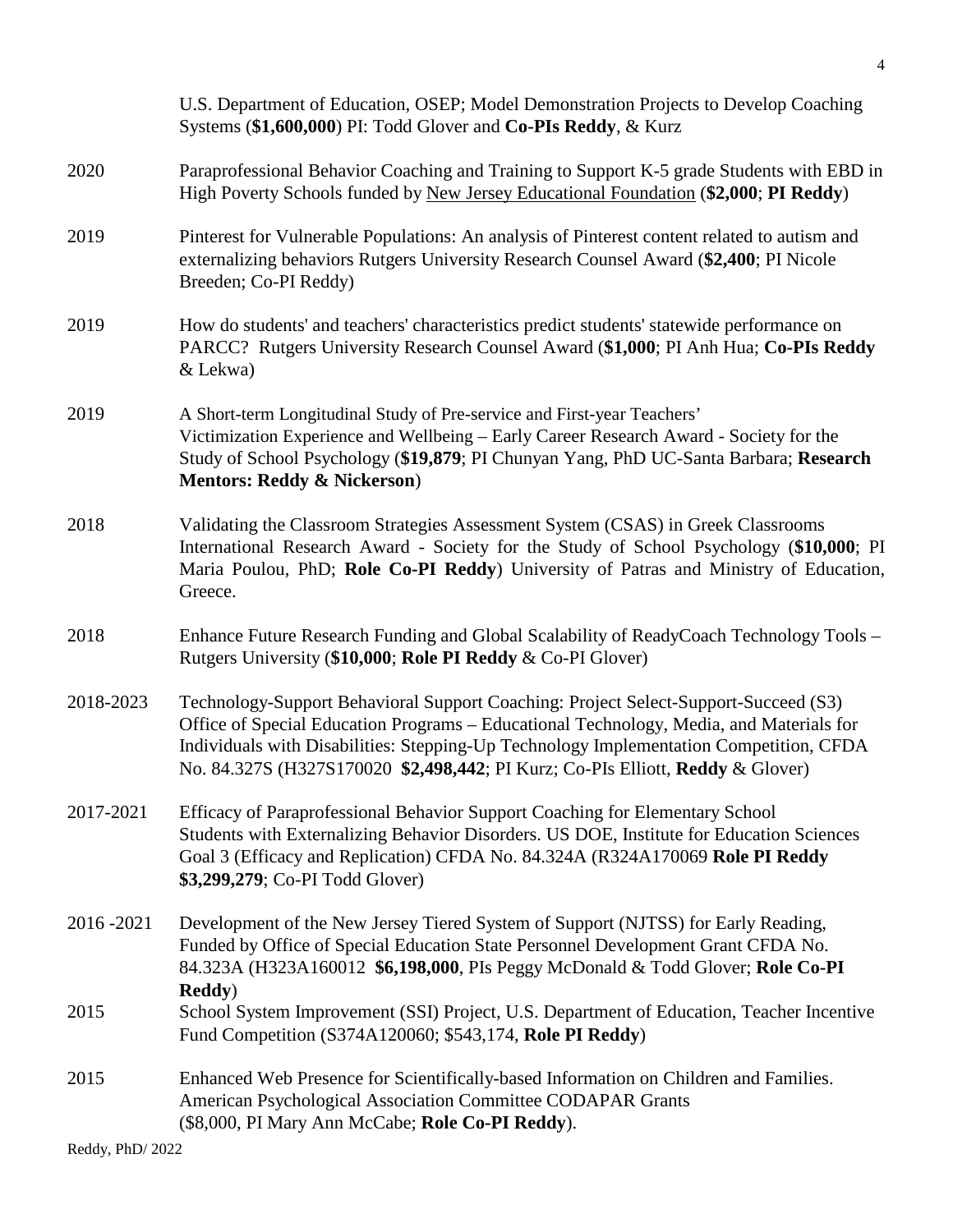| 2013-2018 | Collaborative Coaching: Improving Teacher Classroom Practices and Student<br>Achievement through Formative Assessment in High Poverty Schools Brady Education<br>Foundation (\$272,365; Role PI Reddy, Co-PI Elisa Shernoff)                                       |
|-----------|--------------------------------------------------------------------------------------------------------------------------------------------------------------------------------------------------------------------------------------------------------------------|
| 2012-2018 | School System Improvement (SSI) Project, U.S. Department of Education, Teacher Incentive<br>Fund Competition (S374A120060 \$39,703,502; PI Reddy & Co-PIs Ryan Kettler &<br>Alexander Kurz)                                                                        |
| 2008-2013 | Development and Validation of a Teacher Progress Monitoring Scale for Elementary School<br>Teachers, U.S. Department of Education, Institute for Educational Sciences Goal 5<br>Measurement Award (R305A080337 \$1,486,000; Role PI Reddy & Co-PI Gregory Fabiano) |
| 2010      | WJ III Cognitive & Achievement Assessment, The Woodcock-Munoz Foundation (Role PI<br><b>Reddy \$15,000)</b>                                                                                                                                                        |
| 2007      | Empirically-Supported Prevention and Treatment Interventions for Parents and Teachers:<br>Development of the Consumer Website for Child and Adolescent Mental Health. American<br>Psychological Association Committee CODAPAR Grants (Role PI \$2,500)             |
| 2007      | WJ III Cognitive & Achievement Assessment, The Woodcock-Munoz Foundation (Role PI<br>\$30,000 with Geraldine Oades-Sese)                                                                                                                                           |
| 2007      | Validation of the PADDS System as a Tool for Assessment of ADHD, Pediatric<br>and Adolescent Psychology, P.C. (Role PI \$2,500)                                                                                                                                    |
| 2006      | Test-Retest Reliability of the DAS-2 Harcourt Assessment Inc. (Role PI \$11,100)                                                                                                                                                                                   |
| 2005      | Developing a Consumer Website for Child and Adolescent Mental Health American                                                                                                                                                                                      |
|           | Psychological Association Committee on Division/APA Relations (Role PI \$2,500)                                                                                                                                                                                    |
| 2005      | Concurrent and Discriminant Validity of the DAS-2 with Co-Morbid ADHD Children<br>Harcourt Assessment Inc. (Role PI \$28,500)                                                                                                                                      |
| 2005      | Grant-in-Aid Award from Fairleigh Dickinson University (Role PI \$500)                                                                                                                                                                                             |
| 2004      | Diagnostic Assessment Contract from the State of New Jersey (Role PI \$16,050)                                                                                                                                                                                     |
| 2004      | Discriminant Validity of the Stanford-Binet 5 with Co-Morbid ADHD Children<br>Riverside Publishing (Role PI \$4,800)                                                                                                                                               |
| 2003      | Diagnostic Assessment Contract from the State of New Jersey (Role PI \$16,050)                                                                                                                                                                                     |
| 2003      | Employee Assistance Program for Bergan County Superior Court (Role PI \$30,000)                                                                                                                                                                                    |
| 2002      | Diagnostic Assessment Contract from the State of New Jersey (Role PI \$11,000)                                                                                                                                                                                     |
| 2001      | State of New Jersey Veteran's Post Traumatic Service Contract (Role PI \$40,000)                                                                                                                                                                                   |
| 2000      | Family Ecological Training Project-2, APA Division 16 Research Award - Society for the                                                                                                                                                                             |
|           | Study of School Psychology (Role PI \$8,246)                                                                                                                                                                                                                       |
| 1999      | Family Ecological Training Project, APA Division 16 Research Award – Society for the                                                                                                                                                                               |
|           | Study of School Psychology (Role PI \$8,716)                                                                                                                                                                                                                       |
| 1998      | The Child and Family Consultation Training Project, Grant-in-Aid Award from Fairleigh                                                                                                                                                                              |
|           | Dickinson University (Role PI \$3,120)                                                                                                                                                                                                                             |
| 1998      | Developing Advanced Research Skills with Multimedia Technology, Infrastructure Bond<br>Fund Award (Role PI \$11,500)                                                                                                                                               |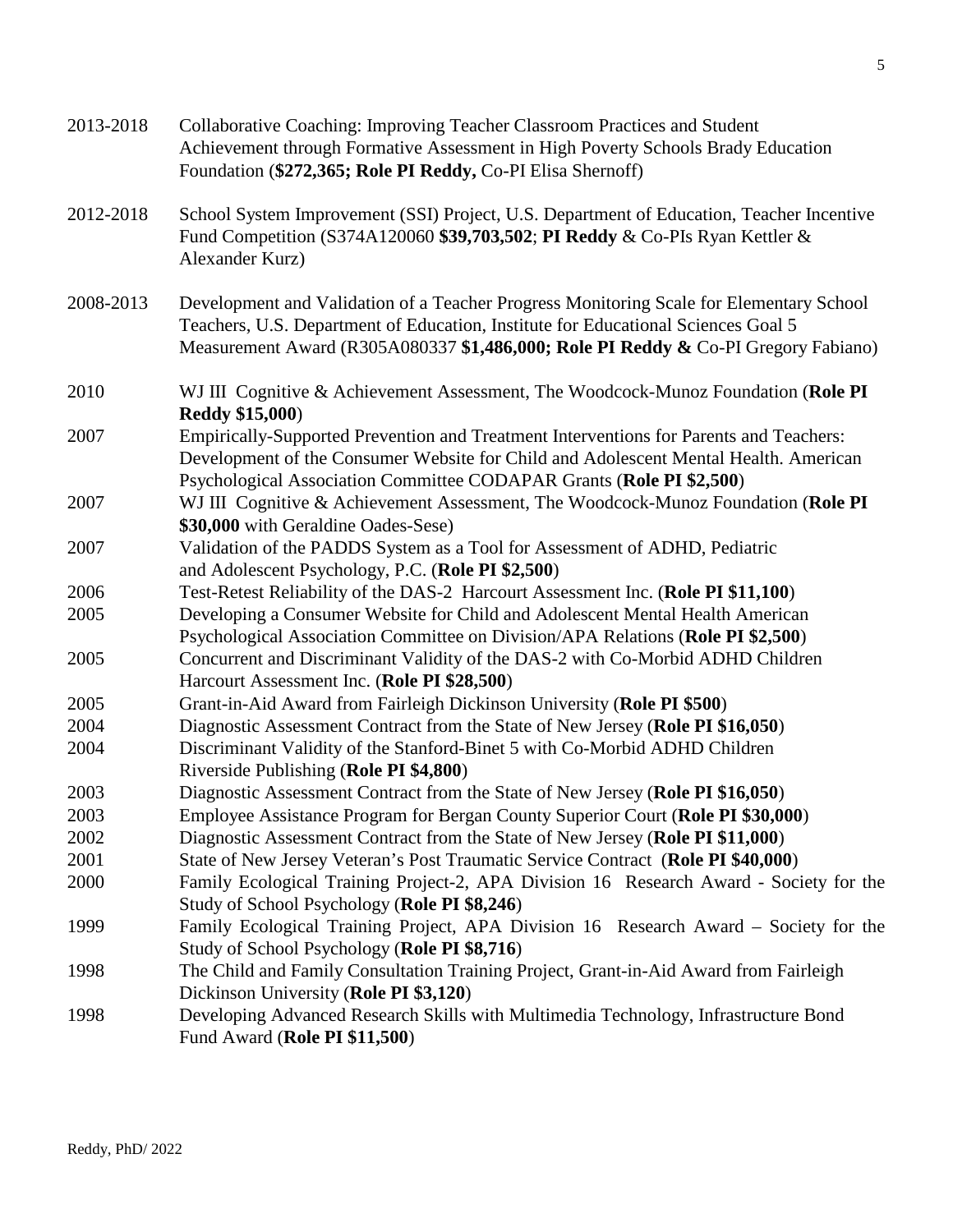### **LICENSURE/CERTIFICATION**

#### *Licensure*

State of New Jersey SI 03655 State of New York 013387-1 (inactive)

### *School Psychology Certification*

Nationally Certified School Psychologist 30934 State of Pennsylvania 95 005316 (inactive)

State of Pennsylvania PS-008347-L (inactive)

### **TEACHING/CLINICAL TRAINING INNOVATION**

School-based consultation, child and teacher assessment, measurement, instructional coaching, educational psychology, advance clinical practicum, seminar in professional school psychology, and group therapy.

### **National School Psychology Predoctoral Internship Grant Program (2014- Present)**

Created and Chair the APA Division 16 Grant Program of School Psychology Internships (GPSPI); the first APA Divisional grant program to address the internship crisis in the nation. [GPSPI funded and supported 19 new doctoral school psychology internship programs, generating over 350 internship slots.]

#### **Practicum Training Innovation in Multi-tiered Systems of Support for Students with Early Reading**

**Difficulties (2021-present)** Created the Data-Driven Instructional Coaching Model (DDICM) for Early Reading school-based practicum. DDICM is a unique training opportunity focused data-driven coaching/consultation, reading screening and achievement testing and evidence-based reading interventions used by school-based instructional coaches, teachers (general and special education) and interventionists that support K-3<sup>rd</sup> grade students with reading difficulties. DDICM is funded by a USDOE Office of Special Education Programs grant. The practicum will include approx. 6 doctoral students per year.

### **Practicum Training Innovation in High Poverty Settings (2018 – 2022)**

Created and supervise the Teacher and Paraprofessional Behavior Intervention and Support School Psychology Practicum (an official school-based practicum at GSAPP) focused on providing data-driven behavior intervention and support coaching to elementary teachers and paraprofessionals in urban high poverty elementary schools. This training is supported in part by an USDOE IES Goal 3 award (randomized controlled trial, efficacy study). I supervise and coordinate the practicum for 6 doctoral students per year. We have provided stipends in the past and in Sept 2020 secured funds for student via NJPA.

#### **Practicum Training Innovation in Urban High Poverty Settings (2015-2018)**

Created the Jersey City School District School Psychology Practicum (an official school-based practicum at GSAPP) focused on providing data-driven instructional and behavior management coaching to elementary general education and special education teachers in 15 urban high-poverty elementary schools. I have trained, supervised and funded 6 school psychology students on practicum per year (3-years). This training is supported in part by the Brady Education Foundation award (randomized control trial, efficacy study).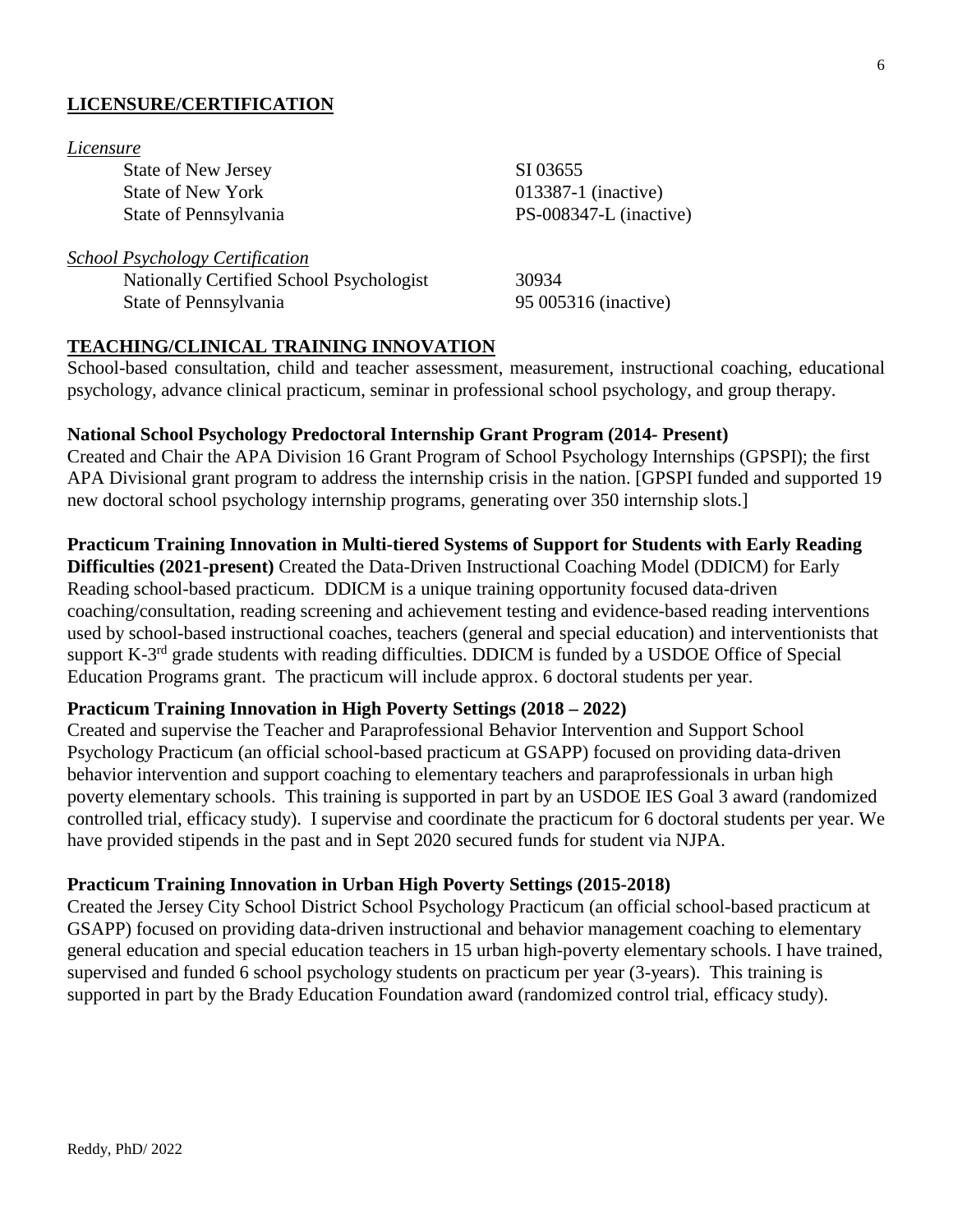### **EDUCATION TECHNOLOGY INNOVATION**

Experience in education technology development, innovation, tech transfer and lean-start-up business development. President and founder of GSAPP's first faculty start-up (EdTech) – aims to commercialize Rutgers's Saas-based instructional coaching platform and accessory tools (co-authors: Glover, Kurz & Elliott). Provisional patent pending: **Provisional App. No. 62/910 754 submitted 10/1/19 and International Patent Application PCT/US20/48931 submitted 9/1/20.** 

### **WORK EXPERIENCE**

#### **Assistant to the Dean for Research and Innovations**

|                                                  | Rutgers University, Graduate School of Applied and Professional Psychology,                                  |
|--------------------------------------------------|--------------------------------------------------------------------------------------------------------------|
| 2019-present                                     | Piscataway, NJ.                                                                                              |
|                                                  | Responsibilities include GSAPP leadership across Rutgers University in                                       |
|                                                  | research and innovations and enhance the support and infrastructure (policies,                               |
|                                                  | procedures, and resources) for faculty, graduate student, and post-doctoral                                  |
|                                                  | associates research; Increased grant submissions 25% and grant revenues by                                   |
|                                                  | 12%; Secured 3 million in service and training funds for GSAPP as a ghost<br>writer, non-PI (SAMSHA & FEMA). |
| <b>Professor</b>                                 | Rutgers University, Graduate School of Applied and Professional Psychology,                                  |
| 2014-present                                     | Piscataway, NJ.                                                                                              |
|                                                  |                                                                                                              |
| <b>Visiting Distinguished Professor</b>          | University of Patras, Patras, Department of Educational Science and                                          |
| 2017-present                                     | Early Childhood Education, Patras, Greece                                                                    |
| <b>Director</b>                                  | Rutgers School System Improvement Project (federally funded; 39 million)                                     |
| 2012-2018                                        | statewide school evaluation and improvement grant; serves over 20 K-12 grade                                 |
|                                                  | high-poverty charter schools; led fiscal management and reporting and                                        |
|                                                  | supervised 22 full-time employees (i.e., business specialists, statisticians,                                |
|                                                  | researchers, software development team, trainers, and assistant directors).                                  |
|                                                  | <b>Interim Chair of the Applied Psychology Department and</b>                                                |
| Director of the Psy.D. School Psychology Program |                                                                                                              |
| 2012                                             | Rutgers University, Graduate School of Applied and Professional Psychology,                                  |
|                                                  | Piscataway, NJ.                                                                                              |
| <b>Associate Professor (Tenured 2010)</b>        |                                                                                                              |
| 2007-2013                                        | Rutgers University, Graduate School of Applied and Professional Psychology,                                  |
|                                                  | Piscataway, NJ. (Tenured, 2010)                                                                              |
| <b>Associate Professor (Tenured)</b>             |                                                                                                              |
| 2002-2007                                        | Fairleigh Dickinson University, Department of Psychology, Teaneck, NJ.                                       |
|                                                  | (Tenured, 2002)                                                                                              |
|                                                  |                                                                                                              |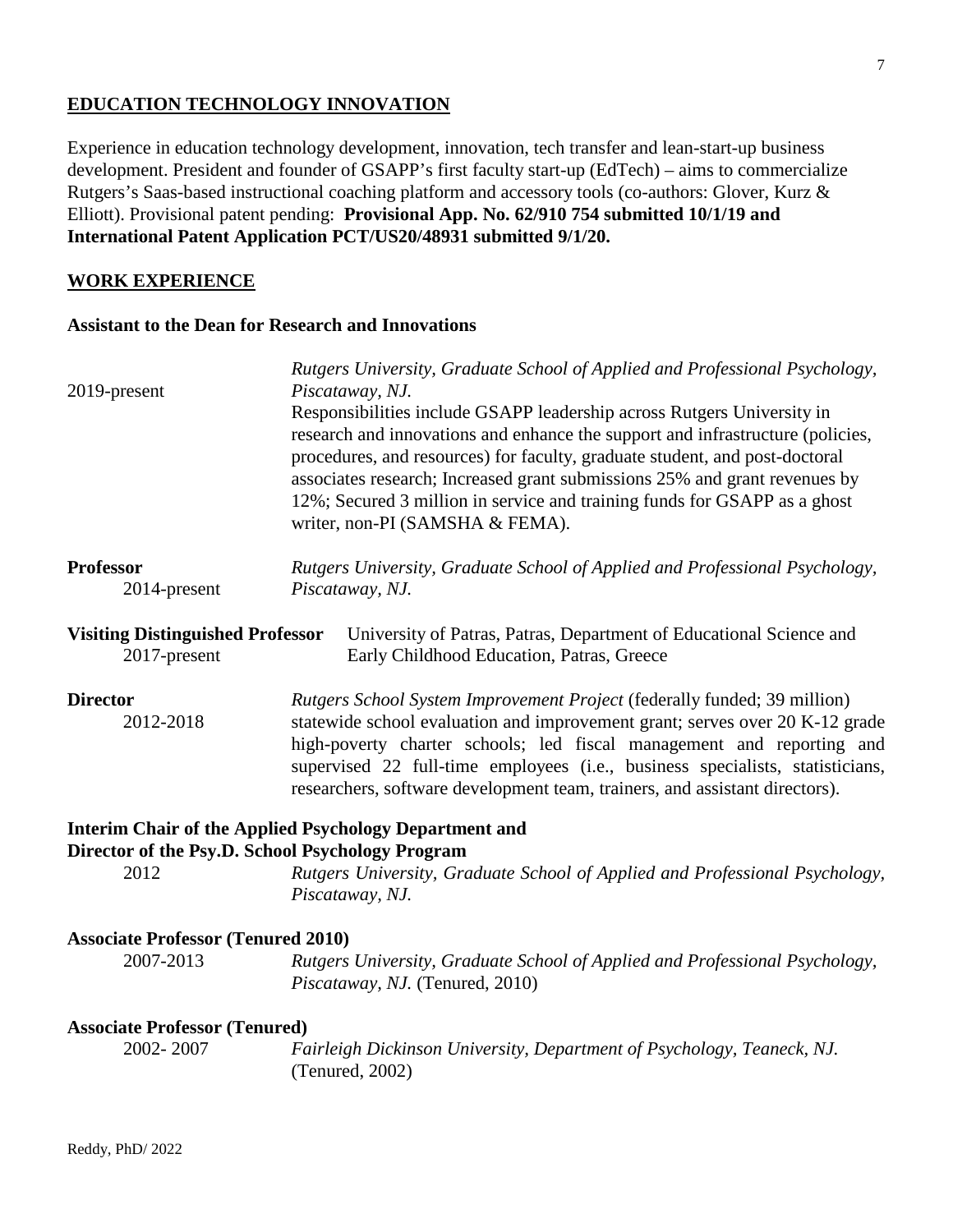#### **Director of the Center for Psychological Services**

| DIFECTOR OF THE CENTER TOF I SYCHOLOGICAL SET VICES |                                                                                                                                                                                                                                              |
|-----------------------------------------------------|----------------------------------------------------------------------------------------------------------------------------------------------------------------------------------------------------------------------------------------------|
| $1999 - 2004$                                       | Fairleigh Dickinson University, Hackensack, NJ.<br>Co-developed nine new adult and child specialty clinics; established 9 school<br>district and 3 agency-based service contracts; increased revenues 35%;<br>increased operating budget 40% |
|                                                     | <b>Coordinator of the School Psychology Externship and Internship Program</b>                                                                                                                                                                |
| 1998-2000                                           | Fairleigh Dickinson University, Department of Psychology, NJ.                                                                                                                                                                                |
|                                                     | Created 25 new predoctoral internships and 18 practicums.                                                                                                                                                                                    |
|                                                     | <b>Founder/Director of the Child and Adolescent ADHD Clinic</b>                                                                                                                                                                              |
| 1997 - 2007                                         | Fairleigh Dickinson University's Center for Psychological Services,                                                                                                                                                                          |
|                                                     | Hackensack, NJ.                                                                                                                                                                                                                              |
| <b>Assistant Professor</b>                          |                                                                                                                                                                                                                                              |
| 1996-2002                                           | Fairleigh Dickinson University, Department of Psychology, Teaneck, NJ.                                                                                                                                                                       |
| <b>Research Scientist</b>                           |                                                                                                                                                                                                                                              |
| 1996-Present                                        | Institute of Clinical Training and Research, The Devereux Foundation, Devon,<br>PA.                                                                                                                                                          |
| <b>Adjunct Professor</b>                            |                                                                                                                                                                                                                                              |
| 1995-1996                                           | Immaculata College, Graduate Division of Psychology, PA.                                                                                                                                                                                     |
| <b>Research Psychologist</b>                        |                                                                                                                                                                                                                                              |
| 1995-1996                                           | Mapleton Center, Devereux Foundation, Malvern, PA.                                                                                                                                                                                           |

### **REFEREED JOURNAL ARTICLES [\* includes student or post-doctoral associates authors]**

#### **Articles invited**

- Reddy, L.A., (invited). Advancing the science of coaching in education. Journal of School Psychology.
- Glover, T.A., Reddy, L.A., & Crouse, K. (invited). Instructional coaching actions that predict improved teacher classroom practices and student achievement. Journal of School Psychology.

#### **In Press (119)**

- Tergesen, C., McMahon, S., Reddy, L.A., etc.. (in press). Rates and types of student aggression against teachers: A comparative analysis of U.S. Elementary, Middle, and High Schools. Social Psychology of Education
- Kettler, R.J., Hua, A., Reddy, L.A., Dudek, C.M., Arnold-Berkovits, I., Breeden, N., & Lekwa, A. (in press) Improving measurement of teacher performance: Alternative scoring for the Framework for Teaching, Educational Assessment. \*

Dudek, C. M., Alperin, A., Wiggs, N. B., Reddy, L.A., Bronstein, B., & Glover, T. A. (accepted).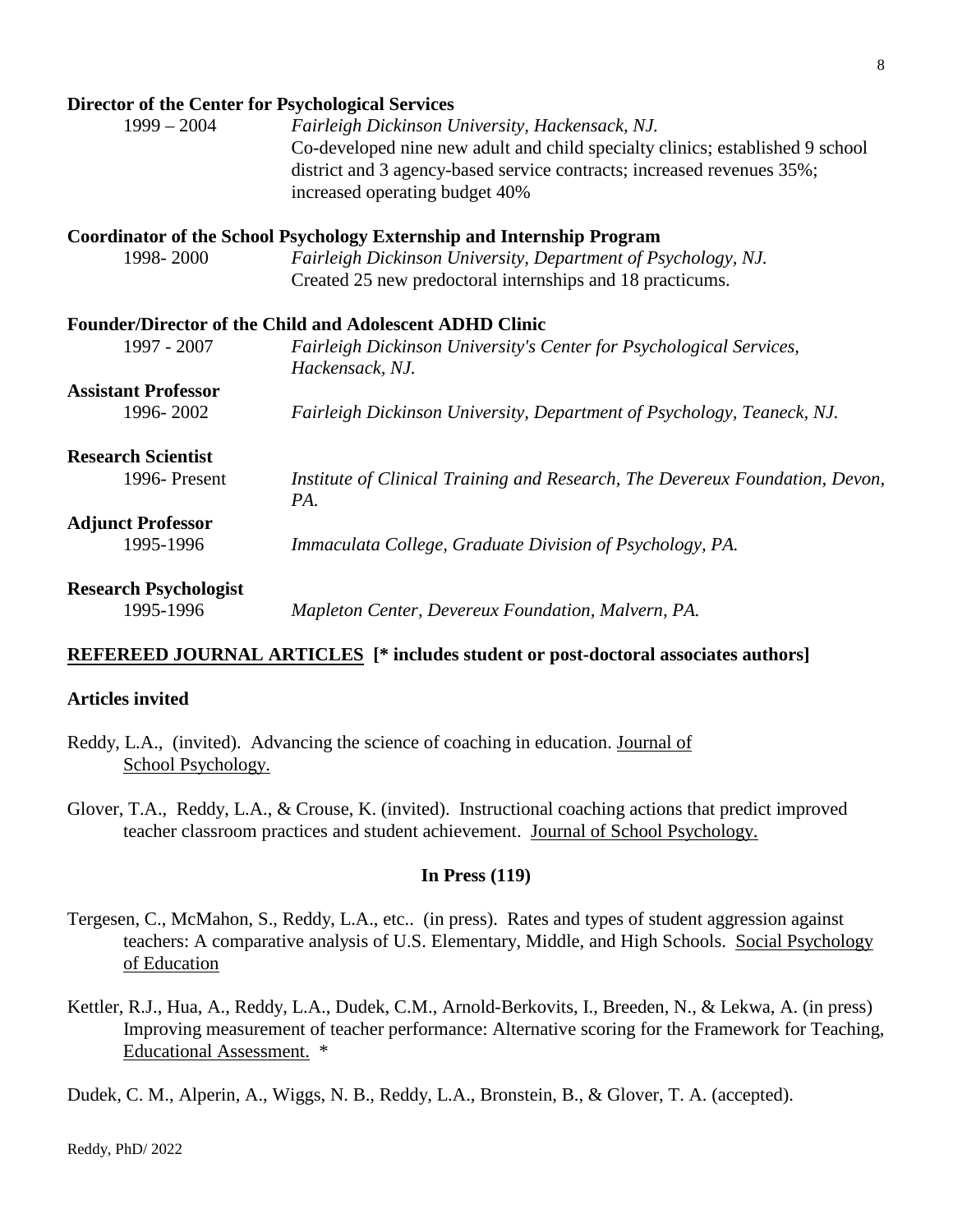Paraprofessional and teacher relationships: Implications for student classroom behavior. Special Issue School Mental Health. \*

- Bronstein, B., Reddy, L.A., Breeden, N., & Glover, T.A. (in press). Paraprofessional behavior strategy usage for students with emotional behavior disorders in elementary schools: A mixed-methods approach. Journal of Special Education. \*
- Reddy, L.A., Glover, T., Alperin, A., Dudek, C., Breeden, N., & Bronstein, B. (accepted). A randomized trial examining the effects of paraprofessionals behavior support coaching for elementary students with disruptive behavior disorders: Paraprofessional and student outcomes. Journal of School Psychology \*

#### **2021 (114)**

- Bronstein, B., Reddy, L.A., Breeden, N., Glover, T.A., & Dudek, C.M. (2021). Paraprofessional and teacher relationships in working with students with or at risk of disruptive behavior disorders. Journal of Special Education [https://doi.org/10.1177/00224669211049442](https://doi.org/10.1177%2F00224669211049442) \*
- Wiggs, N., Reddy, L.A., Dudek, C. M., Alperin, A., Bronstein, B., & Glover, T. A (2021). A mixed-method study of paraprofessional roles, professional development, and needs for training in elementary schools, Psychology in the Schools. DOI: 10.1002/pits.22589  $*$
- Alperin, A., & Reddy, L.A. (2021) COVID-19 and the schools: A commentary on becoming trauma informed. Psychology and Behavioral Science International Journal, 17 (4). DOI: 10.19080/PBSIJ.2021.17.555968
- Reddy, LA., Hua, A., Dudek, C.D. Kettler, R.J., Arnold-Berkovits, I., Lekwa, A., Crouse, K., Kurz, A., & Hu, J. (2021). The relationship between school administrator and teacher ratings of classroom practices on student achievement in high-poverty schools, Assessment for Effective Intervention. 46, 87-98. [https://doi.org/10.1177/1534508419862863](https://doi.org/10.1177%2F1534508419862863) \*
- Alperin, A., Reddy, L.A., Glover, T.A., Bronstein, B., Wiggs, N.B., & Dudek, C.M. (2021). School-based interventions for middle school students with disruptive behaviors: A review of components and methodology. School Psychology Review. <https://doi.org/10.1080/2372966X.2021.1883996> {Article Spotlight for SPR} \*
- Reddy, L.A., Alperin, A., & Lekwa, A. (2021). Construct validity and diagnostic utility of the Woodcock Johnson Tests of Cognitive Abilities and Clinical Clusters for children with attention deficit/ hyperactivity disorder: A preliminary investigation. European Journal of Psychology and Educational Research, 4(1), 37-54.<https://doi.org/10.12973/ejper.4.1.37>
- Poulou, M., Reddy, L.A., & Dudek, C.M. (2021). Assessment of teacher instructional and behavior management practices in greek elementary schools: An initial investigation. J of International School Psychology and Education. <https://doi.org/10.1080/21683603.2020.1871454> \*
- Reddy, L.A., Lekwa, A.J., & Glover, T.A. (2021). Supporting paraprofessionals in schools: Current research and practice. Psychology in the Schools. [https://DOI.ORG/10.1002/pits.22457](https://doi.org/10.1002/pits.22457)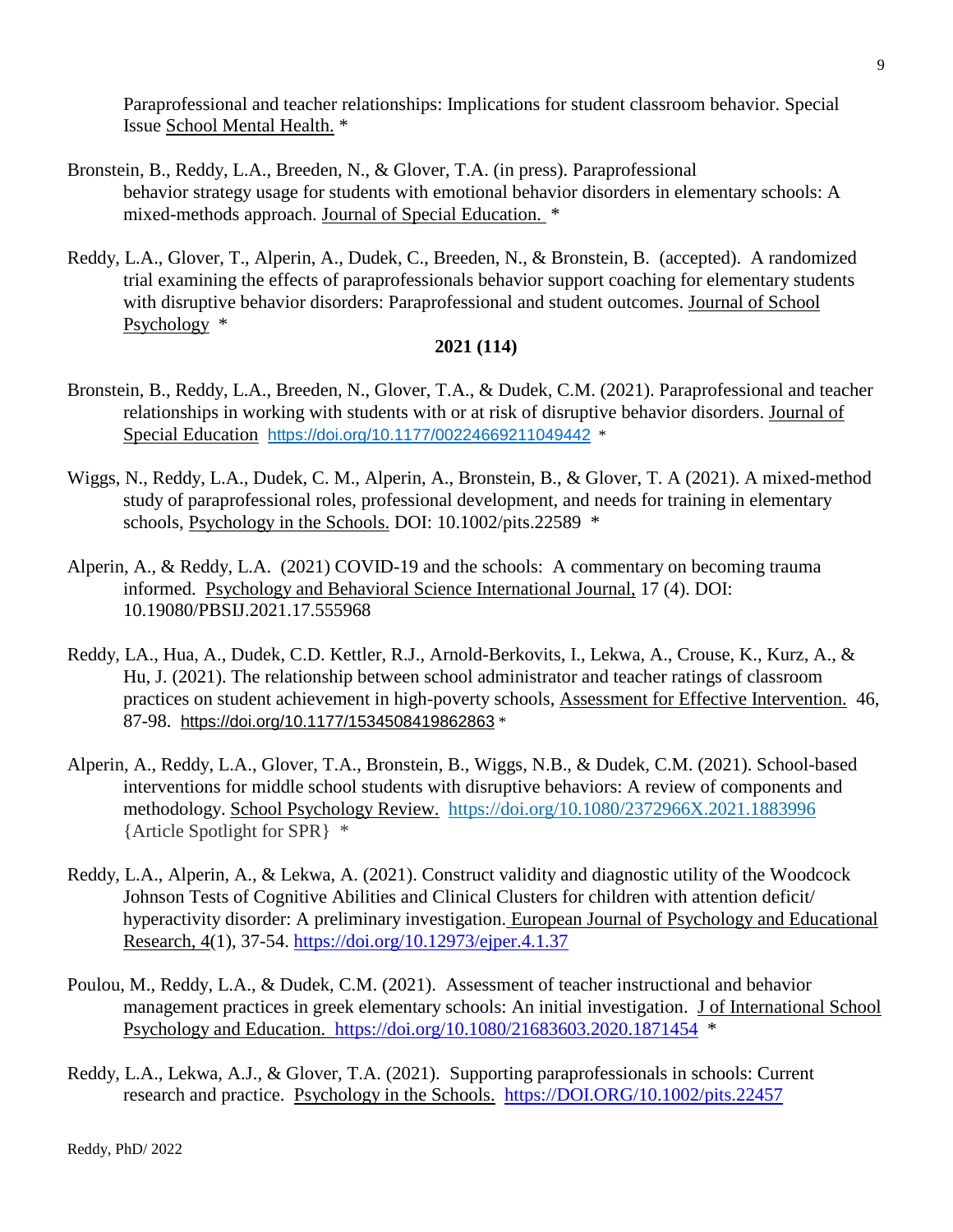- Cleary, J.T., Jackie Slemp, J., Reddy, L.A., Alperin, A., Lui, A., Austin, A., & Cedar, T., (2021) Use of SRL Microanalysis across diverse contexts: A Systematic Review. School Psychology Review \* <https://doi.org/10.1080/2372966X.2020.1862627>
- Reddy, LA., Shernoff, E., & Lekwa, A. (2021). A randomized controlled trial of instructional coaching in high-poverty schools: Examining teacher practices and student outcomes. Journal of School Psychology, 86, 151-168 <https://doi.org/10.1016/j.jsp.2021.04.001>
- Lekwa, A., & Reddy, L.A., (2021). Assessment of paraprofessional practices: Current status and future measurement directions, Psychology in the Schools <https://doi.org/10.1002/pits.22480>

### **2020 (102)**

- Bronstein, B., Breeden, N., Glover, T.A., & Reddy, L.A. (2020). Paraprofessional behavior reporting for students with disruptive dehavior disorders in elementary schools: A Mixed-Methods approach Journal of Special Education [https://doi.org/10.1177/0022466920961085](https://doi.org/10.1177%2F0022466920961085) \*
- Reddy, LA., Lekwa, A., & Shernoff, E. (2020). Examining collaborative coaching with general and special education teachers in urban high-poverty elementary schools. Journal of Learning Disabilities [https://doi.org/10.1177/0022219420970194](https://doi.org/10.1177%2F0022219420970194)
- Breeden, N., Reddy, L., Glover, T., Dudek, C.M., Alperin, A., & Reagan, P. (2020). Behavior coaching support for paraprofessionals and students with emotional behavior disorders: A case study in an urban high-poverty elementary school. Journal of Applied School Psychology. <https://doi.org/10.1080/15377903.2020.1821272>\*
- Garcia Vazquez, E., Reddy, L., Arora, P., Crepeau-Hobson, F., Fenning, P., Hatt, C., Hughes, T., Jimerson, S., Malone, C., Minke, K., Radliff, K., Raines, T., Song, S., & Vaillancourt Strobach, K. (2020). School Psychology Unified Anti-Racism Statement and Call to Action. School Psychology Review*, 49* (3), 209-211. *doi: [10.1080/2372966X.2020.1809941](https://nam02.safelinks.protection.outlook.com/?url=https%3A%2F%2Fwww.tandfonline.com%2Fdoi%2Ffull%2F10.1080%2F2372966X.2020.1809941&data=02%7C01%7Clreddy%40GSAPP.RUTGERS.EDU%7Cb0877d99ee804304d62908d84f316250%7Cb92d2b234d35447093ff69aca6632ffe%7C1%7C0%7C637346420819062492&sdata=S9BV9kEF04nvGTImUuBaiY18YpUmUiZgezDmGg6sXy8%3D&reserved=0)*
- Johnson, E., Reddy, L.A., & Jones, N. (2020) Special Journal issue: Can direct observation systems lead to improvements in teacher practice and student outcomes? Journal of Learning Disabilities <https://doi.org/10.1177/0022219420944795>
- Alperin, A., Breeden, N., Reddy, L.A., Glover, T., Dudek, C.M., & Reagan, P. (2020). Teacher and paraprofessional behavior coaching: A case study for first grade students exhibiting emotional behavior problems in a urban high-poverty elementary school. Clinical Case Studies [https://doi.org/10.1177/1534650120935197](https://doi.org/10.1177%2F1534650120935197) \*
- Reddy, L.A., Alperin, A., & Glover, T. (2020). A critical review of professional development literature for paraprofessionals supporting students with externalizing behavior disorders. Psychology in the Schools DOI:10.1002/pits.22381
- McMahon, S.D., Peist, E, Davis, J., Bare, K., Martinez, A., Espelage, D. L., Reddy, L.A., & Anderman, E.M. (2020). Addressing teacher-directed violence: A social ecological analysis of teachers' perspectives. Psychology in the Schools. <http://dx.doi.org/10.1002/pits.22382> \*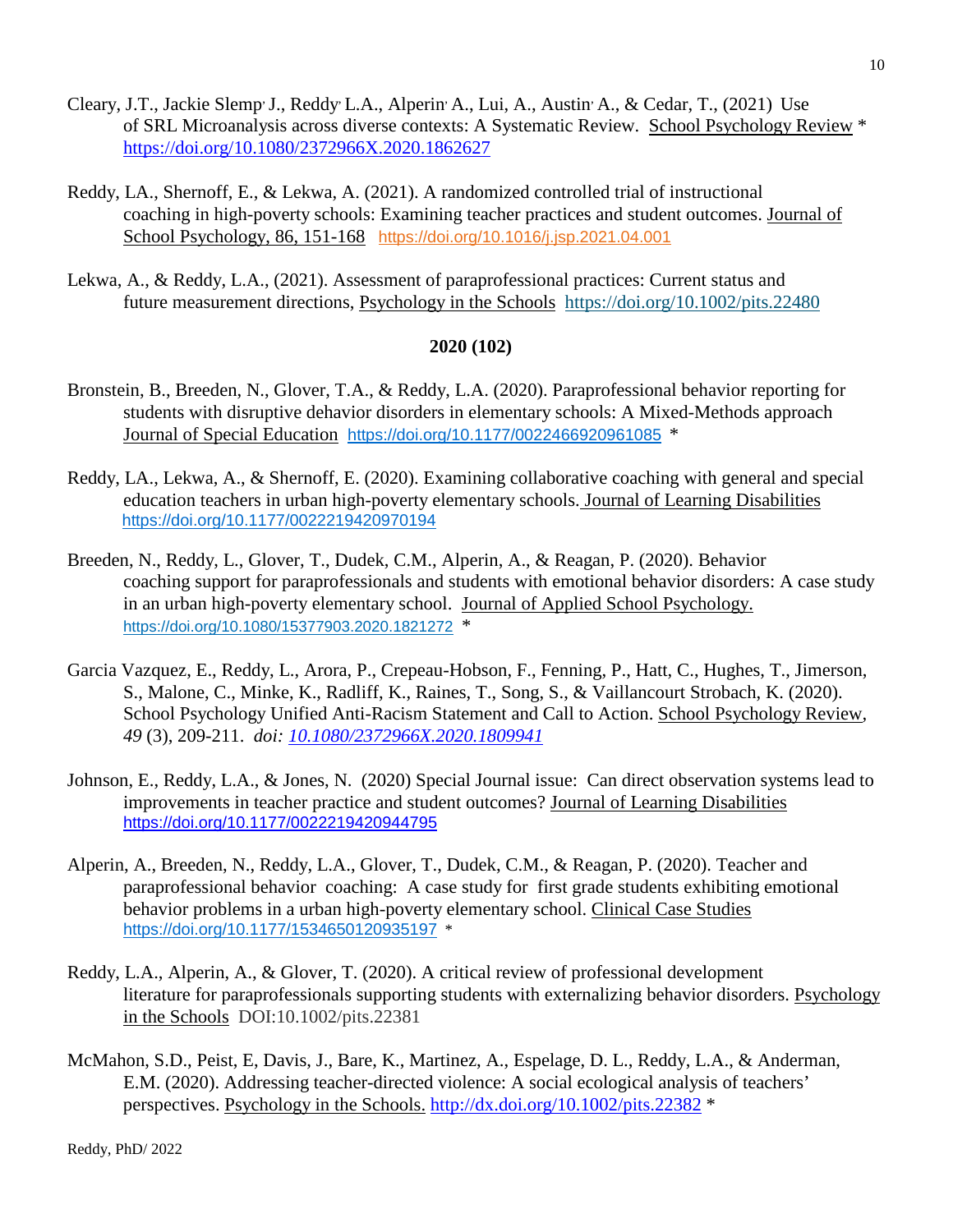- Reddy, L. A., Lekwa, A., Dudek, C., Kettler, R., & Hua, A. (2020). Evaluation of teacher practices and student achievement in high-poverty schools. Journal of Psychoeducational Assessment, [https://doi.org/10.1177/0734282920913394](https://doi.org/10.1177%2F0734282920913394)
- Lekwa, A., Reddy, L.A., & Shernoff, E. (2020). The magnitude and precision of estimates of change in formative teacher assessment. School Psychology (formerly School Psychology Quarterly) 35, 137- 145. [https://doi.org/10.1037/spq0000355](https://psycnet.apa.org/doi/10.1037/spq0000355)
- Kurz, A., Reddy, L.A., Glover, T., Kettler, R., Velasquez, M., Kirtman, L. (2020). Workstyle attributes and their relations to instructional coaching behaviors. Professional Development in Education. <https://doi.org/10.1080/19415257.2020.1712450>\*
- McMahon, S. D., Peist, E., Davis, J. O., & Bare, K., Martinez, A., Reddy, L. A., Espelage, D. L., & Anderman, E. M. (2020). Physical aggression toward teachers: Antecedents, behaviors, and consequences. Aggressive Behavior*, 46,* 116-126.<https://doi.org/10.1002/ab.21870> \*
- Shernoff, E. S., Lekwa, A. J., & Reddy, L. A. (2020). Teachers' use and beliefs regarding praise: A mixed-methods study. School Psychology Review, 256-274. [https://www.tandfonline.com/eprint/ZA9FFC6JQPEKSP34PT6T/full?target=10.1080/2372966X.20](https://www.tandfonline.com/eprint/ZA9FFC6JQPEKSP34PT6T/full?target=10.1080/2372966X.2020.1732146) [20.1732146](https://www.tandfonline.com/eprint/ZA9FFC6JQPEKSP34PT6T/full?target=10.1080/2372966X.2020.1732146) {2020 SPR Article Spotlight Recognition}

#### **2019 (88)**

- Gonzalez, J.E., Stoiber, K.C., Clayton, R.J., Keller-Margulis, M., Reddy, L.A., & Forman, S.G. (2019). A qualitative analysis of school psychology trainers' perspectives on evidence-based practices. International Journal of School & Educational Psychology. <https://doi.org/10.1080/21683603.2019.1668317>\*
- McMahon, S.D., Davis, J., Peist, E, Bare, K., Espelage, D. L., Martinez, A., Anderman, E.M., & Reddy, L.A. (2019). Student verbal aggression toward teachers: How do behavioral patterns unfold? Psychology of Violence. Advance online publication.10,(2), 192-200. [http://dx.doi.org/10.1037/vio0000256](https://nam02.safelinks.protection.outlook.com/?url=https%3A%2F%2Fpsycnet.apa.org%2Fdoi%2F10.1037%2Fvio0000256&data=02%7C01%7Clreddy%40gsapp.rutgers.edu%7Cc1f3abbf92164ae4915e08d733233ce9%7Cb92d2b234d35447093ff69aca6632ffe%7C1%7C0%7C637034099372547085&sdata=OKC%2Bq4U3eV9nLch44sMnLhs%2BgUTKDmrEdnSjosKNlsM%3D&reserved=0) \*
- Reddy, LA., Hua, A., Dudek, C.D. Kettler, R.J., Lekwa, A., Arnold-Berkovits, I., & Crouse, K. (2019). Use of observational measures to predict student achievement in high-poverty schools. Studies in Educator Evaluation. 62, 197-208 <https://doi.org/10.1016/j.stueduc.2019.05.001> \*
- Sandilos, L., Sims, W.A., Norwalk, K.E., & Reddy, L. (2019). Converging on quality: Examining multiple measures of teaching effectiveness. Journal of School Psychology, 74, 10-28. <https://doi.org/10.1016/j.jsp.2019.05.004>
- Dudek, C.M., Kettler, R.J., Reddy, L.A., & Kurz, A. (2019). Use of multiple assessments for measuring teacher practice: An initial investigation for educational practice. International Journal of Humanities and Social Science. 8, 2220-8488. doi:10.30845/ijhss.v8n10p2 \*
- Reddy, L. A., Lekwa, A. J., Shernoff, E. S., Mathews, C., Davis, W., Lefkowitz, R. & Dudek, C.M. (2019). Classroom Strategies Coaching for teachers in urban high poverty e lementary

Reddy, PhD/ 2022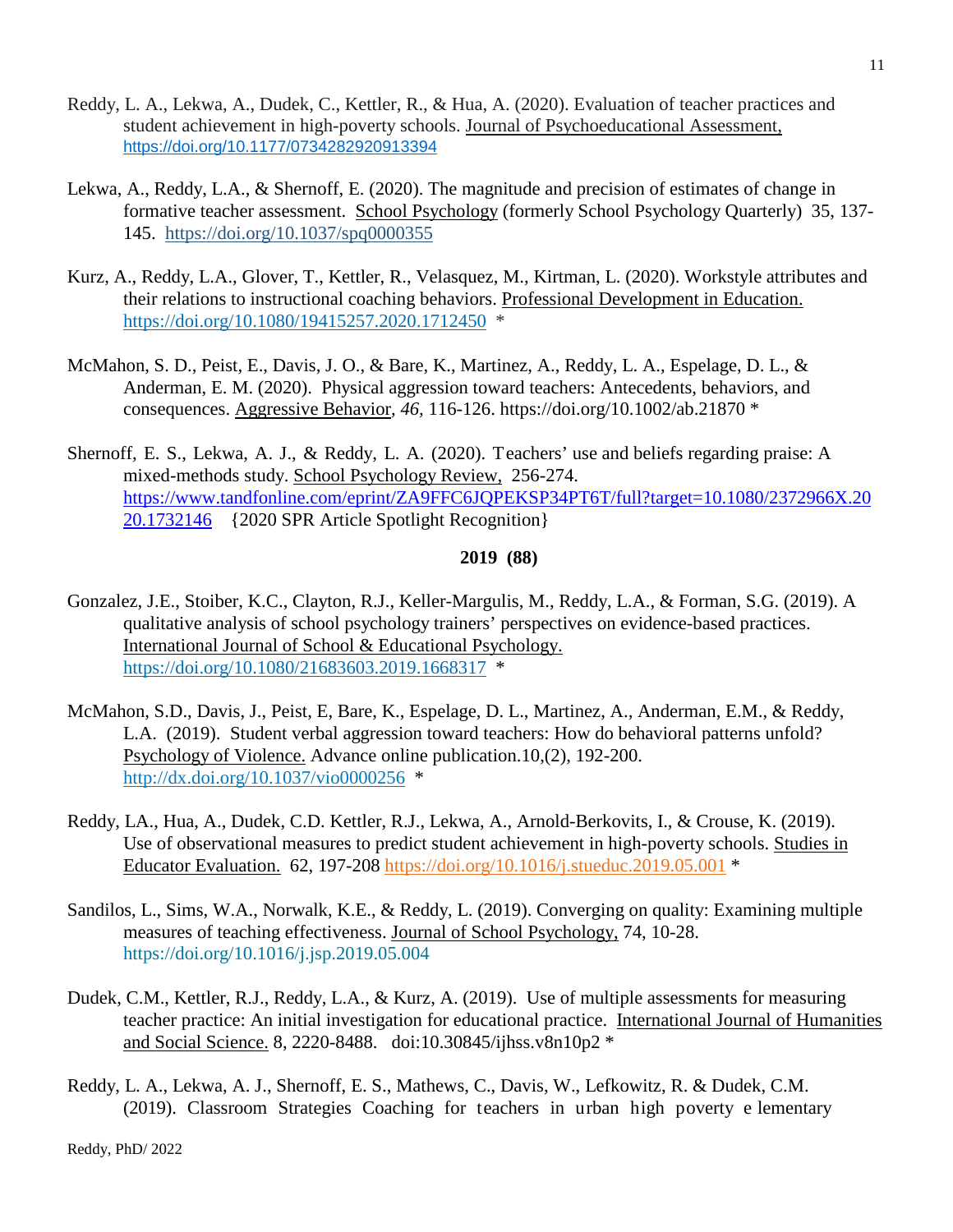schools: A case study. School Psychology Quarterly 34 (1), 14-21. \* [http://dx.doi.org/10.1037/spq0000302](http://psycnet.apa.org/doi/10.1037/spq0000302)

- Lekwa, A. J., Reddy, L. A., Dudek, C., & Hua, A. (2019). Assessment of teaching to predict gains in student achievement. School Psychology, 34, 271-280 [http://dx.doi.org/10.1037/spq0000293](https://psycnet.apa.org/doi/10.1037/spq0000293) \*
- Glover, T.A., Kettler, R.J., Reddy, L.A. & Kurz, A. (2019). Using formative assessments to inform school practices and teacher evaluation: Opportunities for research and practice. Assessment for Effective Intervention, 44(2), 67-68. [https://doi.org/10.1177/1534508418811589](https://doi.org/10.1177%2F1534508418811589)
- Glover, T.A., Reddy, L.A., Kurz, A., & Elliott, S.N. (2019). Use of an online platform to facilitate and investigate data-driven instructional coaching. Assessment for Effective Intervention 44(2), 95-103. https://doi.org/[10.1177/1534508418811593](https://doi.org/10.1177/1534508418811593)
- Lekwa, A. J., Reddy, L.A., & Shernoff, E. S. (2019). Measuring teacher practices and student academic engagement: A predictive validity study. School Psychology Quarterly. 34 (1), 109-118. DOI: [10.1037/spq0000268](https://doi.org/10.1037/spq0000268)
- Reddy, L.A., Glover, T.A., Elliott, S.N., & Kurz, A. (2019). Assessing the effectiveness and interactions of instructional coaches: Initial psychometric evidence for the Instructional Coaching Assessments – Teacher Forms Assessment for Effective Intervention, 44(2), 104-119. [https://doi.org/10.1177/1534508418771739](https://doi.org/10.1177%2F1534508418771739)
- Kettler, R., & Reddy. L.A. (2019). Using observational assessment to inform professional development decisions: Alternative scoring for the Danielson Framework for Teaching Evaluation. Assessment for Effective Intervention 44 (2), 69-80. [doi.org/10.1177/1534508417745628](https://doi.org/10.1177/1534508417745628)
- Kettler, R., Reddy, L.A., Glover, T., & Kurz, A. (2019). Bridging-the-gap: Classroom Strategies Assessment System-Observer Form. Assessment for Effective Intervention 44(2), 120-122. [doi.org/10.1177/1534508417747391](https://doi.org/10.1177/1534508417747391)
- Dudek, C., Reddy, L.A., Lekwa, A., Hua, A., & Fabiano, G. (2019). Improving universal classroom practices through teaching formative assessment and coaching. Assessment for Effective Intervention 44(2), 81-94. <https://doi.org/10.1177/1534508418772919>\*
- Arnold-Berkowitz, I., Kurz, A., & Reddy, L.A (2019) Teacher log of students' opportunity to learn and classroom observation: An initial investigation of convergence. Educational Assessment, Evaluation and Accountability. 31, 97-119. https://doi.org/10.1007/s11092-018-9288-2

### **2018 (72)**

Dudek, C. M., Reddy, L.A., & Lekwa, A. L. (2018). Measuring teacher practices to i nform student achievement in high poverty schools: An initial predictive validity Study. Contemporary School Psychology 0, 1-14.<https://doi.org/10.1007/s40688-018-0196-8> \*

Poulou, M., Reddy, L.A., & Dudek, C. (2018). Relation of teacher self-efficacy and classroom practices: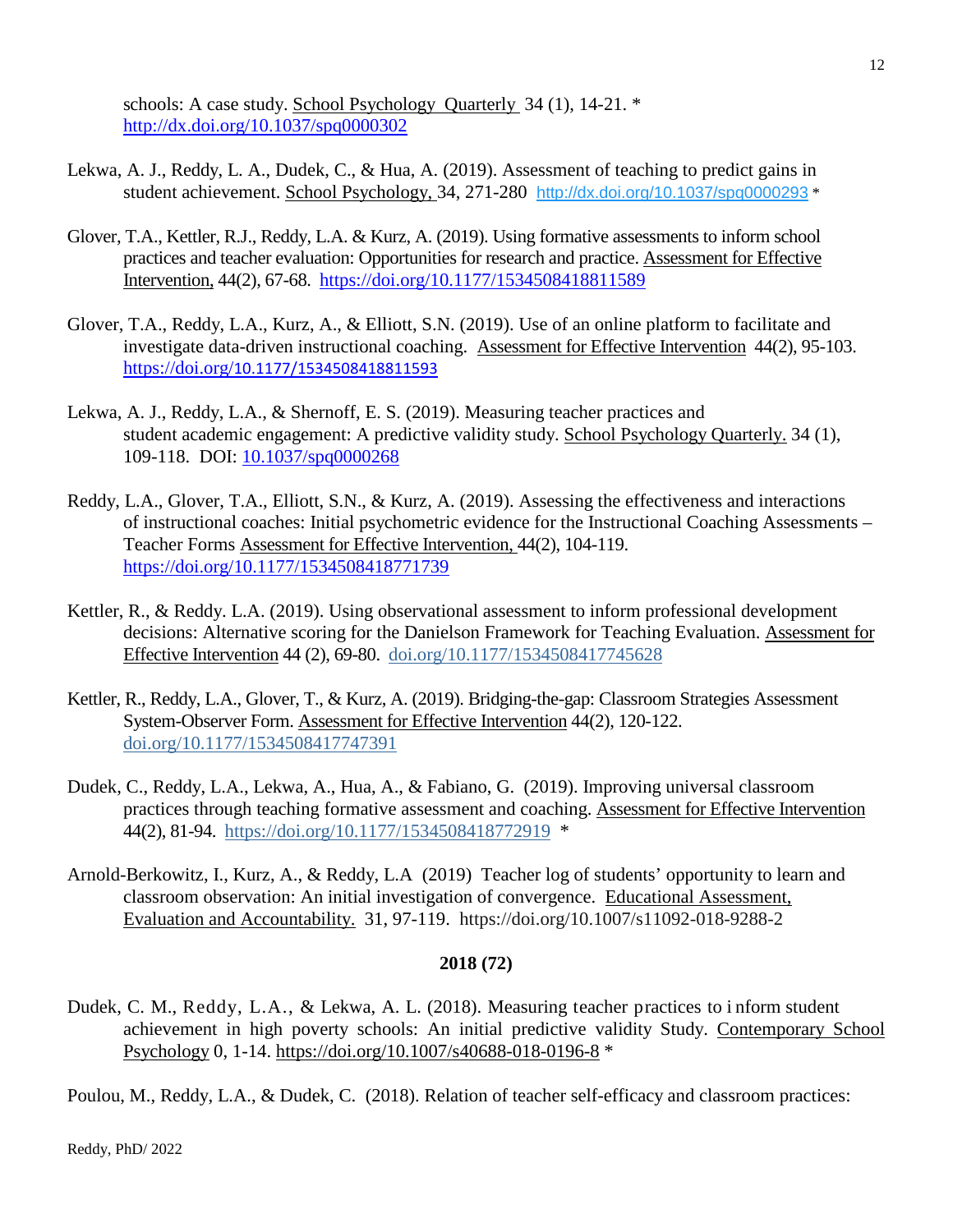A preliminary investigation. School Psychology International. 40, 25-48. [https://doi.org/10.1177/0143034318798045](https://doi.org/10.1177%2F0143034318798045) \*

- Kettler, R., Arnold-Berkovits, I., Reddy, L.A., Kurz, A., Dudek, D., Hua, A., & Lekwa, A. (2018). Use of a multi-method and informant teacher evaluation for high poverty schools. Studies in Educational Evaluation. 59, 224-234. <https://doi.org/10.1016/j.stueduc.2018.08.004>
- Reddy, L.A., Espelage, D., Anderman, E.M., Kanrich, J., & McMahon, S. (2018). Addressing violence against educators through measurement and research. Journal of Aggression and Violence Behavior, 42, 9-28[. doi.org/10.1016/j.avb.2018.06.006](https://doi.org/10.1016/j.avb.2018.06.006) \*
- Reddy, L.A., Cleary, T., Alperin, A., & Verdesco, A. (2018). A critical review of self-regulated learning interventions for children with Attention Deficit-Hyperactivity Disorder. Psychology in the Schools, 55 (6), 609-628. <http://dx.doi.org/10.1002/pits.22142>\*
- Fabiano, G., Reddy, L.A., & Dudek, C.M. (2018). Use of teacher coaching and formative assessment for improving classroom practices. School Psychology Quarterly. *33*(2), 293-304. [http://dx.doi.org/10.1037/spq0000223](http://psycnet.apa.org/doi/10.1037/spq0000223) \*
- Anderman, E., Espelage, D., Reddy, L.A., McMahon, S.D., Martinez, A., Reynolds, C., Lane, K.L., & Paul, N. (2018). Teachers' reactions to experiences of violence: An attributional analysis. Social Psychology of Education <https://doi.org/10.1007/s11218-018-9438-x>\*
- Reddy, L.A., Dudek, C.M., Peters, S., Alperin, A., Kettler, R., & Kurz, A. (2018). Teachers' and administrators' attitudes and beliefs of teacher evaluation: A preliminary investigation of high poverty school districts. Educational Assessment, Evaluation and Accountability. 30 (1), 47- 70. <https://doi.org/10.1007/s11092-017-9263-3> \*
- Nelson, P., Reddy, L.A., Dudek, C., & Lekwa, A. (2018). Observer and student ratings of the classroom environment: A preliminary investigation of convergence. School Psychology Quarterly. *32*(4), 465- 479. [http://dx.doi.org/10.1037/spq0000176](http://psycnet.apa.org/doi/10.1037/spq0000176) \*

#### **2017 (63)**

- Hughes, T., Fenning, P., Crepeau-Hobson, F., & Reddy, L.A. (2017). Creating safer and more nurturing schools. Special Issue: Expanding the capacity schools in an era of health care reform. Journal of Applied School Psychology. 33, 195-213.
- Shernoff, E., Lekwa, A., & Reddy, L.A. (2017). Examining teachers' attitudes and experiences with coaching to inform research-based practice: An iterative developmental design study. Journal of Educational and Psychological Consultation. 1, 1-27. [doi/abs/10.1080/10474412.2016.1255850](https://www.tandfonline.com/doi/abs/10.1080/10474412.2016.1255850)
- Reddy, L.A., Forman, S., Stoiber, K., & Gonzales, J. (2017). A national investigation of school psychology trainers' attitudes and belief about evidence-based practices. Psychology in the Schools. 54 (3), 261-278.

Reddy, PhD/ 2022 Glover, T.M. & Reddy, L.A. (2017). Instructional coaching: Considerations of key competencies from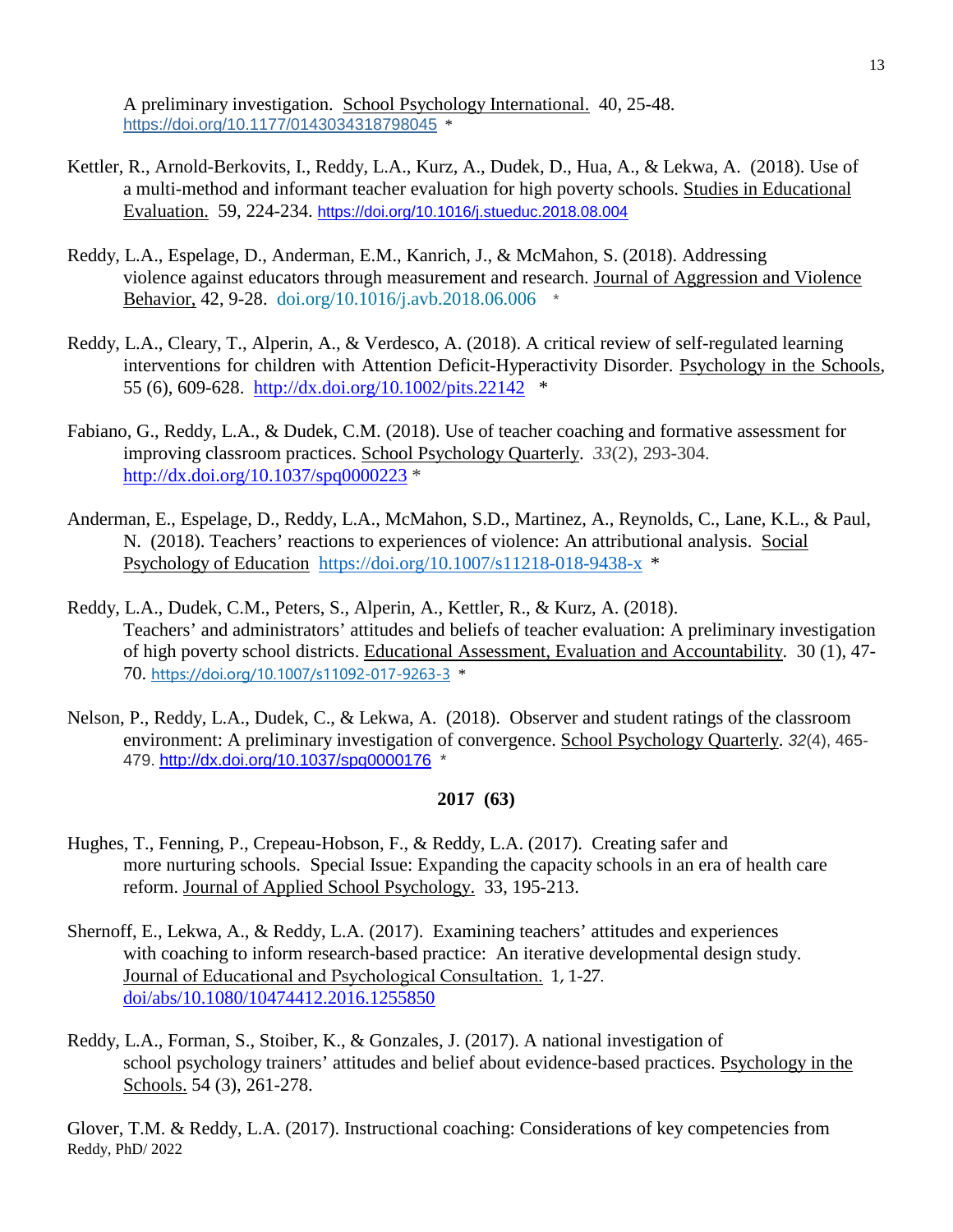multiple models. Theory into Practice. 56, 1-2*.* <https://doi.org/10.1080/00405841.2016.1262156>

- Kurz, A., Reddy, L.A., & Glover, T. (2017). A multidisciplinary framework for instructional coaching. Theory into Practice. 56, 66-77. <https://doi.org/10.1080/00405841.2016.1260404>
- Reddy, L. A., M. Dudek, C., & Lekwa, A. (2017). Classroom Strategies Coaching Model: Integration of formative assessment and instructional coaching. Theory Into Practice, 56, 46-55. <https://doi.org/10.1080/00405841.2016.1241944>\*

### **2016**

- Reddy, L.A., Dudek, C.M., Rualo, A., & Fabiano, G. (2016). Concurrent validity of the Classroom Strategies Scale – Teacher Form: A preliminary investigation. Educational Assessment. 21(4), 267- 277. \*
- Glover, T.A., Reddy, L.A., Kettler, R.J., Kurz, A., & Lekwa, A.J. (2016). Improving high stakes decisions via formative assessment, professional development, and comprehensive educator evaluation: The School System Improvement Project. Teachers College Record (Yearbook)*,* 118(14), 1-26. Retrieved August 22, 2016 from [http://www.tcrecord.org](http://www.tcrecord.org/) ID Number: 221540.
- Reddy, L.A., Dudek, C.M., Kettler, R.J., Kurz, A., & Peters, S. (2016). Measuring educators' attitudes and beliefs about evaluation: Construct validity and reliability of the Teacher Evaluation Experience Scale. Educational Assessment. 21(2), 120-134. \*
- Martinez, A., McMahon, S., Espelage, D., Anderman, E., Reddy, L.A., & Sanchez, B. (2016). Teacher experiences with multiple victimization: Identifying teacher demographic, cognitive, and contextual correlates. Journal of School Violence. 15 (4), 387-405. DOI:10**.**1080/15388220.2015.1056879 \*

#### **2014-2015 (53)**

- Reddy, L.A., Dudek, C.M., Fabiano, G., & Peters, S. (2015). Measuring teacher self-report on classroom practices: Construct validity and reliability of the Classroom Strategies Scale – Teacher Form. School Psychology Quarterly. 30, 513-533. doi: 10.1037/spq0000110 \*
- Reddy, L.A., Kettler, R.J., & Kurz, A. (2015). School-wide educator evaluation for improving school capacity and student achievement in high poverty schools: Year 1 of the school system improvement project. Journal of Educational and Psychological Consultation. 2, 1-19. doi: 10.1080/10474412.2014.929961
- McMahon, S.D., Martinez, A., Espelage, D., Reddy, L.A. Rose, C., Lane, K., Anderman, E. M., Reynolds, C.R., Jones, A., & Brown, V. (2014). Violence directed against teachers: Results from a national survey. Psychology in the Schools*,* 51, 2014. doi: 10.1002/pits.21777 \*
- Reddy, L.A., & Dudek, C. (2014). Teacher progress monitoring of instructional and behavioral management practices: An evidence-based approach to improving classroom practices. International Journal of School and Educational Psychology. 2, 71–84. doi: 10.1080/21683603.2013.876951 \*

Reddy, PhD/ 2022 Newman, E., & Reddy, L.A. (2014)*. Diagnostic utility of the Pediatric Attention Disorders*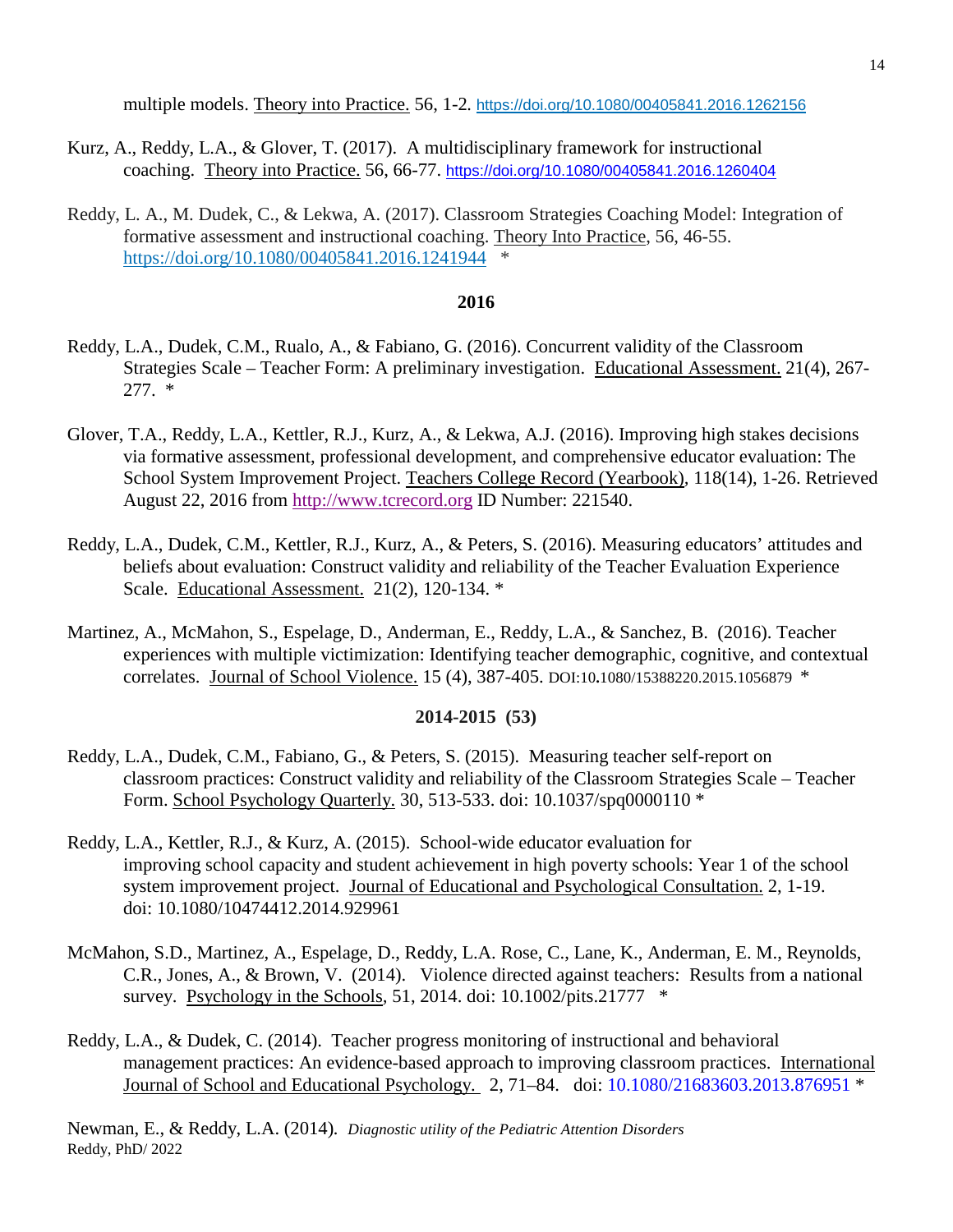Diagnostic Screener. Journal of Attention Disorders, 1, 1-9. doi: 10.1177/1087054714526431

### **2013 (48)**

- Reddy, L.A., Fabiano, G., Dudek, C., & Hsu, L. (2013). Predictive validity of the Classroom Strategies Scale-Observer Form on statewide testing scores. School Psychology Quarterly. 28, 301- 316*.* doi: [10.1037/spq0000041](http://psycnet.apa.org/doi/10.1037/spq0000041) \*
- Reddy, L.A., Fabiano, G., Dudek, C., & Hsu, L. (2013). Development and construct validity of the Classroom Strategies Scale. Special Series: Assessment of general education teachers' tier 1 classroom practices: Current science and practice, School Psychology Quarterly. *28, 317-341.*  doi: [10.1037/spq0000043](http://psycnet.apa.org/doi/10.1037/spq0000043) \*
- Reddy, L.A., Fabiano, G., & Jimerson, S. (2013). Assessment of general education teachers' tier 1 classroom practices: Contemporary science, practice and policy, School Psychology Quarterly. 28, (4), 273-276. doi: [10.1037/spq0000047](http://psycnet.apa.org/doi/10.1037/spq0000047)
- Reddy, L.A., Fabiano, G., Dudek, C., & Hsu, L. (2013). Instructional and behavioral management practices implemented by elementary general education teachers. Journal of School Psychology. 51 (6), 683-700. <http://dx.doi.org/10.1016/j.bbr.2011.03.031>\*
- Reddy, L.A., Espelage, D. McMahon, S.D., Lane, K., Anderman, E.M., Reynolds, C. R., Jones, A., Brown, V. , & Kanrich, J. (2013). Violence against teachers: Case studies from the APA Task Force. International Journal of School and Educational Psychology. 1 (4), 1-17. DOI: 10.1080/21683603.2013.837019 \*
- Keiser, A., & Reddy, L.A. (2013). Clinical Use of the Pediatric Attention Disorders Diagnostic Screener for Children at-risk for Attention-Deficit/Hyperactivity: Case illustrations using likelihood ratios. Journal of Applied School Psychology. 29 (4), 350-374**.**  DOI:10.1080/15377903.2013.836777 \*
- Forman, S., Shapiro, E., Codding, S., Gonzales, J., Reddy, L.A. Rosenfield, S., Sanetti, L. Stoiber, K. (2013). Implementation science and school psychology. School Psychology Quarterly. 28 (2) 77- 100. doi: 10.1037/spq0000019
- Reddy, L.A., Fabiano, G., & Dudek, C. (2013). Concurrent validity of the Classroom Strategies Scale – Observer Form. Journal of Psychoeducational Assessment. 31 (3) 258-270. doi:10.1177/0734282912462829 \*
- Espelage, D., Anderman, E., Brown, V. Jones, A., Lane, K., McMahon, S.D., Reddy, L.A., Reynolds, C.R. (2013, February). Understanding and Preventing Violence Directed Against Teachers: Recommendations for a National Research, Practice and Policy Agenda. American Psychologist*.* 68 (2), 75-87. doi: 10.1037/a0031307

# **2011-2012**

Reddy, PhD/ 2022 Weissman, A., Chu, B., & Reddy, L.A. (2012). Attention mechanisms in children with anxiety disorders and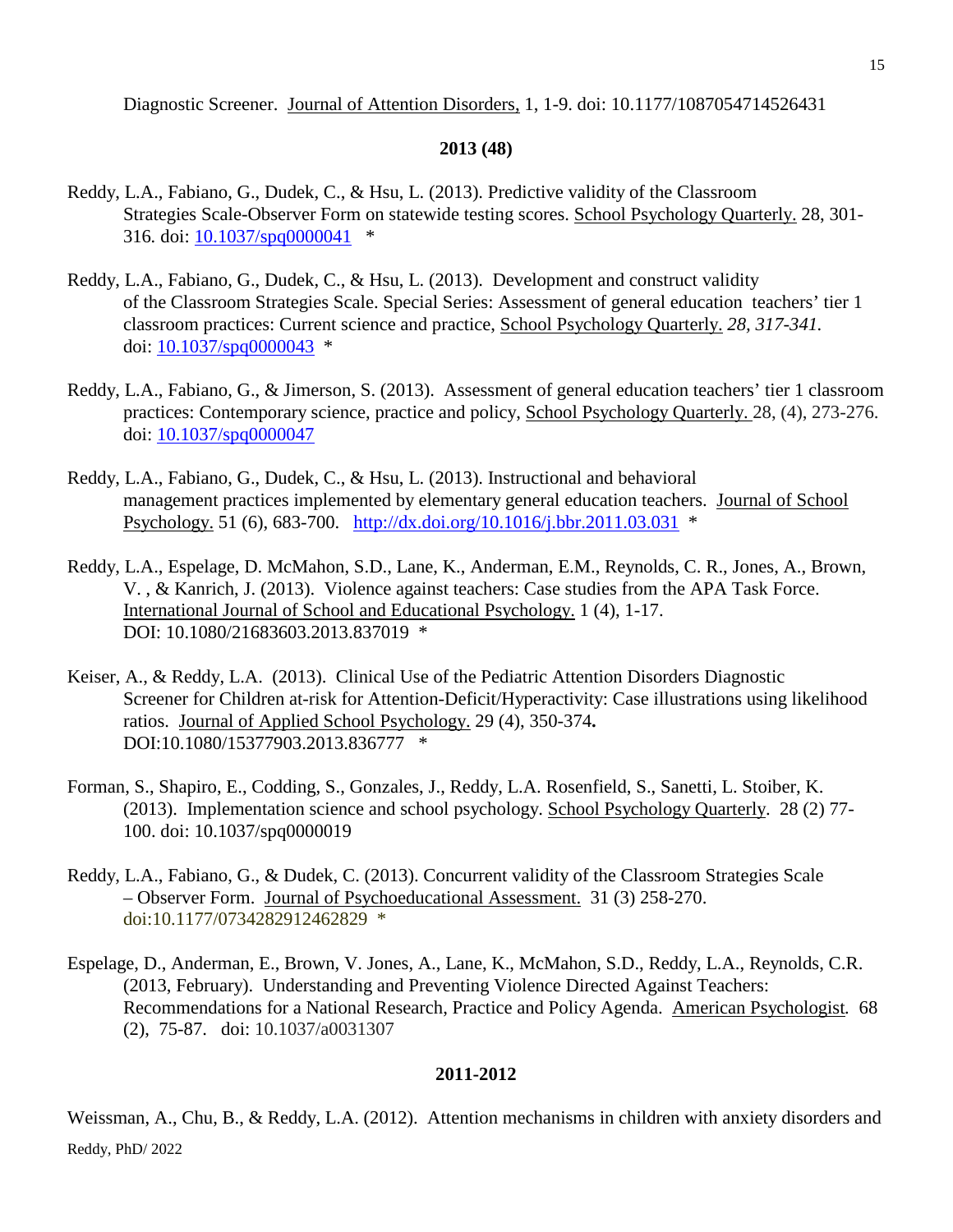in children with Attention Deficit Hyperactivity Disorder: Implications for research and practice. Journal of Clinical Child & Adolescent Psychology. 41, 117-126. doi: 10.1080/15374416.2012.651993 \*

- Reddy, L.A., Hale, J.B., & Brodzinsky, L.K. (2011). Discriminant validity of the Behavior Rating Inventory of Executive Function Parent Form for children and adolescents with Attention Deficit/Hyperactivity Disorder. School Psychology Quarterly, 26 (1), 45-55. doi: 10.1037/a0022585 **\***
- Hale, J.B., Reddy, L.A., Hain, L., Whitaker, J., Lawrence, K., Smith, A., & Brodzinsky, L. (2011). Executive impairment determines ADHD medication response: Implications for academic achievement. Special Issue: Cognitive and neuropsychological assessment data that inform educational intervention. Journal of Learning Disabilities. 44, 99-104. doi:10.1177/0022219410391191 **\***

### **2010 (36)**

- Springer, C., & Reddy, L.A. (2010). Measuring parental treatment adherence in a multimodal treatment program for children with ADHD: A Preliminary Investigation. Journal of Child & Family Behavior Therapy, 32 (4), 272-279. doi: 10.1080/07317107.2010.515522 **\***
- Hale, J., Alfonso, V., Berninger, V., Bracken, B., Christo, C., Clark, E., Cohen, M., Davis, A., Decker, S.,Denckla, M., Dumont, R., Elliott, C. Feifer, S., Fiorello, C., Flanagan, D., Fletcher-Janzen, E., Geary, D., Gerber, M., Gerner, M., Goldstein, S., Gregg, N., Hagin, R., Jaffe, L., Kaufman, A., Kaufman, N., Keith, T., Kline, F., Kochhar-Bryant, C., Lerner, J., Marshall, G., Mascolo, J., Mather, N., Mazzocco, M., McCloskey, G., McGrew, K., Miller, D., Miller, J., Mostert, M., Naglieri, J., Ortiz, S., Phelps, L., Podhajski, B., Reddy, L., Reynolds, C., Riccio, C., Schrank, F., Schultz, E., Semrud-Clikeman, M., Shaywitz, S., Simon, J., Silver, L., Swanson, L., Urso, A., Wasserman, T., Willis, J., Wodrich, D., Wright, P., & Yalof, J. (2010). Critical Issues in response-to-intervention, comprehensive evaluation, and specific learning disabilities identification and intervention: An expert white paper consensus. Learning Disability Quarterly, 33, 1-14.  $*$
- Reddy, L.A., Newman, E., Pedigo, T. K., & Scott, V. B. (2010). Concurrent validity of the Pediatric Attention Disorders Diagnostic Screener for children with ADHD. Child Neuropsychology. 1, 1-16. doi: 10.1080/09297041003705479 \*

#### **2009**

- Hale, J.B., Reddy, L.A., Decker, S.L., Thompson, R., Henzel, J., Teodori, A., Forrest E., Eusebio, E., Denckla, M.B. (2009). Development and validation of a 15-minute executive function and behavior rating screening battery for children with ADHD. Journal of Clinical and Experimental Neuropsychology, 31 (8), 897-912. doi: 10.1080/13803390802687423 **\***
- Reddy, L.A., Newman, E., DeThomas, C., & Chun, V**.** (2009). Effectiveness of school-based prevention and intervention programs for children and adolescent with emotional disturbance: A meta-analysis. Journal of School Psychology. 47, 77-99. doi:10.1016/j.jsp.2008.11.001 [Article of the Year Award] \*

Reddy, L.A., & Newman, E**.** (2009). School-based programs for children with emotional disturbance: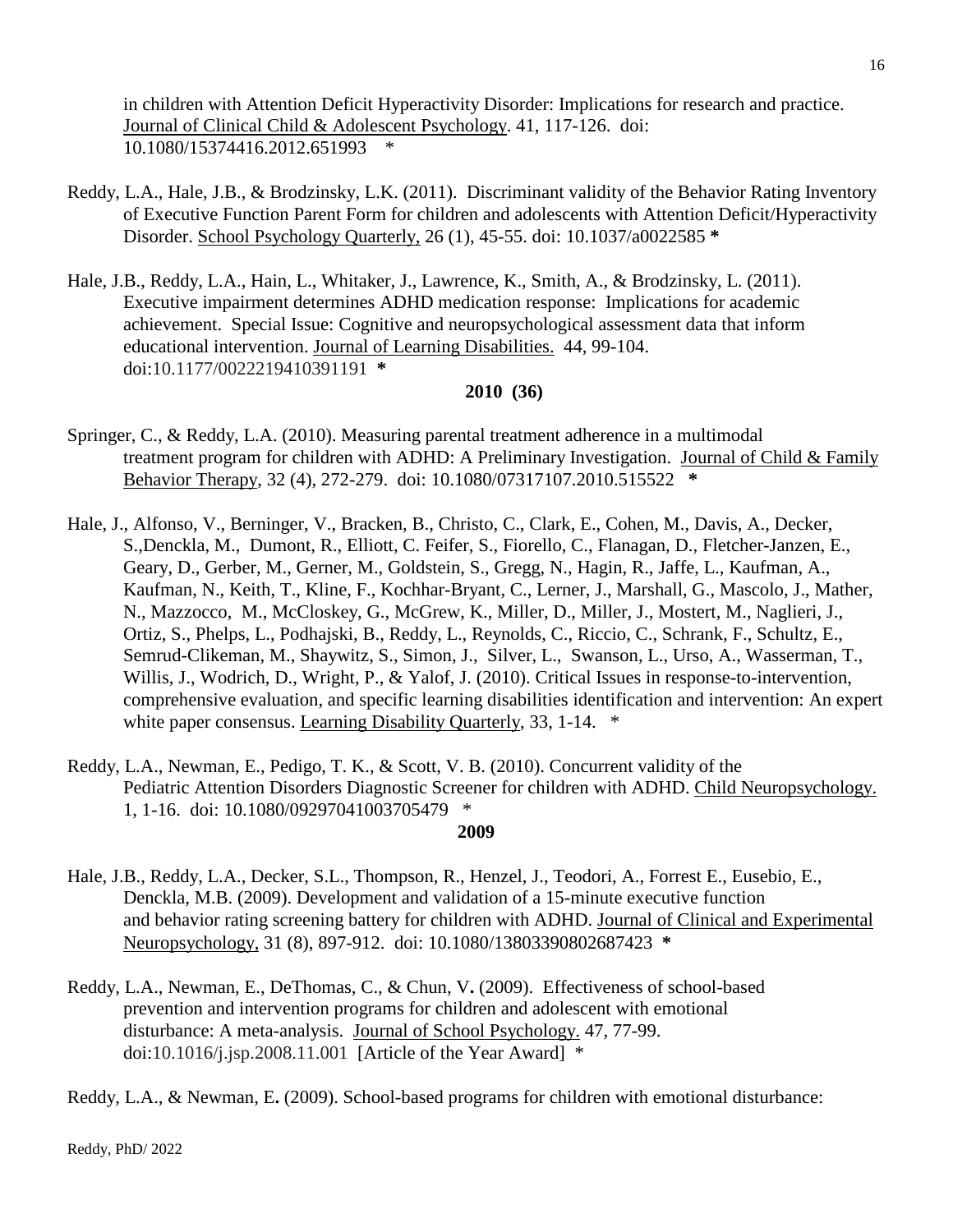Obstacles to program design and implementation and guidelines for school practitioners. Journal of Applied School Psychology. 25, 169-186. doi:10.1080/15377900802486971 **\***

Reddy, L.A., De Thomas, C., Newman, E., & Chun, V**.** (2009). School-based prevention and intervention programs for children with emotional disturbance: A review of treatment components and methodology. Psychology in the Schools.46, 132-153. doi: 10.1002/pits.20359 **\***

#### **2007-2008**

- Reddy, L.A., Braunstein, D., & Dumont, R. (2008). Use of the Differential Ability Scales for children with ADHD. School Psychology Quarterly. 23, 139-148. doi:10.1037/10453830.23.1.139 **\***
- Reddy, L.A. Furmari, G., Pedigo, T. K., Scott, V. (2008). Pediatric Attention Disorders Diagnostic Screener for children at-risk for ADHD. The School Psychologist. 62 (3), 93-98. \*
- Reddy, L.A. **(**2007). Review of the Devereux Early Childhood Assessment and Devereux Early Childhood Assessment Clinical Form (DECA-C) . Canadian Journal of School Psychology, 22, 121-126. doi:10.1177/0829573507303088 **\***
- Reddy, L.A., Pfeiffer, S.I., & Files-Hall, T. (2007). Use of the Devereux Scales of Mental Disorders for children and adolescents with emotional disturbance. Journal of Psychoeducational Assessment. 25, 356-372. doi: 10.1177/0734282907303121 \*
- Reddy, L.A. (2007). APA's psychologically healthy workplace awards and student advocacy opportunities. The School Psychologist, 61(3), 82.
- Admed, S., & Reddy, L.A. (2007). Understanding the mental health needs of American Muslim children and families: Recommendations and considerations for practice. Journal of Multicultural Counseling Development. 35, 207-218. doi: 10.1002/j.2161-1912.2007.tb00061 \*
- Reddy, L.A., & Pfeiffer, S.I. (2007). Behavioral and emotional symptoms of children and adolescents with Prader-Willi Syndrome. Journal of Autism and Developmental Disorders. 37 (5), 830-839. doi: 10.1007/s10803-006-0210-2

#### **2004-2006 (22)**

- Reddy, L.A., & Richardson, L. (2006). School-based prevention and treatment interventions for children and adolescents with emotional disturbance. Education and Treatment of Children, 29(2), 1 -26. **\***
- Reddy, L.A., & Atamanoff, T. (2006). From A to Z on child and adolescent bipolar disorder. School Psychology Quarterly, 21(1), 112-117. doi: 10.1521/scpq.2006.21.1.112 **\***

Reddy, L.A. (2006). Federal advocacy. The School Psychologist, 60(2), 93-94.

Springer, C., & Reddy, L.A. (2004). Measuring adherence in behavior therapy: Opportunities for research and practice. The Behavior Therapist, 27(4), 1 - 9. **\***

Reddy, PhD/ 2022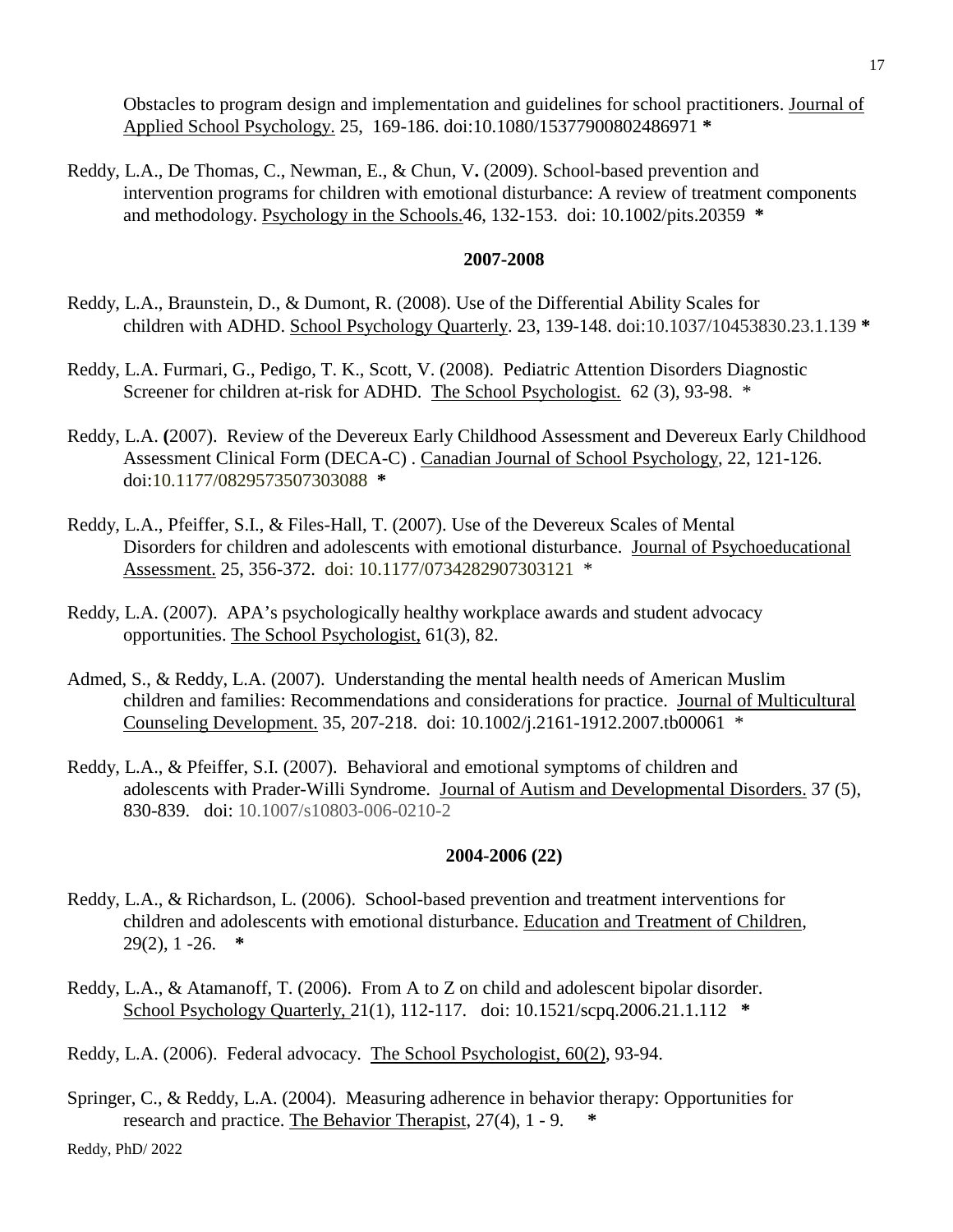Reddy, L.A., Atamanoff, T., Hauch, Y., Braunstein, D., Springer, C., & Kranzler, R. (2004). psychosocial group prevention and intervention programs for children and adolescents. In B. Leventhal & P. Zimmerman (Eds). Child and Adolescent Psychiatric Clinics of North America. W.B. Saunders/Elsevier Science, Inc. doi: 10.1016/S1056-4993(03)00123-8 \*

#### **2001-2003**

- Smith, S.R., & Reddy, L.A. (2002). The concurrent validity of the devereux scales of mental disorders. Journal of Psychoeducational Assessment, 20, 112-127. doi: 10.1177/073428290202000201 \*
- Smith, S.R., Reddy, L.A., & Wingenfeld, S.A. (2002). Assessment of psychotic disorders in inpatient children and adolescents: Use of the Devereux Scales of Mental Disorders. Journal of Psychopathology and Behavioral Assessment, 24(4), 269-273. doi:10.1023/A:1020731117022 \*
- Reddy, L.A. (2001). Serious emotional disturbance in children and adolescents: Current status and future directions. Behavior Therapy, 32 (4), 667-691. doi: 10.1016/S0005-7894(01)80015-0
- Reddy, L.A., & Goldstein, A.P. (2001). Aggression replacement training: A multimodal intervention for aggressive children. Residential Treatment for Children and Youth, 18(3), 47-62.

#### **2000**

- Smith, S. R., Wingenfeld, S. A., Hilsenroth, M. J., Reddy, L.A., & LeBuffe, P.A. (2000). The use of devereux scales of mental disorders in the assessment of attention-deficit hyperactivity disorder and conduct disorder. Journal of Psychopathology and Behavioral Assessment, 22(3), 237-255. doi:10.1023/A:1007510216543 \*
- Pfeiffer, S. I., Reddy, L.A., Kletzel, J. E., Schmelzer, E. R., & Boyer, L. M. (2000). The practitioner's view of IQ testing and profile analysis. School Psychology Quarterly, 15(4), 376-385. doi:10.1037/h0088795 \*
- Reddy L. A., Barboza-Whitehead, S., Files, T., & Rubel, R. (2000). Clinical focus of consultation outcome research with children and adolescents. Special Services in the Schools, 16 (1/2), 1-22. doi:10.1300/J008v16n01\_01 \*
- Smith, S. A., & Reddy, L.A. (2000). A test review of the Devereux Scales of Mental Disorders. Canadian Journal of School Psychology, 15 (2) 85-91. \*
- Abraham, P. P. Reddy, L. A., & Furr, M. (2000). Adolescents' and mental health workers' perceptions of helpfulness in a school-based psychiatric facility. Residential Treatment for Children and Youth, 17  $(2)$  55-66.  $*$

#### **1996-1999 (8)**

Reddy, PhD/ 2022 Reddy, L. A. (1999). Inclusion of disabled children and school reform: A historical perspectives. Special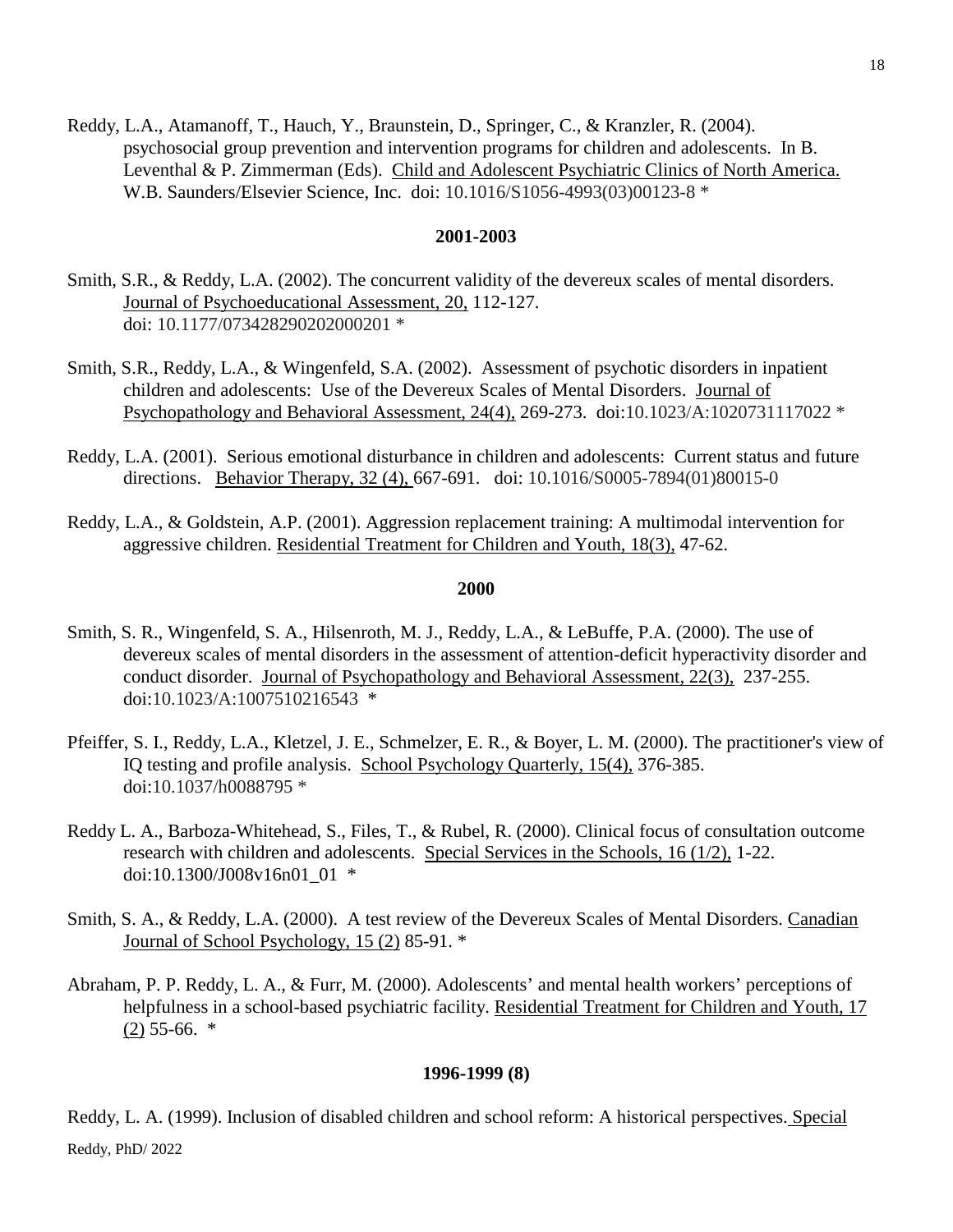Services in the Schools. 15 (1/2) 3-24. doi: 10.1300/J008v15n01\_02

- Bergan, J. R., Schwarz, R. D., & Reddy, L. A. (1999). Latent structure analysis of classification errors in screening and clinical diagnosis: An alternative to classification analysis. Applied Psychological Measurement, 23, 69-86. doi: 10.1177/01466219922031202
- Reddy L. A., & Barboza-Whitehead, S. (1998). Educating the Disabled Student: Old and new challenges and future opportunities. Contemporary Psychology, 43 (11), 774-776. \*
- Reddy L. A., Barboza-Whitehead, S., Files, T., & Rubel, R. (1998). Group work with adolescence: Principles and practices. Residential Treatment for Children and Youth, 16 (2), 86-89. \*
- Pfeiffer, S. I., & Reddy, L. A. (1998). School-based mental health programs in the United States: Present status and a blueprint for the future. School Psychology Review, 27(1), 84-96
- Reddy, L. A. (1997). Training contemporary parents: A program for mental health professionals. Journal of Clinical Child Psychology, 26, 321-322. doi: 10.1207/s15374424jccp2603\_11
- Reddy, L. A., & Pfeiffer, S. I. (1997). Effectiveness of treatment foster care with children and adolescents: A review of outcome studies. Journal of the American Academy of Child and Adolescent Psychiatry. 36 (5), 581-588. doi 10.1097/00004583-19970500-00007
- Reddy, L. A. & Pfeiffer, S. I. (1996). Treatment outcome assessment with adolescent substance abusers: Conceptual and methodological considerations. The Counselor, 14 (5), 25-29.

### **REFEREED BOOK CHAPTERS [**\* includes student authors**] (24)**

- Lekwa, A., & Reddy, L.A. (2020). Working with teachers on Tier 1 instruction: Use of formative assessment and coaching. Cambridge Handbook of Applied School Psychology. NY: NY
- McMahon, S.D., Martinez, A., Reddy, L.A., Espelage, D., & Anderman, E. M. (2018). Predicting and reducing aggression and violence towards teachers: Extent of the problem and why it matters. Handbook of Violence and Aggression. John Wiley: NY. NY \*
- Hale, J.B., & Reddy, L.A., & Weissman, A. (2018). Recognizing frontal-subcortical circuit dimensions in child and adolescent neuropsychopathology. In J.C. Norcross, G.R. VandenBos, & D.K. Freedheim (Eds). The handbook of psychopathology. Volume III: Applications and methods. American Psychological Association Press: Washington, DC. \*
- Lekwa, A., Reddy, L.A., & Shernoff, E. (2017). Advancing instructional coaching with teacher formative assessment and input. In S. Lawrence, (Ed.), Literacy Program Evaluation and Development Initiatives for P-12 Teaching, Hershey, PA: IGI Global.
- Reddy, L.A., & Alperin, A. (2016). Group interventions for children with ADHD. The Handbook for Child and Adolescent Group Therapy, John Wiley & Sons, NY \*

Reddy, PhD/ 2022 Reddy, L.A., Dudek, C., & Shernoff, E. (2016). Teacher formative assessment: The missing link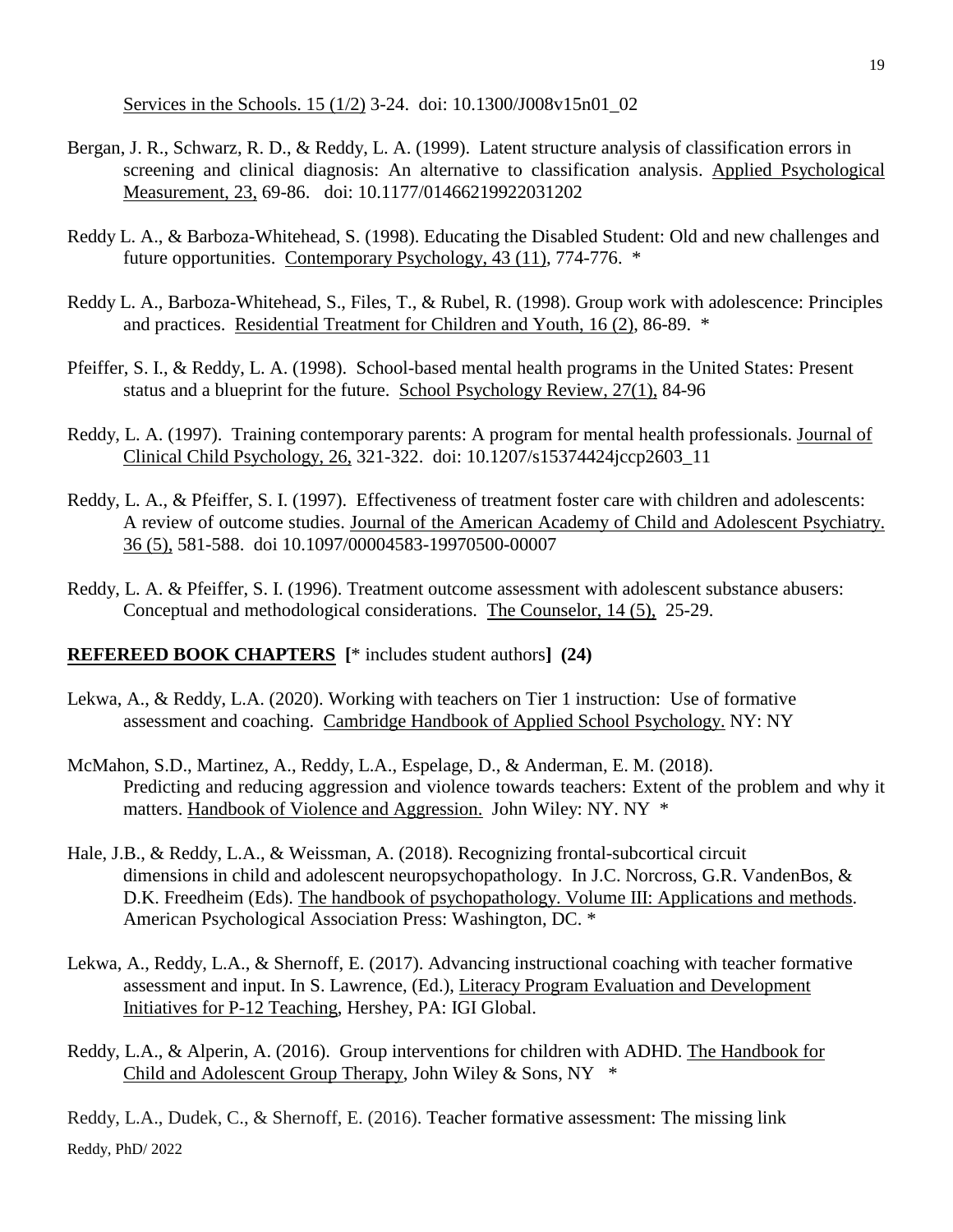in response to intervention. In S. R. Jimerson, M. K. Burns, & A. M. VanDerHeyden (Eds.), Handbook of Response to Intervention: The Science and Practice of Multi-Tiered Systems of Support (pp.  $607-623$ ) (2nd ed.). New York: Springer Science.  $*$ 

- Hale, J.B., Wilcox, G., & Reddy, L.A. (2016). Neuropsychological assessment in science and practice. In J.C. Norcross, G.R. VandenBos, & D.K. Freedheim (Eds). The handbook of clinical psychology. Volume III: Applications and methods. American Psychological Association Press: Washington, DC.
- Reddy, L.A., Newman, E., & Verdesco, A. (2016). Using self-regulated learning interventions and students and teacher formative assessment for youth with ADHD. In T. Cleary (Ed). Self-regulated learning interventions with at-risk populations: Academic, mental health, and contextual considerations. American Psychological Association Press: Washington, DC. \*
- Reddy, L.A., Newman, E. & Verdesco, A. (2015). Attention-Deficit Hyperactivity Disorders: Using cognitive behavioral interventions and teacher formative assessment in schools. In R. Flanagan & C. Allen (Eds). Cognitive behavioral therapies for children in schools. (pp. 137-59). Springer Publishing: New York, NY. \*
- Reddy, L.A. (2015). Childhood ADHD Multimodal Program: Integration of group play interventions and cognitive behavioral techniques. In L. Reddy, T. Hall, & C. Schaefer (Eds). Empirically-based play interventions for children – second edition. American Psychological Association Press: Washington, DC.
- Reddy, L.A., Hall, T. M., Schaefer, C. (2015). The next generation of empirically-based play interventions for children. In L.A., Reddy, T. Hall, & C. Schaefer (Eds). Empirically-based play interventions for children – second edition. American Psychological Association Press: Washington, DC. \*
- Reddy, L. A., Weissman, A. S., & Hale, J. B. (2013). Neuropsychological assessment and intervention for emotion-and behavior-disordered youth: Opportunities for practice. In L.A. Reddy, A. Weissman., & J. B. Hale (Eds.), Neuropsychological assessment and intervention for youth: An evidence-based approach to emotional and behavioral disorders (pp. 3–10). Washington, DC: American Psychological Association. \*
- Reddy, L., Fabiano, G., Barbarasch, B., & Dudek, C.(2012). Behavior management of students with Attention-Deficit/Hyperactivity Disorders using teacher and student progress monitoring. In L.M. Crothers & J.B. Kolbert (Eds). Understanding and managing behaviors of children with psychological disorders: A reference for classroom teachers. (pp. 17-47). Continuum International Publishing Group, Inc.: New York. \*
- Reddy, L.A. (2010). Group play interventions for children with attention deficit/hyperactivity disorder. In A. A. Drewes & C. Schaefer (Eds). School-based play therapy. 2<sup>nd</sup> Edition, John Wiley: NY.
- Hale, J.B., Reddy, L. A., Wilcox, G., McLaughlin, A., Hain, L., Stern, A., Henzel, J., & Eusebio, E. (2009). Best practices in assessing and intervening with ADD/ADHD children and children with other frontal-striatal circuit disorders. In D. C. Miller (Ed.), Best practices in school neuropsychology: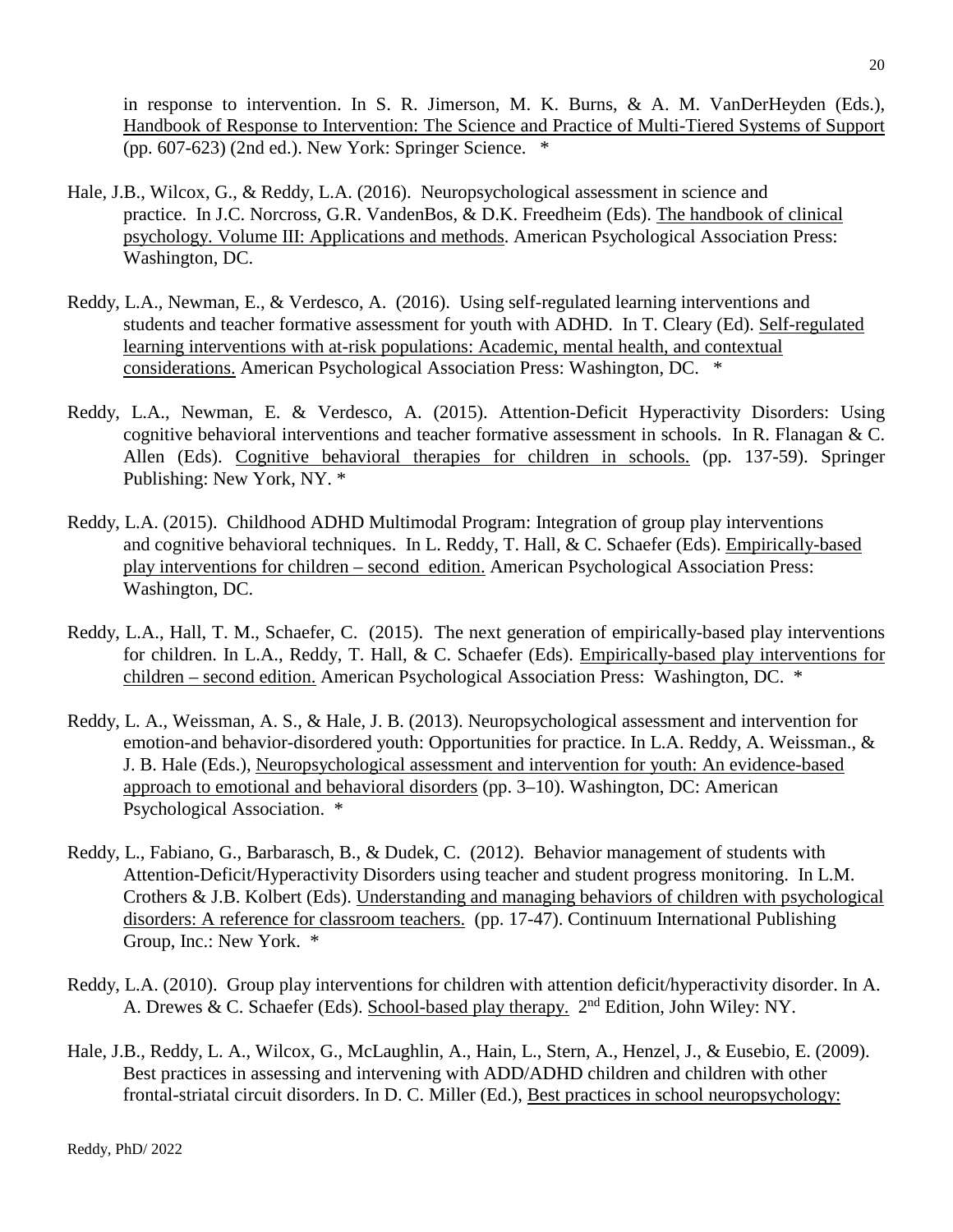Guidelines for effective practice, assessment and evidence-based interventions. (pp. 225-279) Hoboken, NJ: John Wiley & Sons. \*

21

- Reddy, L.A., & Hale, J. (2007). Inattentiveness. In A.R. Eisen (Ed). Treating childhood behavioral and emotional problems: A step-by-step evidence-based approach. (pp.156-211) Guilford Publications, Inc.: NY
- Reddy, L.A., & De Thomas, C. (2006). Assessment of ADHD children and adolescents. In S.R. Smith & L. Handler (Eds). The clinical assessment of children and adolescents: A practitioner's guide. (pp. 367- 387) Lawrence Erlbaum Associates, Inc. NJ. \*
- Reddy, L.A., Springer, C. Hall, T.M., Benisz, E., Braunstein, D., Hauch, Y., & Atamanoff, T. (2005). Childhood ADHD multimodal program: An empirically-supported intervention for young children with ADHD. In L. Reddy, T. Hall, & C. Schaefer (Eds). Empirically-based play interventions for children. (pp. 145-167) American Psychological Association Press: Washington, DC. doi: 10.1037/11086-009 \*
- Reddy, L.A., & Hall, T. M. (2005). Announcing empirically-based play interventions for children. In L.A., Reddy, T. Hall, & C. Schaefer (Eds). Empirically-based play interventions for children. (pp. 3-10) American Psychological Association Press: Washington, DC. doi: 10.1037/11086-001 \*
- Hall, T., & Reddy, L.A. (2005). Present status and future directions for play interventions for children. In L.A., Reddy, T. Hall, & C. Schaefer (Eds). Empirically-based play interventions for children. (pp. 267-279) American Psychological Association Press: Washington, DC. doi: 10.1037/11086-013 \*
- Reddy, L.A., Spencer, P., Hall, T., & Rubel, E. (2001). Use of developmentally appropriate games in a school-based group training program for children with attention deficit hyperactivity disorder. In C. Schaefer, A. Drewes, & L. Carey (Eds). School-based play therapy. (pp. 256-274) John Wiley: NY. \*
- Reddy, L.A., & Savin, H. A. (2000). Designing and conducting outcome evaluations. In H. Savin & S. Kiesling (Eds). Putting our house in order: A provider's guide to accountable systems of behavioral health care. (pp. 132-158) Jossey-Bass: San Fransisco, CA.
- Reddy, L.A., & LeBuffe, P. A. (2000). Becoming a data-driven organization. In H. Savin & S. Kiesling (Eds). Putting our house in order: A provider's guide to accountable systems of behavioral health care. (pp. 113-131) Jossey-Bass: San Francisco, CA. \*

**REFEREED BOOKS** [**6**; \* includes student authors]

# *Authored*

Reddy, L.A. (2012). Group play interventions for children: Strategies for teaching prosocial skills. American Psychological Association Press: Washington, DC. [Authored; integrated group play interventions and cognitive behavioral interventions] doi: 10.1037/13093-001

# *Edited*

Reddy, L.A., Hall, T. & Schaefer, C. (Ed.) (2015). Empirically-based play interventions for children –  $2<sup>nd</sup>$ edition. American Psychological Association Press: Washington, DC.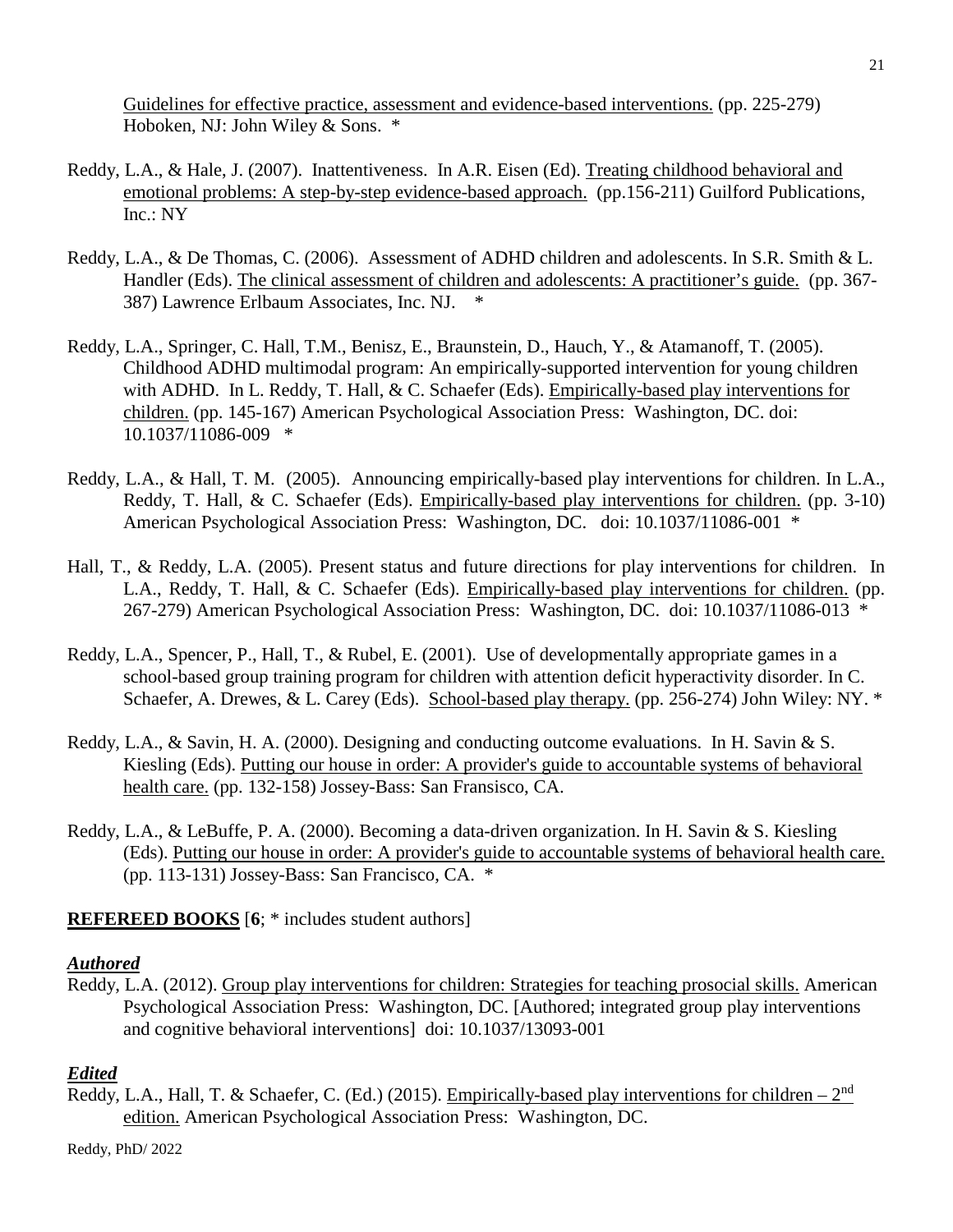- Reddy, L.A., Weissman, A., & Hale, J.B. (Ed.) (2013). Neuropsychological assessment and intervention for emotional and behavior disordered youth: An integrated step-by-step evidence-based approach. American Psychological Association Press. \*
- Reddy, L.A., Hall, T. & Schaefer, C. (Ed.) (2005). American Psychological Association Press: Washington, DC. \*
- Pfeiffer, S.I., & Reddy, L. A. (Ed.) (2001). Innovative mental health interventions for children: Programs that work. Binghamton, NY: The Haworth Press.
- Pfeiffer, S.I., & Reddy, L. A. (Ed.) (1999). Inclusion practice in special education: Research, theory, and application. Binghamton, NY: The Haworth Press.

#### **TECHNOLOGY INNOVATIONS AND ASSESSMENTS [12]**

- Reddy, L.A., Kurz, A., & Elliott, S.N. (2020). ReadyCoach Platform. Rutgers University, Piscataway, NJ. [Online Coaching and Reporting System] Provision Patent Filed 10/4/19: 62910754 and 4968 "Computer-Based Systems and Methods for Instructional and Behavioral Reccommendations"
- Reddy, L.A., Glover, T., Elliott, S., & Kurz, A. (2020). ReadyCoach Rating Scales. Rutgers University, Piscataway, NJ. [Online Scoring/Reporting Application]
- Reddy, L.A., Glover, T., Elliott, S., & Kurz, A. (2020). ReadyCoach Interaction Style Scales. Rutgers University, Piscataway, NJ. [Online Scoring/Reporting Application]
- Glover, T., Reddy, L.A. Elliott, S., & Kurz, A. (2020). ReadyCoach Observer Record. Rutgers University, Piscataway, NJ. [Online Scoring/Reporting Application]
- Elliott, S.N., Reddy, L.A., Glover, T., & Kurz, A. (2020). ReadyCoach Performance Monitor Rubrics. Rutgers University, Piscataway, NJ. [Online Scoring/Reporting Application]
- Reddy, L.A., Dudek, M.C., Peters, S., Kettler, R., & Kurz, A (2017). Teacher Evaluation Experience Scale Teacher and School Administrator Forms. Rutgers University, Piscataway, NJ. [Paper version]
- Reddy, L.A., & Dudek, C. M. (2017). Classroom Strategies Assessment System. Rutgers University, Piscataway, NJ. [Online Scoring/Reporting Application] Observer and Teacher Assessments
- Bergan, J. R., Feld, J. K., Reddy, L. A., Fen-Fen, L., Schwarz, R. D., & Cheng, Y. (1994). MAPS Developmental Observation Assessment Scales Level Preschool through Third Grade. Assessment Technology Inc., Tucson, AZ.
- Bergan, J. R., Feld, J. K., Schwarz, R. D., Bergan, J., & Reddy, L. A., (1991). MAPS Developmental Assessment Scales Level Preschool through Kindergarten. Assessment Technology Inc., Tucson, AZ.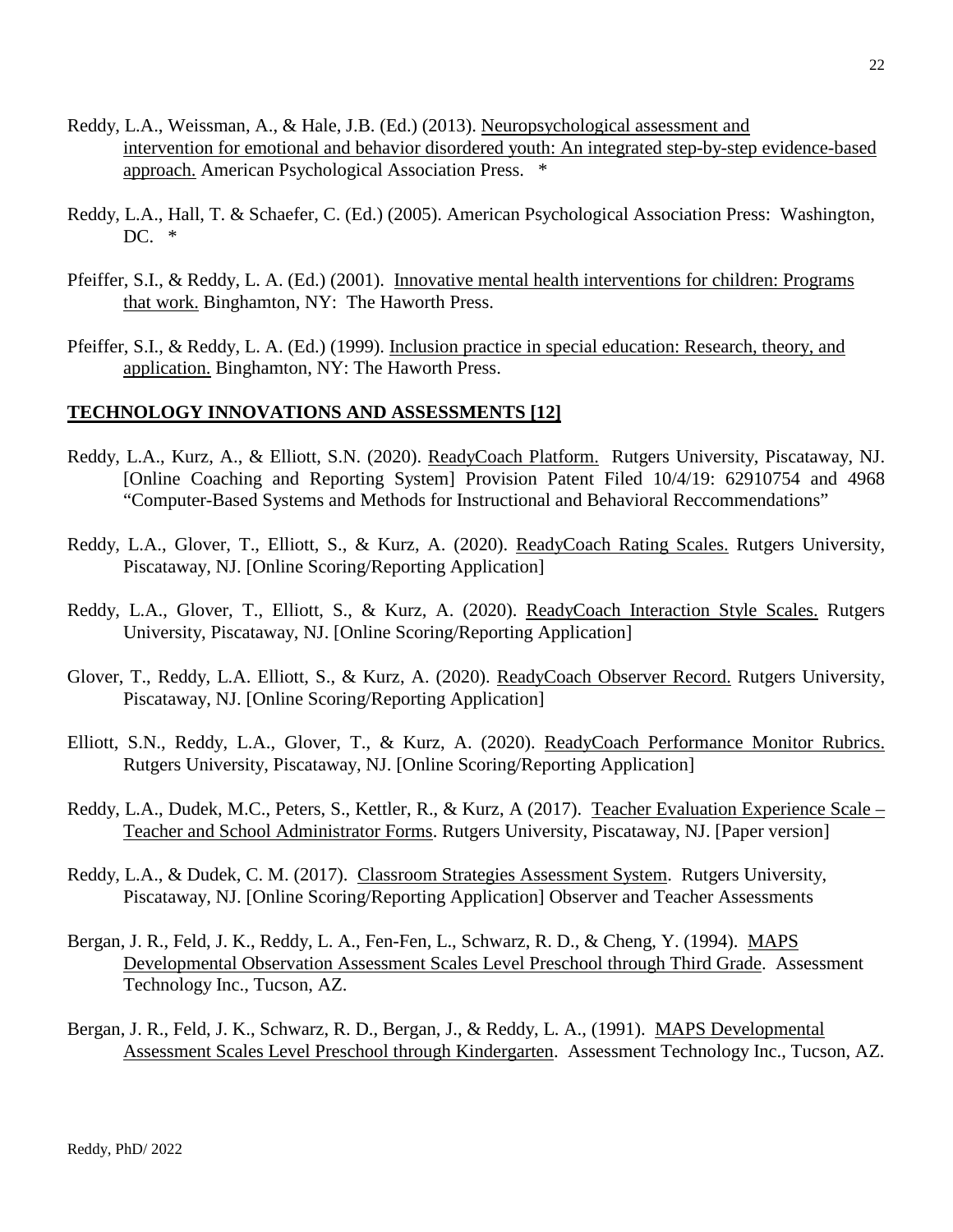Bergan, J. R., Feld, J. K., Reddy, L. A., Fen-Fen, L., Schwarz, R. D., & Cheng, Y. (1992). MAPS Activity-Based Assessment Manual Levels Preschool through Kindergarten. Assessment Technology Inc., Tucson, AZ.

### **TRAINING MANUALS**

Reddy, L. A., Shernoff, E. S., Lekwa, A. J., & Dudek, C. M. (2015). *Rutgers Collaborative Coaching to Improve Teacher Practices in High Poverty Schools: Coaching Manual*. Rutgers University.

Reddy, L.A., Glover, T., Dudek, C.M., Alperin, A. (2017). *Rutgers Paraprofessional Behavior Support Coaching Manual.* Rutgers University.

#### **REFEREED PROFESSIONAL PRESENTATIONS**

- Alperin, A., Reddy, L.A., Glover, T.A., Bronstein, B., & Wiggs, N.B. (2021, May 12). *Managing COVID-19 trauma in the school system* [Workshop]. National Association of School Psychologists (NASP) 2021 Professional Development Series, Baltimore, MD. \*
- Alperin, A., Reddy, L.A., Glover, T.A., Wiggs, N.B., & Bronstein, B. (2021, May). *COVID-19 and the Schools: Becoming Trauma Informed*. [https://www.nasponline.org/](https://nam02.safelinks.protection.outlook.com/?url=https%3A%2F%2Fwww.nasponline.org%2F&data=04%7C01%7Clreddy%40gsapp.rutgers.edu%7C951efd5e0b1e48889ba308d91a06c708%7Cb92d2b234d35447093ff69aca6632ffe%7C1%7C0%7C637569438673898519%7CUnknown%7CTWFpbGZsb3d8eyJWIjoiMC4wLjAwMDAiLCJQIjoiV2luMzIiLCJBTiI6Ik1haWwiLCJXVCI6Mn0%3D%7C1000&sdata=6ju7HK3wJVYHJUTDbDfB1d0kHbitxXwQjZFqwaUUiuo%3D&reserved=0) \*
- Flaherty, G., Breeden, N., Reddy, L., Hall, C.M. (2021, February). Using Pinterest to Supplement Evidence-Based Resources for Students with Autism. Paper presented at the National Association of School Psychologists, Virtual Conference. \*
- Breeden, N., Reddy, L.A., Hall, C.M., & Flaherty, G. (2020, August). Pinterest for vulnerable populations: An examination of autism-related content. Poster presented at the American Psychological Association Annual Convention, Washington, DC. \*
- Alperin, A., Reddy (2020, August) *Evidence-based behavior intervention and support toolkit for middle school students with disruptive behavior disorders* [Poster presentation]. American Psychological Association 2020 Convention, Washington, D.C.
- Kettler, R.J., Hua, A., Reddy, L.A., Dudek, C.M., Arnold-Berkovits, I., Breeden, N., Lekwa, A., & Kurz, A. (2020, August). *Improved measurement for evaluation using the Framework for Teaching*. Poster session presented at the annual meeting of the American Psychological Association, Virtual.
- Hinze-Pifer, R. & Reddy, L. (2020, Apr 17 21) *Observed Teaching Strategies and Teacher Performance Measurement* [Roundtable Session]. AERA Annual Meeting San Francisco, CA [http://tinyurl.com/rqvs77o](https://nam02.safelinks.protection.outlook.com/?url=http%3A%2F%2Ftinyurl.com%2Frqvs77o&data=02%7C01%7CLReddy%40gsapp.rutgers.edu%7C64524cd3ee90412e234e08d8193363eb%7Cb92d2b234d35447093ff69aca6632ffe%7C1%7C0%7C637287055792234589&sdata=2S8kcpVLruM8x9jLyUKIu3KynHF%2BYp6c8ZwFbIxW%2Fbw%3D&reserved=0) (Conference Canceled)
- Hua, A., Lekwa, A., & Reddy, L. A. (2020, April). Assessment of Teacher Practices and Student Achievement. Paper accepted for presentation at the annual conference of the National Council on Measurement in Education, San Francisco, CA.

Glover, T. A., Reddy, & Crouse, K. (2020). Instructional Coaching Actions that Predict Improved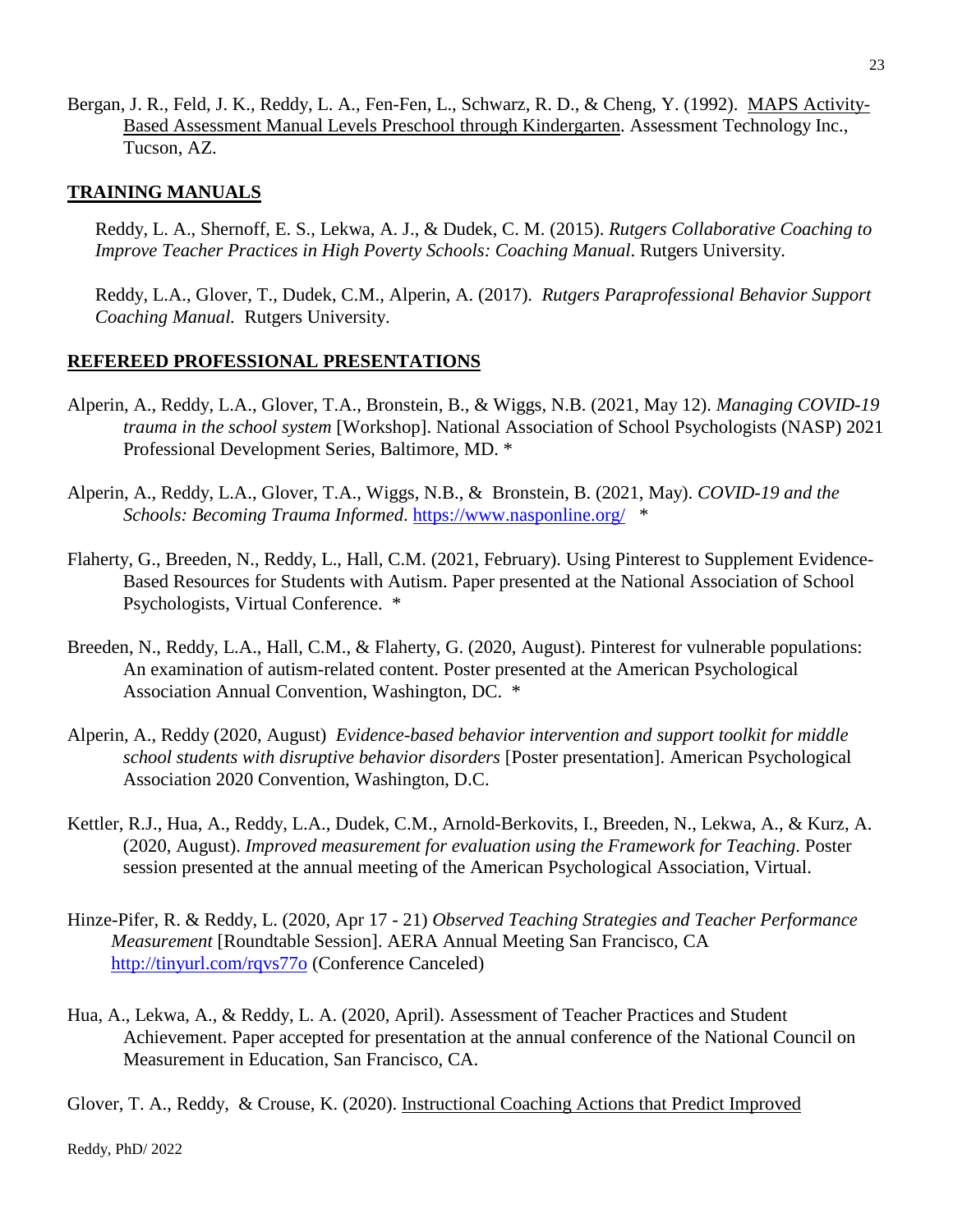Teacher Practice and Student Outcomes. Paper presented at the Pacific Coast Research Conference, San Diego, CA. \*

- Reddy, L.A., & Glover, T.A. (2020, February). Initial Findings of Paraprofessional Behavior Coaching for Elementary Students with Disruptive Behaviors. Paper presented at the Pacific Coast Research Conference, San Diego, CA.
- Reddy, L. A., Dudek, C. M., & Lekwa, A. J. (2020, February). Enhancing Teacher Practices through Coaching in Urban High Poverty Schools. Mini-skills workshop accepted for presentation at the annual meeting of the National Association of School Psychologists, Baltimore, MD.
- Dennis, M., Lekwa, A., Shernoff, S., & Reddy, L. (2020, February). Does Instruction Influence Relationships Between Behavior Management and Disruptive Behaviors? Paper accepted for presentation at the annual meeting of the National Association of School Psychologists, Baltimore, MD.
- Lekwa, A. J., Breeden, N., & Reddy, L. A. (2019, May). Multi-Tiered Systems of Service: Elementary Reading Interventions. Professional development workshop for school psychologists and other education professionals to be presented as part of the GSAPP 45th Anniversary Event Series.
- Reddy, L.A., (2019 August). Paraprofessionals the Unspoken and Understudied Heroes of Students with Externalizing Behaviors Disorders. Paper presented at the American Psychological Association, Chicago, Illinois.
- Reddy, LA., Shernoff, E., & Lekwa, A. (2019, Feb.). Efficacy of Instructional Coaching in High Poverty elementary schools. Paper presented at the 2019 annual meeting of the National Association of School Psychologists, Atlanta, GA.
- Dudek, C. M., Reddy, L. A., Glover, T., Ziemba, H. (2019, February). Teacher Practices and Student Behavior Data to Enhance Learning Environments. Paper presented at the 2019 annual meeting of the National Association of School Psychologists, Atlanta, GA. \*
- Alperin, A, Reddy, L., & Glover, T., & Grant, C. (2019, March). Training Paraprofessionals For Students With Challenging Behaviors: A Systematic Review. Poster presented at the 2019 annual meeting of the National Association of School Psychologists, Atlanta, GA. \*
- Reddy, LA., Glover, T., & Elliott, S.N. (2019, Feb.). Assessment of Coaching Effectiveness: Validity of the Instructional Coach Scales. Paper presented at the 2019 annual meeting of the National Association of School Psychologists, Atlanta, GA.
- Reddy, LA., & Glover, T. (2019, Feb.). Developing Online Coaching Support Tools. Miniskills workshop presented at the 2019 annual meeting of the National Association of School Psychologists, Atlanta, GA.
- Shernoff, E.S., Lekwa, A.L., & Reddy, L.A. (2019, Feb.). A mixed-method study of teachers' use and perceptions of praise. Paper submitted to the annual meeting of the National Association of School Psychologists, Atlanta, GA.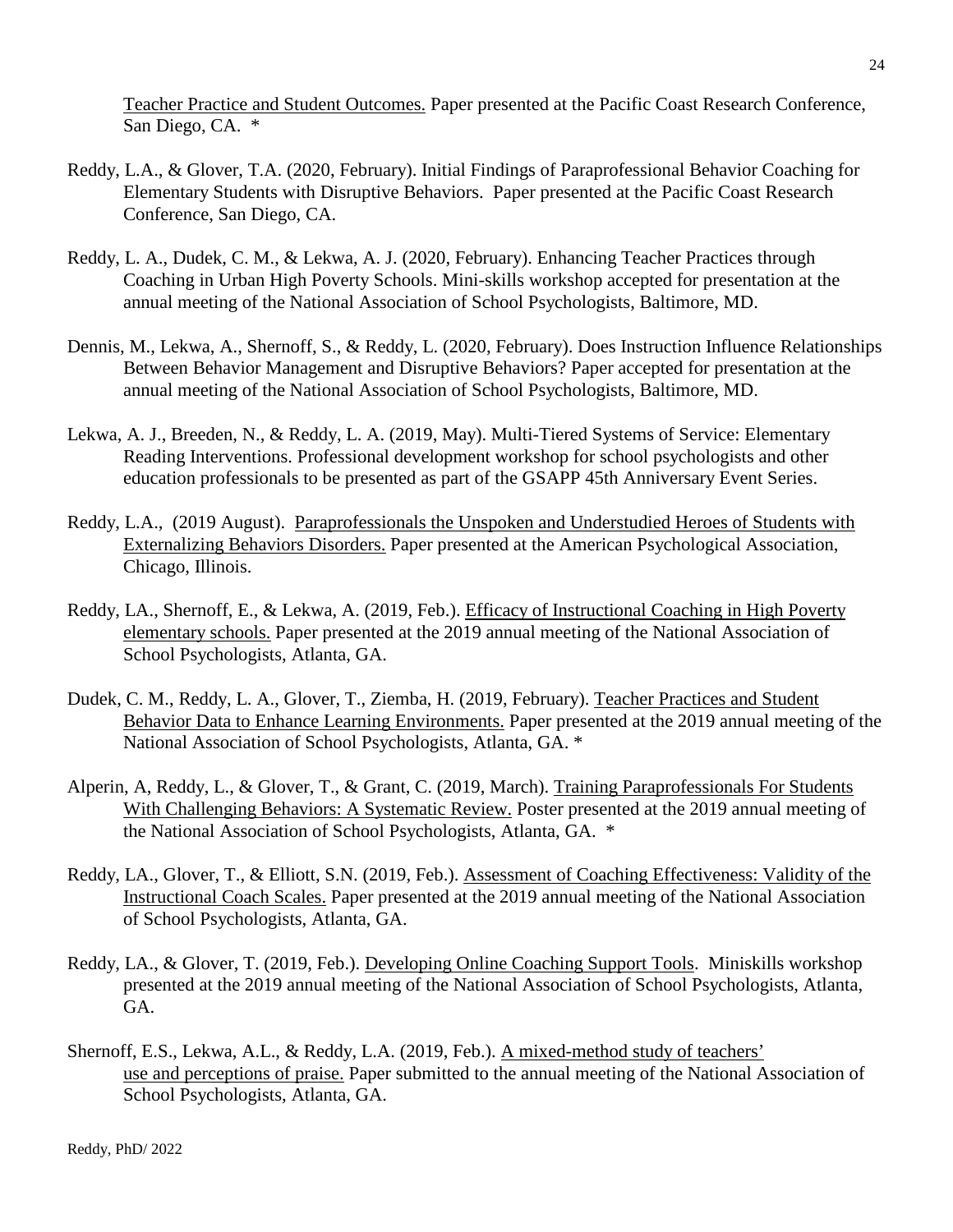- Reddy, L.A., & Lekwa, A. (2019, Feb.). Using Teacher Formative Assessment to Enhance Instruction and Behavior Management in Urban High Poverty Schools. Paper presented at the 2019 annual meeting of the Pacific Coast Research Conference, San Diego, CA.
- Reddy, L.A., (2018, August). Past, Present and Future of School Psychology: Convergence of Science, Practice and Policy. Invited Division 16 Presidential Address at the American Psychological Association, San Francisco, CA.
- Reddy, L.A., Shernoff, E., & Lekwa, A. (2018, August). Efficacy of Data-driven Coaching on Teacher and Student Outcomes in High Poverty Schools. Poster presented at the American Psychological Association, San Francisco, CA.
- Dudek, C.M., Hua, A.N., Kettler, R.J., Reddy, L.A., Arnold-Berkovits, I. (2018, August). Predicting Student Growth from Teachers' Observation Scores and Credentials. Poster session presented at the annual meeting of the American Psychological Association, San Francisco, CA.
- Reddy, L., Dudek, C. M., & Hua, A. N (2018, August). Predictive Validity of Classroom Observation and Self-Reflection for Student Growth. Poster presented at the 2018 annual meeting of the American Psychological Association, San Francisco, CA.
- Reddy, L.A. (2018, July). Construct Validity of the Instructional Coaching Rating System- Coach, Supervisor and Teacher Forms. International Testing Commission, Montreal, Canada
- Reddy, L.A. (2018, July). Predictive Validity of the Classroom Observational Assessment. International Testing Commission, Montreal, Canada.
- Reddy, L.A., (2018, April). Using School Administrator and Teacher Self-Report Ratings to Predictive Student Academic Growth. Paper presented at the annual National Council for Measurement in Education (NCME), Chicago, IL.
- Lekwa, A., Reddy, L., & Shernoff, E. (2018, April). Convergent and Predictive Validity of the Classroom Strategies Assessment System for Student Academic Engagement. Paper presented at the 2018 annual meeting of the American Education Research Association, New York, NY.
- Dudek, C. M., Reddy, L., Crouse, K., Arnold-Berkovits, I., Kettler, R. J., & Hua, J. (2018, April). Predictive Validity of a Multi-measure Classroom Observation Approach. Paper presented at the 2018 annual meeting of the American Education Research Association, New York, NY.
- Glover, T. A., Reddy, & Crouse, K. (2018, April). Instructional Coaching Actions that Predict Improved Teacher Practice. Paper presented at the 2018 annual meeting of the American Education Research Association, New York, NY.
- Reddy, L. A., Dudek, C. M., & Lekwa, A. L. (2018, February). Strengthening Classroom Practices through Coaching and Teacher Formative Assessment. Mini-skills session presented at the 2018 annual meeting of the National Association of School Psychologists, Chicago, IL.

Dudek, C. M., Reddy, L. A., & Glover, T. (2018, February). Examining the professional development needs

Reddy, PhD/ 2022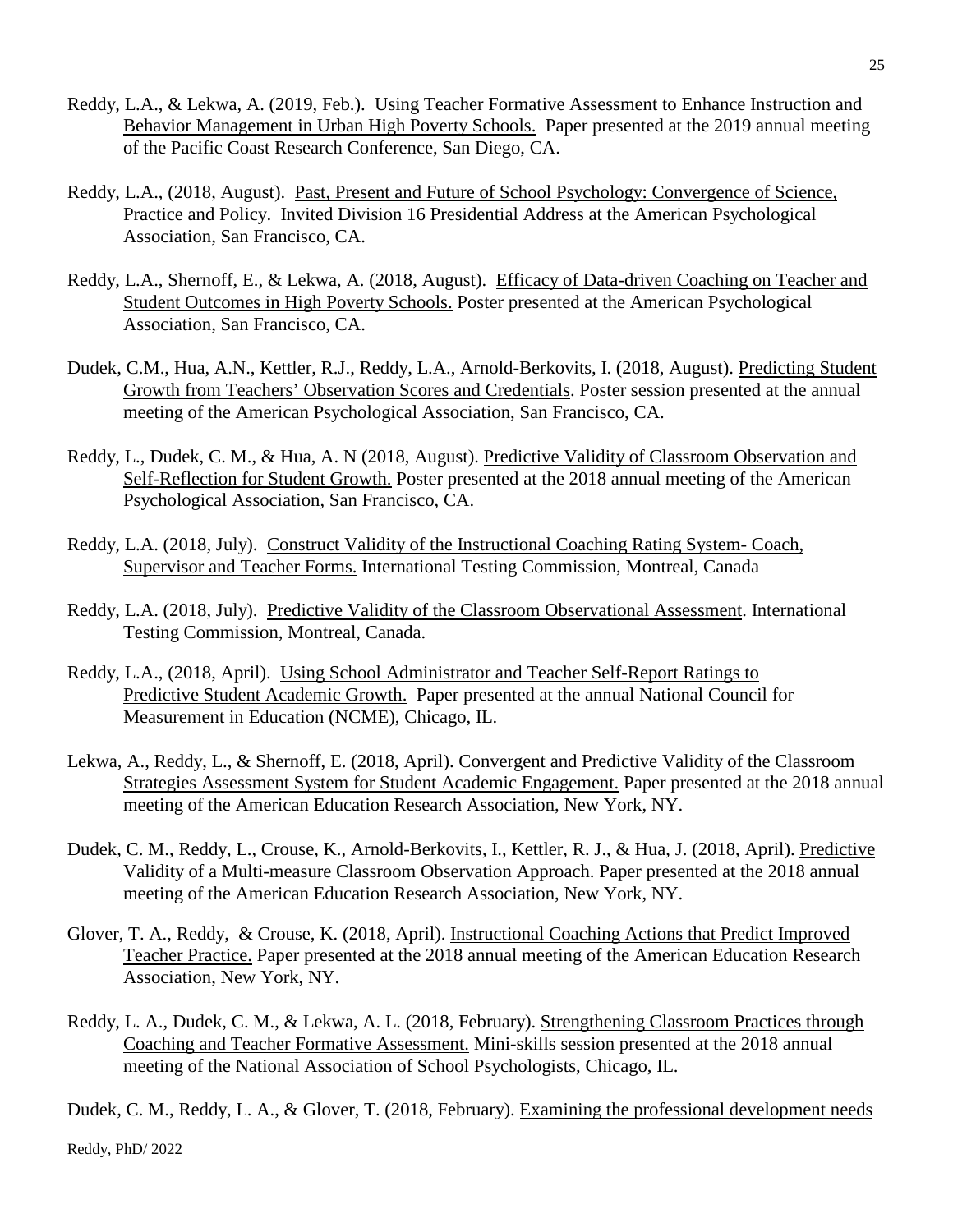of paraprofessionals. Paper presented at the 2018 annual meeting of the National Association of School Psychologists, Chicago, IL.

- Reddy, L. A., Shernoff, E. S., & Lekwa, A. L. (2018, February). Enhancing Student Learning with Data-Based Teacher Coaching. Paper presented at the 2018 annual meeting of the National Association of School Psychologists, Chicago, IL.
- Lekwa, A. L., Reddy, L. A., Shernoff, E. S., & Buscetta, D. (2018, February). Helping Teachers Help Students: Assessing Teacher Stress and Support*.* Poster presented at the 2018 annual meeting of the National Association of School Psychologists, Chicago, IL. \*
- Shernoff, E.S., Lekwa, A.L., Reddy, L., Davis, W., Matthews, C., & Ziemba, H. (2018, February). A mixedmethod study of the impact and consequences of teacher praise. Paper submitted to the annual meeting of the National Association of School Psychologists, Chicago, IL. \*
- Glover, T., & Reddy, L.A. (2017, February). Instructional coaching components that predict improved teacher and student outcomes. Paper presentation at the annual meeting of the National Association of School Psychologists, San Antonio, TX.
- Reddy, L.A., & Glover, T. (2017, February). Using formative assessment to enhance instructional coaching practices. Poster presentation at the annual meeting of the National Association of School Psychologists, San Antonio, TX.
- Lekwa, A. J., Reddy, L. A., Lefkowitz, R. L., Shernoff, E.S., Davis, W. & Mathews, C. (2017, February). Practically and Reliably Measuring Change in Teaching Practices. Paper presentation at the annual meeting of the National Association of School Psychologists, San Antonio, TX. \*
- Reddy, L. A., Lekwa, A. & Dudek, C. M. (2017, February). Coaching and Formative Assessment of Teaching: What Works and How. Mini-skill workshop at the annual meeting of the National Association of School Psychologists, San Antonio, TX. \*
- Reddy, L., Shernoff, E.S., & Lekwa, A. L. (2017, February). Examining the Efficacy of the Collaborative Coaching Model Implemented in High Poverty Schools. In A. Holdaway (Chair), Coaching Teachers in Universal SEB Programming: Promising Research-Practice Models. Symposium submitted to the annual meeting of the National Association of School Psychologists, San Antonio, TX.
- Reddy, L.A. (2017, February). Enhancing instructional coaching with formative assessment. Ignite Session. Pacific Coast Research Conference, San Diego, CA.
- Reddy, L. A., Shernoff, E. S. & Lekwa, A. (2016, October). The Classroom Strategies Coaching Model. In A. Lekwa (Chair), Advancing Coaching Research and Practice with Formative Assessment of Teacher Practices in High Poverty Schools. Symposium session presented at the annual conference of the Northeastern Educational Research Association, Trumbull, CT.
- Reddy, L.A. (July, 2016). Assessment of Instructional Coaching Effectiveness. International Testing Commission, Vancouver, Canada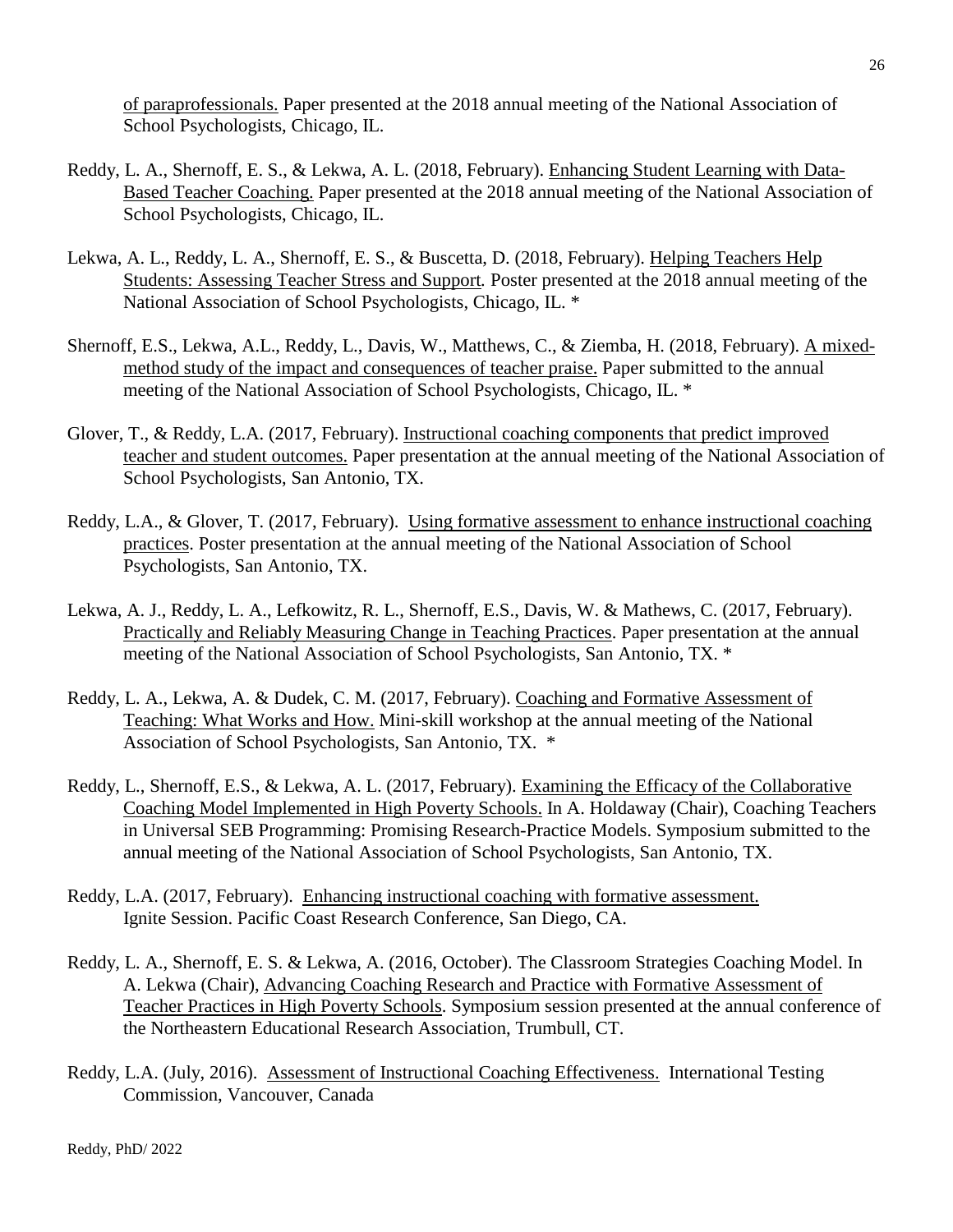- Reddy, L.A. (July, 2016). Measurement of Teacher Practices. International Testing Commission, Vancouver, Canada
- Reddy, L.A., Dudek, C., & Lekwa, A., (February 2016). Use of Coaching and Teacher Formative Assessment to Improve Classroom Practices. Mini skills workshop at the National Association of School Psychologist, New Orleans, LA.
- Lekwa, A., Reddy, L.A., Glover, T., & Shernoff, E. (February, 2016). Teachers' Beliefs about Essential Skills and Characteristics of Instructional Coaches. Poster at the National Association of School Psychologist, New Orleans, LA.
- Shernoff, E.S., Lekwa, A., Reddy, L., & Eichert, B. (February, 2016). Examining Implementation Context before Deploying Coaching in High Poverty Schools. Paper presented at the annual meeting of the National Association of School Psychologists, New Orleans, LA. \*
- Reddy, L.A. (February 2016). Measuring Teacher Practices to Inform Student Achievement. Symposium: A Formative Assessment Approach to Improving Teacher Evaluation and School Practice. Pacific Coast Research Conference, San Diego, CA.
- Peters, S., Reddy, L.A., Kettler, R. J., Dudek, C. M., Rualo, A. Blowe, P., & Kurz, A. (2015) Teachers' and Administrators' Experiences with Teacher Evaluation: A Preliminary Investigation of High-Poverty School Districts**.** A paper presented at the annual American Education Research Association, Chicago, IL. \*
- Kettler, R., Reddy, L.A., & Kurz, A (April, 2015). A Multi-Method Plan to Navigate the Teaching to Learning Corridor. Paper presented at the annual National Council for Measurement in Education (NCME), Chicago, IL.
- Reddy, L.A., (February 2015). Classroom Strategy Skills Scale and Consultation. Mini skills workshop at the National Association of School Psychologist, Orlando, Florida.
- Reddy, L.A. (January 2015). Invited Speaker on Violence Against Teachers: What We Know and What We Need to Do. Jamaica Medical Center, Psychiatric and Community Grand Rounds.
- Reddy, L.A. (September 2014). Invited Speaker on Violence Against Teachers: Research from National and International Perspectives. Queen Hospital, Psychiatric and Community Grand Rounds.
- Kettler, R., Reddy, L.A., & Kurz, A. (2014). Modernization of the Educator Evaluation Approaches: The School System Improvement Project. Paper presented at the Council for Exceptional Children, Philadelphia, PA.
- Reddy, L. A., Dudek, C. M., Peters, S. (2014). Development and Construct Validity of the Classroom Strategies Scale – Teacher Form. Paper presented at the annual National Council for Measurement in Education (NCME), City of Philadelphia, PA. \*

Reddy, L. A., & Dudek, C. M., Peters, S. (2014). Using Teacher Formative Assessment to Predict Statewide

Reddy, PhD/ 2022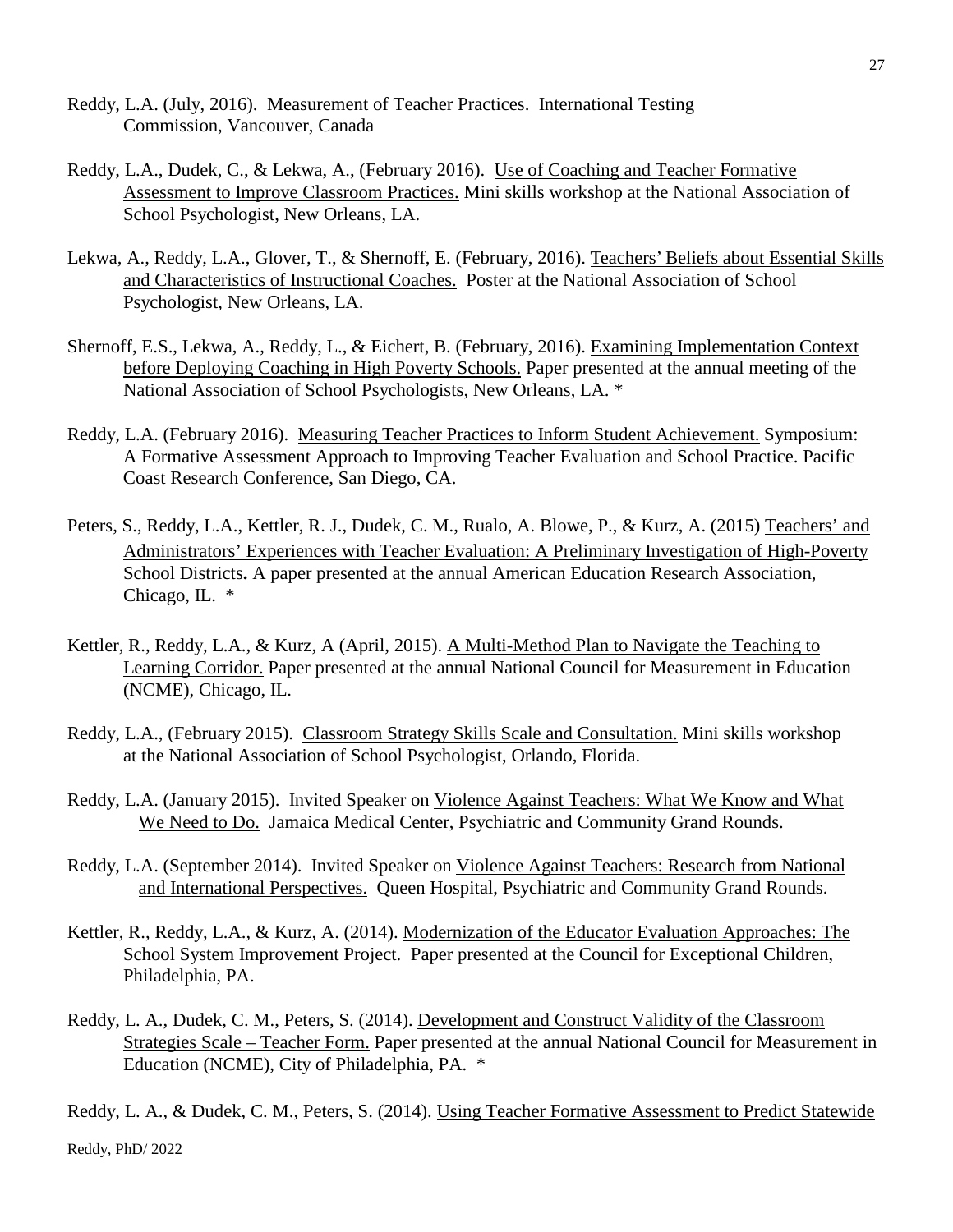Testing Scores. Paper presented at the annual American Education Research Association, City of Philadelphia, PA. \*

- Reddy, L.A., & Dudek, C. (2014). Classroom Strategy Skills Scale and Consultation. Mini skills workshop at the National Association of School Psychologist, Washington, DC. \*
- Keiser, A., & Reddy, L.A. (2013). Neuropsychological Profiles of Children with ADHD and Non-ADHD: A Community Sample. Poster at the American Psychological Association, Honolulu, HI. \*
- Reddy, L.A. & Dudek, C. (2013). Predictive validity of the Classroom Strategies Scale Observer Form on Student Statewide Testing. Poster at the American Psychological Association, Honolulu, HI. \*
- Reddy, L.A., Dudek, C., et al. (2013). What Teacher Say They Do and Actual Do at the National Association of School Psychologist, Seattle, WA. \*
- Reddy, L.A., & Dudek, C. (2013). Classroom Strategy Skills Scale and Consultation. Mini skills workshop at the National Association of School Psychologist, Seattle, WA. \*
- Reddy, L.A., Fabiano, G., Dudek, C.M. et al (November 2012). Using the CSS to inform Change in Teacher Behavior. Poster at the Association of Behavior and Cognitive Therapy, Washington DC. \*
- Reddy, L.A. (August, 2012). Models of Care and Policy for School-Based Services. Invited Speaker for the Division 37 Presidential Symposium on Children's Mental Health and Policy at the American Psychological Association Conference in Orlando, Florida.
- Reddy, L.A. (February, 2012). Invited discussant for Chafouleas, S. M., Briesch, A. M., Johnson, A., & Maggin, D. Review of meta-analyses for three common behavior support strategies. Symposium at the National Association of School Psychologists Annual Convention, Philadelphia, PA.
- Reddy, L.A., Fabiano, G., Dudek, C.M. et al (February 2012). Visual performance feedback and consultation on classroom wide strategies. Poster at the National Association of School Psychologists, Philadelphia, PA. \*
- Reddy, L.A., Fabiano, G., Dudek, C.M. et al (February 2012). Teachers use of classroom practices in elementary school. Poster at the National Association of School Psychologists, Philadelphia, PA. \*
- Keiser, A., & Linda Reddy, L.A. (August 2011). The PADDS: A Multidimensional Screening Tool for children at risk for Attention Disorders. Poster at the American Psychological Association, Washington, DC.  $*$
- Reddy, L.A. (2011). Linking Assessment and Interventions for Children with Special Needs. Invited Keynote Address at the International Symposium at the University of Crete in Greece.
- Reddy, L.A. (August 2011). Child ADHD Multimodal Program (CAMP): Blending cognitive behavioral techniques in group play interventions. Invited symposium at the American Psychological Association, Washington, DC.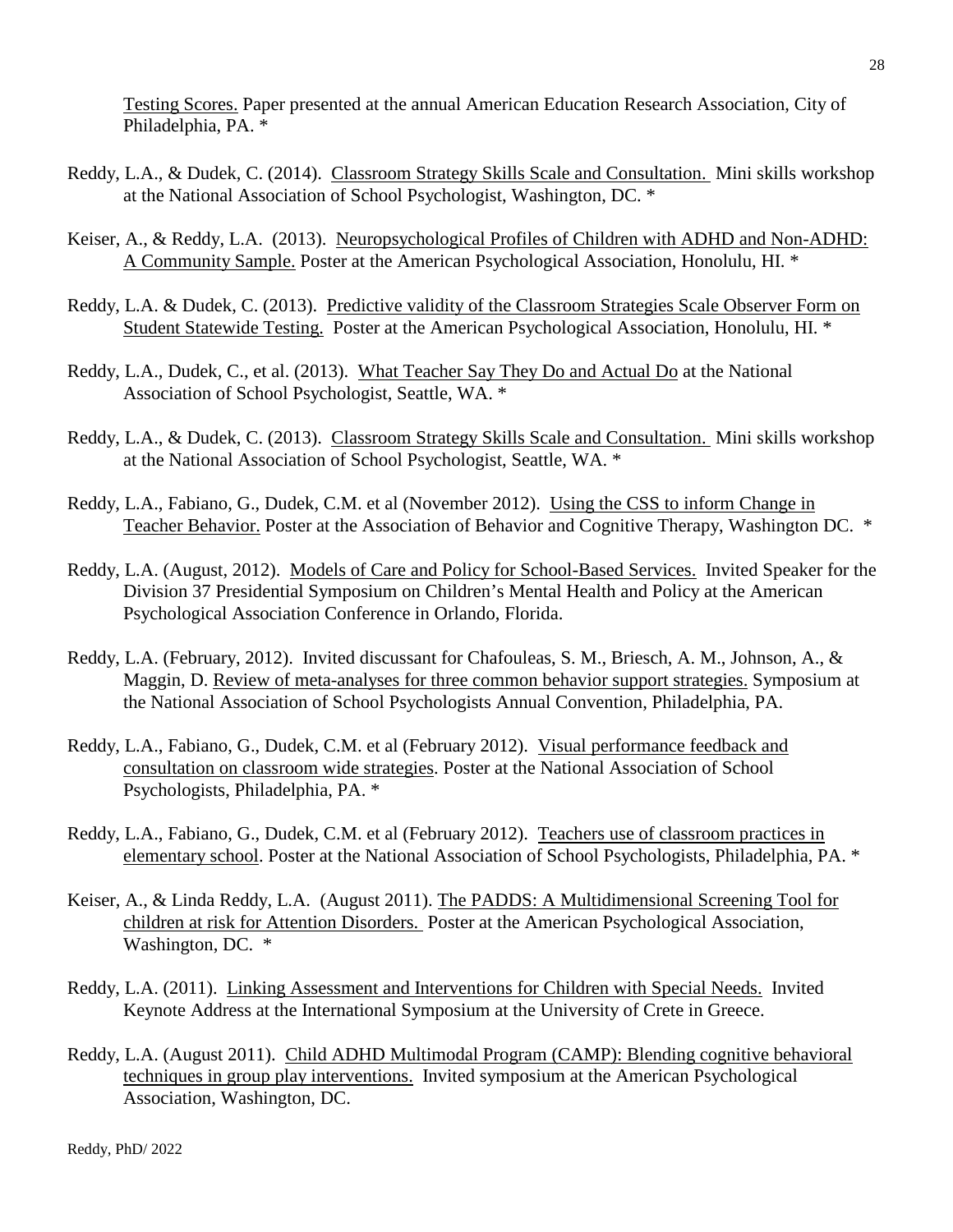- Reddy, L. A., Dudek, C. M., Heinig, K. M., Keiser, A., Barbarasch, G., Zilberstein, L., Fabiano, G.A., Gormley, M., & Linke, S**.** (August, 2011). Development of the Classroom Strategies Scale (CSS). Poster presented at the Annual American Psychological Association Conference (APA), City of Washington, D. C. \*
- Reddy, L. A., Dudek, C. M., Augustyniak, A., Zilberstein, L., Barbarasch, B. G., Heinig, K. M., & Weissman, A. S. (August, 2011). BRIEF Parent and Teacher Forms for children with ADHD. Poster presented at the Annual American Psychological Association Conference (APA), City of Washington, D.C. \*
- Reddy, L.A., Fabiano, G., Dudek, C.M., Gormley, M., Keiser, A., & Zilberstein, L.A. (August 2010). Classroom Strategies Scale: Principal-School Personnel and Teacher Forms. Poster at the American Psychological Association Conference, San Diego, CA. \*
- Reddy, L.A., Fabiano, G., Dudek, C.M., Gormley, M., Keiser, A., & Zilberstein , L.A. (August, 2010). Reliability of the Classroom Strategies Scale for elementary school. Poster at the American Psychological Association Conference, San Diego, CA. \*
- Zilberstein, L.A., Dudek, C., Keiser, A., & Reddy, L.A. (August, 2010). Differential Ability Scales-2 for Youth with ADHD and ADHD/LD. Poster at the American Psychological Association Conference, San Diego, CA. \*
- De Thomas, C.D., Dumont, R., Reddy, L.A., & McGrath, R. (August, 2010). Differential Ability Scales-Second Edition: Children with ADHD or Mathematics Disorder. Poster at the American Psychological Association Conference, San Diego, CA. \*
- Roberts, M.C., & Reddy, L.A. (August, 2010). Conversation Hour: Summit on young children's mental health – Ways forward at the American Psychological Association Conference, San Diego, CA.
- Reddy, L.A. (August, 2010). Invited Talk. Clinical use of the Pediatric Attention-Disorders Diagnostic Screener paper present for the symposium: Use of Technology in Instruction, Assessment, Clinical Intervention, Research and Data Analysis at the American Psychological Association Conference, San Diego, CA.
- Reddy, L.A., (June, 2010). Are we making progress yet? Invited talk and discussant at the U.S. Department of Education – Institute of Education Sciences, Washington, DC.
- Reddy, L.A., (April, 2010). Use of the PADDS with ADHD Children. Invited talk at St. Johns University.
- Reddy, L.A. (August, 2009). Violence directed against teachers: Measurement to inform a national research agenda. Symposium on Violence Directed Against Teachers-Prevention and Intervention at the American Psychological Association Conference, Toronto, Canada.
- Reddy, L.A., Hale, J., & Brodzinsky, L.K. (August, 2009). Use of the Behavior Rating Inventory for Executive Functions Parent Form for children with Attention-Deficit/Hyperactivity Disorder. Poster presented at the American Psychological Association Conference, Toronto, Canada. \*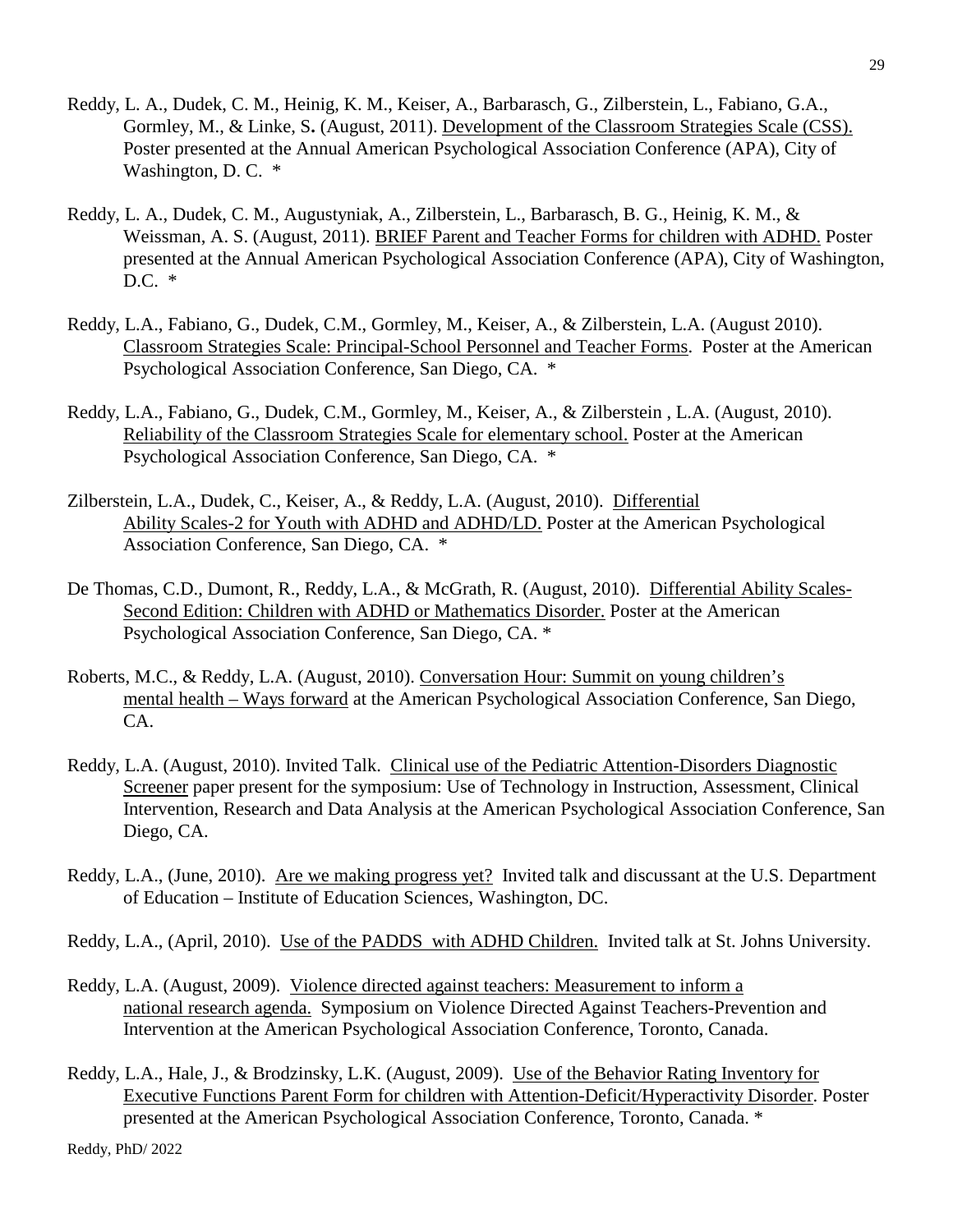- Reddy, L.A., Fabiano, G., Pelham, Waschbusch, D., & Massetti, G. (June, 2009). Construct and item development of the teacher progress monitoring scale for elementary schools. Poster presented at the Institute of Educational Sciences Conference, Washington, DC.
- Hale, J., & Reddy, L.A. (February, 2009). Development and validation of an ADHD executive function and behavior rating screening battery. Poster presented at the International Neuropsychology Society, Atlanta, GA. \*
- Weissman, A.S., Chu, B.C., & Reddy, L.A. (2008, November). Do unique mechanisms underlie the expression of attention problems in anxious and ADHD youth?: Implications for differential diagnosis and CBT. Awards Talk presented at the Annual Meeting of the Association for Behavioral and Cognitive Therapies, Orlando, FL. \*
- Weissman, A.S., Chu, B.C., Reddy, L.A., & Bates, M.E. (November, 2008). General vs. emotion-based attention processing deficits in anxious and inattentive-impulsive youth: Implications for differential diagnosis and CBT. In A. S. Weissman (Chair), The expanding role of neuropsychology in clinical practice. Symposium at the Annual Meeting of the Association for Behavioral and Cognitive Therapies, Orlando, FL. \*
- Weissman, A.S., Vietri, J.T., Dudek, C.M., Reddy, L.A., & Chu, B. C. (November, 2008). Clinical implications of attention deficits in anxious and inattentive-impulsive youth. Poster presented at the Annual Meeting of the Association for Behavioral and Cognitive Therapies, Orlando, FL. \*
- Reddy, L. A., Newman, E., Pedigo, T. K., Scott, V., & Fumari, G. (August, 2008). Concurrent validity of the Pediatric ADHD screener in ADHD children*.* Poster presented at the meeting of the American Psychological Association, Boston, MA. \*
- De Thomas, C., Newman, E., Chun, V., Flaster, S., & Reddy, L. (August, 2007). Treatment components and methods in school-based programs for emotional disturbance. Poster presented at the annual convention of the American Psychological Association, San Francisco, CA. \*
- Newman, E., De Thomas, C., Flaster, S., Reddy, L., & Dumont, R. (August, 2007). Concurrent validity of the DAS and DAS-2 in ADHD children. Poster presented at the annual convention of the American Psychological Association, San Francisco, CA. \*
- Reddy, L.A., DeThomas, C., Newman, E., & Chun, V. (March, 2007). How effective are school-based programs for children with ED? Paper presented at the National Association of School Psychologists, New York, NY. \*
- Reddy, L.A., Newman, E., & Dumont, R. (March, 2007). Clinical use of the DAS-2 for ADHD children. Poster presented at the National Association of School Psychologists, New York, NY. \*
- Richardson, L., Reddy, L.A., & Dumont, R. (March, 2007). Profile analysis of the Stanford Binet-V for children with ADHD. Poster presented at the National Association of School Psychologists, New York, NY.  $*$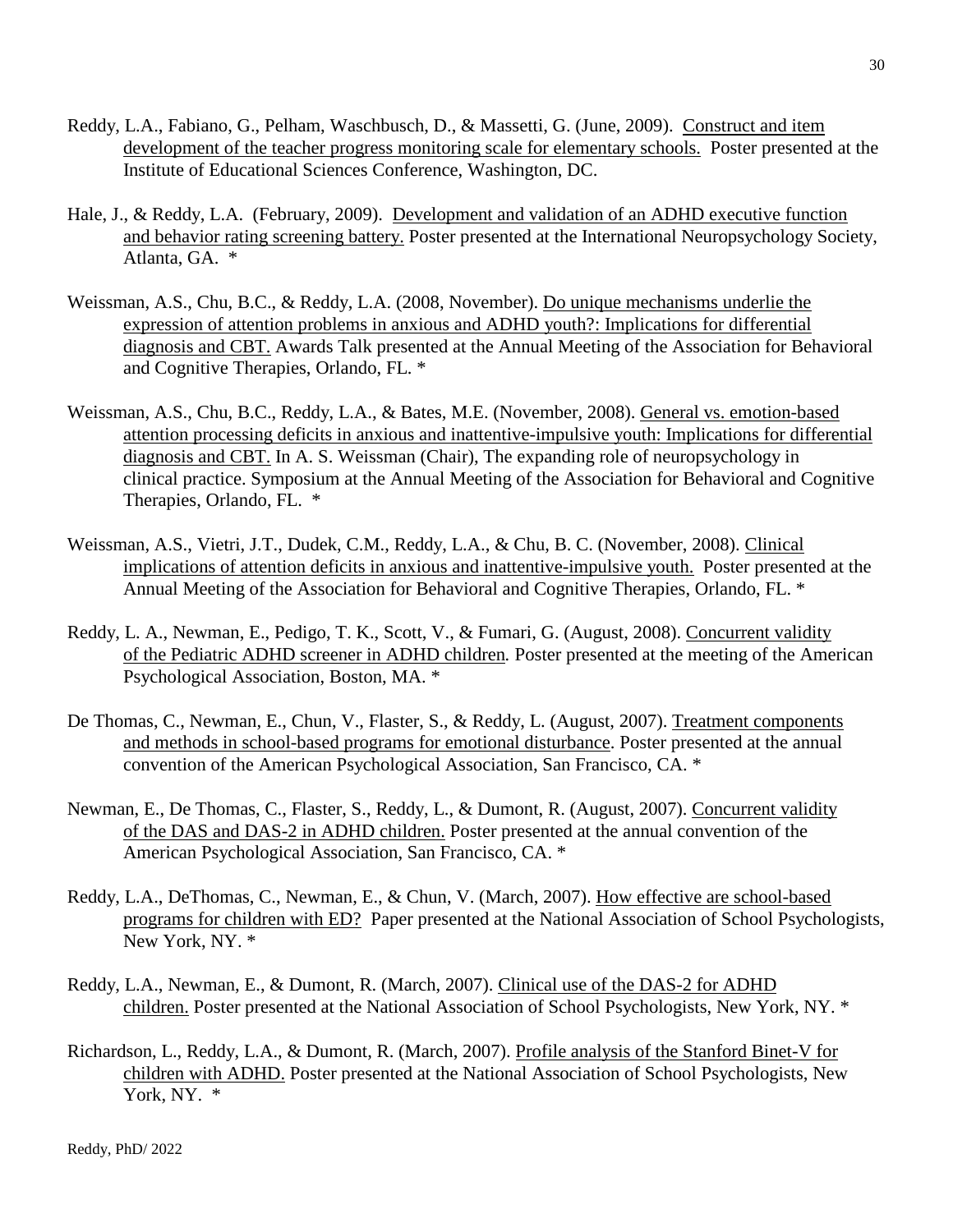- Petchers, P., Dumont, R., & Reddy, L.A. (March, 2007). Utility of the SB5 special composite scores for identifying ADHD. Paper presented at the National Association of School Psychologists, New York, NY. \*
- Richardson, L., Reddy, L.A., & Dumont, R. (August, 2006). Discriminant validity of the Stanford Binet-V with ADHD children. Poster presented at the American Psychological Association, New Orleans, LA. \*
- Wittlin, N., Reddy, L.R., & Tiersky, L. (August, 2006). Delis-Kaplan Executive Function System for adults with learning disabilities. Poster presented at the American Psychological Association, New Orleans, LA. \*
- Reddy, L.A., Dumont, R., & Bray, N. (August, 2005). Woodcock Johnson III Tests of Cognitive Abilities with ADHD children. Poster presented at the American Psychological Association, Washington, DC.  $*$
- Reddy, L.A., Braunstein, D., & Dumont, R. (August, 2005). Use of the Differential Ability Scales for children with ADHD. Poster presented at the American Psychological Association, Washington, DC. \*
- Reddy, L.A., Atamanoff, T., Mishayev, A., Richardson, L., DeThomas, C., & Wittlin, N. (August, 2005). Operating characteristics of the Devereux Scales of Mental Disorders. Poster presented at the American Psychological Association, Washington, DC. \*
- Springer, C., & Reddy, L.A. (August, 2005). Effect of treatment adherence in a multimodal program for ADHD children: A preliminary investigation. Poster presented at the American Psychological Association, Washington, DC. \*
- DeThomas, C., Reddy, L.A., Richardson, L., & Wittlin, N. (August, 2005). Meta-analysis of schoolbased intervention programs for ED children. Poster presented at the American Psychological Association, Washington, DC. \*
- Ghahramanlou, M., Hsu, L., Lachenmeyer, J., Gibbs, M., Reddy, L. (August, 2005). Cognitive behavioral treatment efficacy for Anxiety Disorders: A meta-analytic review. Poster presented at the American Psychological Association, Washington, DC. \*
- Reddy, L.A., Richardson, L., DeThomas, C., & Wittlin, N. (March, 2005). Empirically-validated interventions for children with SED. Poster presented at the National Association of School Psychologist, Atlanta, GA. \*
- Richardson, L., Reddy, L.A. Atamanoff, T., Laroche, M. (March, 2004). The relationship between parental efficacy and externalizing behaviors in young children with ADHD. Paper presented at the Eastern Psychological Association Conference in Washington, DC. \*
- Atamanoff, T., Kranzler, R., Reddy, L., Richardson, L., Isler, L., Hajinlian, J., Springer, C., Hauch, Y., Braunstein, D., & Bartik, C. (November, 2003). The effect of gender on parental stress,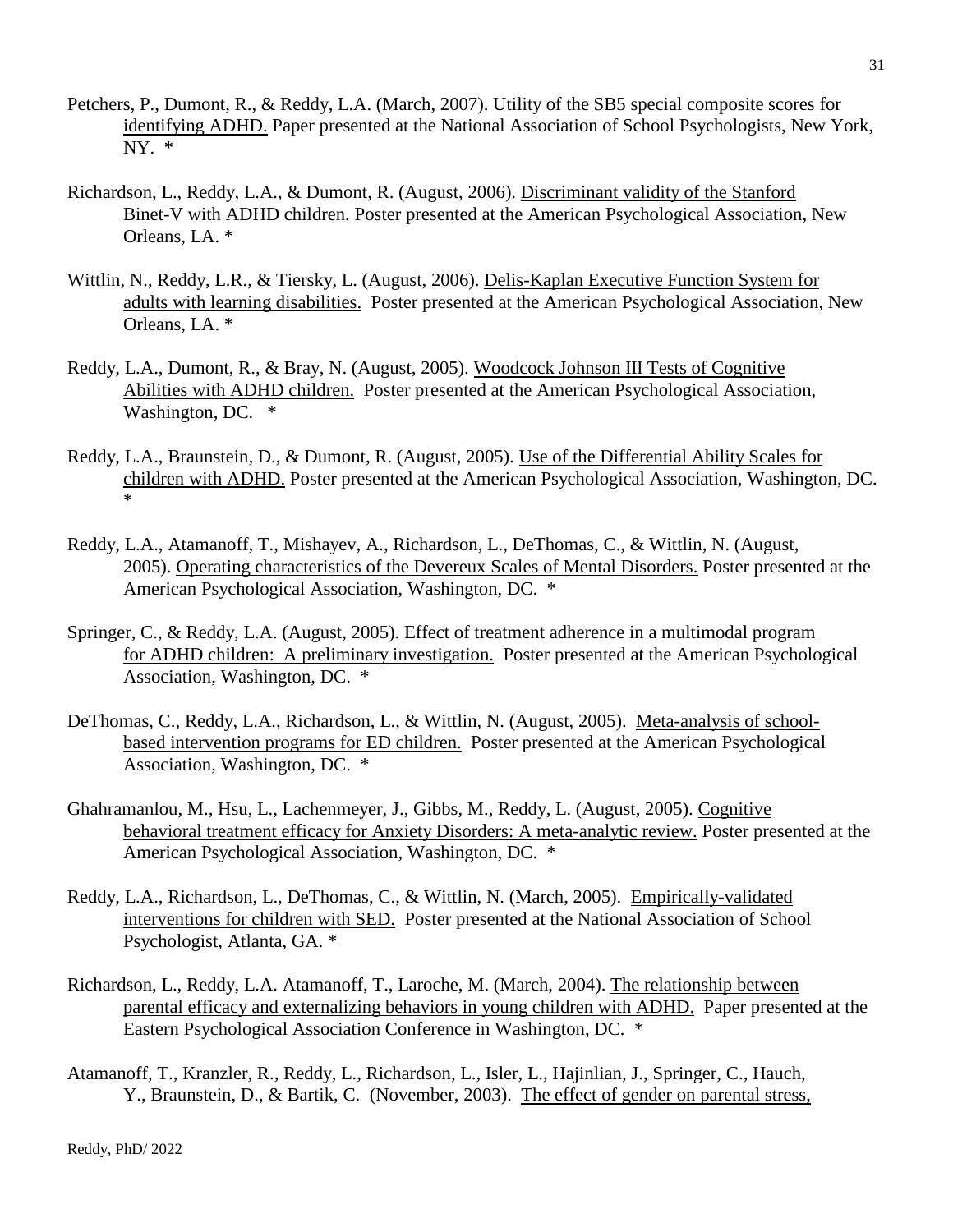expectancies, and efficacy and home and school behavior among ADHD children. Poster session presented at the Association of the Advancement of Behavior Therapy, Boston, MA. \*

- Hajinlian, J., Hahn, L., Eisen, A., Richardson, L., Reddy, L., Winder, B. & Pincus, D. (November, 2003). The phenomenon of Separation Anxiety across DSM-IV internalizing and externalizing disorders. Paper presented at the Association for the Advancement of Behavior Therapy, Boston, MA. \*
- Reddy, L.A., Dumont, R., & Kravic, C. (August, 2003). Effects of stimulant medications on the DAS with ADHD children. Poster presented at the American Psychological Association, Toronto, Canada. \*
- Reddy, L.A., Hauch, Y., Braunstein, D., Springer, C., Atamanoff, T., Kranzler, R., & Richardson, L. (August, 2003). Home and school outcomes of the childhood ADHD multimodal program. Poster presented at the American Psychological Association, Toronto, Canada. \*
- Reddy, L.A. (June, 2003). Current status and future directions for children and adolescents with serious emotional disturbance. St. Luke's-Roosevelt Hospital Center, Grand rounds for the Division of Child and Adolescent Psychiatry, NY.
- Reddy, L.A., Braunstein, D., Hauch, Y., Springer, C., Bartnik, C., Hall, T., Benisz, E., Gioia, L. (August, 2002). Randomized trial of three child/parent training groups for ADHD children. Poster presented at the American Psychological Association, Chicago, Illinois. \*
- Hauch, Y., Reddy, L., Bartik, C., Braunstein, D., Springer, C., Isler, L., Hall, T., & Benisz, E. (March, 2002). Congruency vs discongruency of parent and teacher ratings of adaptive and maladaptive behavior of children with ADHD in the home and school. Poster presented at the Eastern Psychological Association, Boston, MA. \*
- Reddy, L.A., Benisz, E., Hall, T., & Isler, L. (March, 2002). Therapeutic benefits of child and parent group training and behavioral consultation for young children with ADHD. Symposium presented at the Eastern Psychological Association Annual Convention, Boston, MA. \*
- Reddy, L., Braunstein, D., Bartik, C., Springer, C. Hauch, Y., Hall, T., & Buchalter, D. (March 2002). Assessment issues in children with Attention Deficit Hyperactivity Disorder: A parental perspective. Symposium presented at the Annual Meeting of the Eastern Psychological Association, Boston, MA. \*
- Bartik, C., Braunstein, D., Reddy, L., Springer, C., Isler, L., Hall, T., Benisz, E., & Hauch, Y. (March, 2002). Parent and teacher reports of behavioral and social functioning as predictors of parental efficacy among young children with ADHD. Poster presented at the Annual Meeting of the Eastern Psychological Association, Boston, MA. \*
- Admed, S., & Reddy, L.A. (March, 2002). Understanding marital satisfaction: A critical examination of protective factors. Paper presented at the Annual Meeting of the Eastern Psychological Association, Boston, MA. \*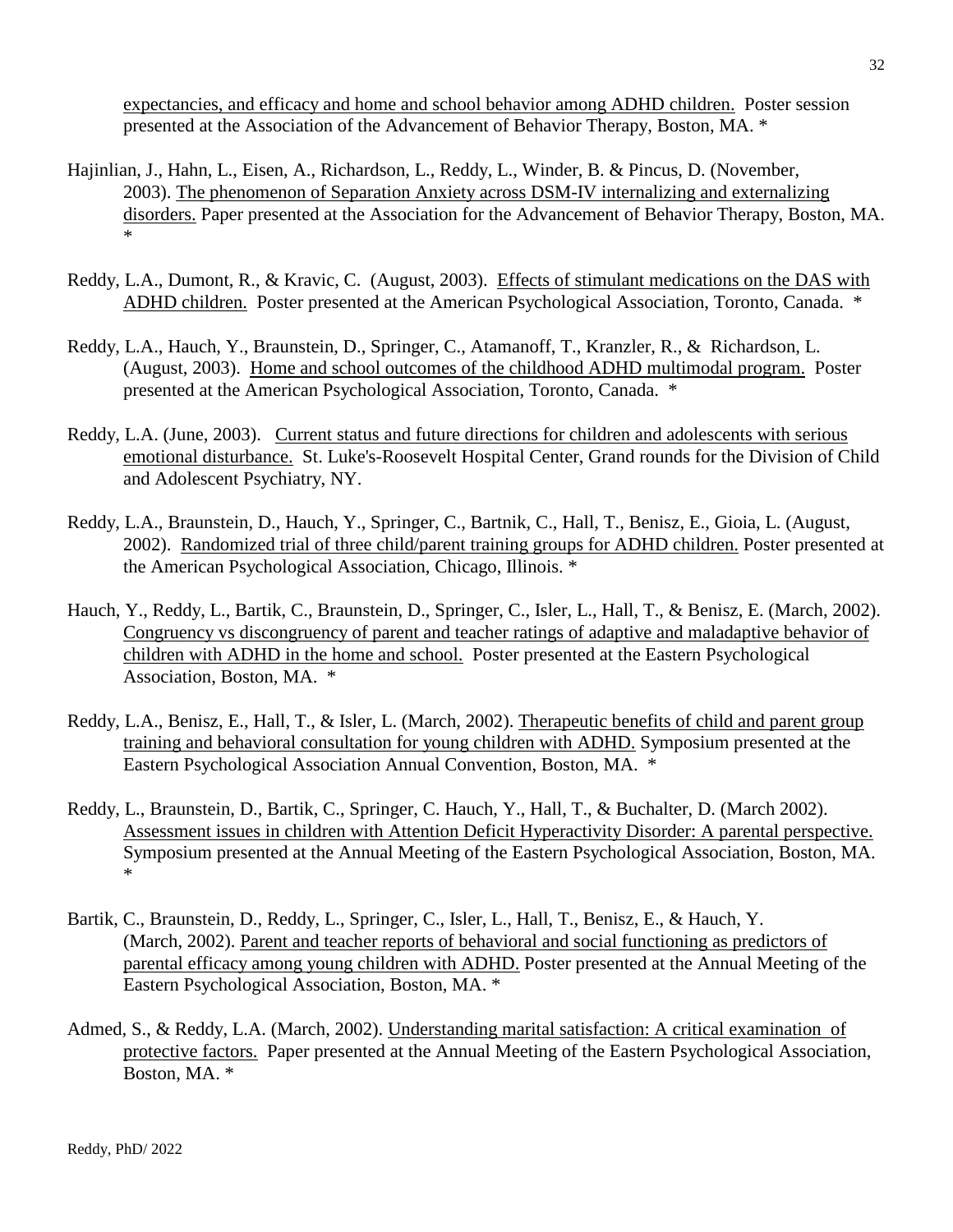- Braunstein, D., Bartik, C., Reddy, L., Springer, C., Isler, L., Hall, T., & Benisz, E. (November, 2001). Predictors of parental efficacy among young children with ADHD. Poster presented at the 35th Annual Convention for the Association for the Advancement of Behavior Therapy, Philadelphia, PA, November 2001. \*
- Springer, C., Reddy, L., Braunstein, D., Bartik, C., Hall, T., & Benisz, B. (November, 2001). Parental expectancies of children with attention deficit hyperactivity disorder (ADHD). Poster session presented at the annual meeting of the Association for Advancement of Behavior Therapy, Philadelphia, PA. \*
- Isler, L., Reddy, L. A., Hall, T. M., & Benisz, E. R. (April 2001). Comorbidity in children with ADHD and its relationship to gender and family history: Revisited. Poster presented at Eastern Psychological Association, Washington, DC. \*
- Isler, L., Reddy, L., Hall, T., & Benisz, E. (April 2001). Gender effects on maladaptive and adaptive behaviors of young ADHD children. Poster presented at the Eastern Psychological Association, Washington, D.C.  $*$
- Springer, C., Reddy, L. A., & Hauch, Y. (April 2001). Correlates of parental disciplinary technique, parental stress, and child adaptive functioning. Poster session presented at the Eastern Psychological Association, Washington, DC. \*
- Bartik, C., Braunstein, D., Reddy, L. A., Springer, C., Isler, L., Hall, T. M., & Benisz, E. (April 2001). Perceived parental efficacy, parental stress, and symptomatic behavior in ADHD children. Poster presented at Eastern Psychological Association, Washington, DC. \*
- Benisz, E., Reddy, L., Hall, T., Isler, L., & Porta, N. (November 2000). Predictions of young ADHD children's social acceptance and competence. Paper presented at the Association for Advancement of Behavior Therapy, Louisiana. \*
- Reddy, L.A., Hall, T., Bensiz, E., Rubel, E., Isler, L., Porta, N. (August, 2000) Effects of gender on a multimodal interventions for young children with ADHD. Poster presented at the American Psychological Association, Washington, DC. \*
- Reddy, L.A., & Hall, T. (March 2000). Discriminant validity of the devereux scales of mental disorders for children with serious emotional disturbance. Paper presented at the Society of Personality Assessment, Albuquerque, NM. \*
- Hall, T., & Reddy, L. A. (March 2000). Child and parental factors of family cohesion and adaptability with ADHD children. Poster presented at the Society of Personality Assessment, Albuquerque, NM. \*
- Abraham, P., & Reddy, L.A. (March 2000). Analysis of language and projective test data of a persistently mentally ill schizoaffective young adult: The changes over time. Paper presented at the Society of Personality Assessment, Albuquerque, NM.
- Hall, T., Benisz, E., Isler, L., Porta, N. & Reddy, L.A. (2000). Early risk and protective factors for children with ADHD. Poster presented at the Eastern Psychological Association, Baltimore, MD. \*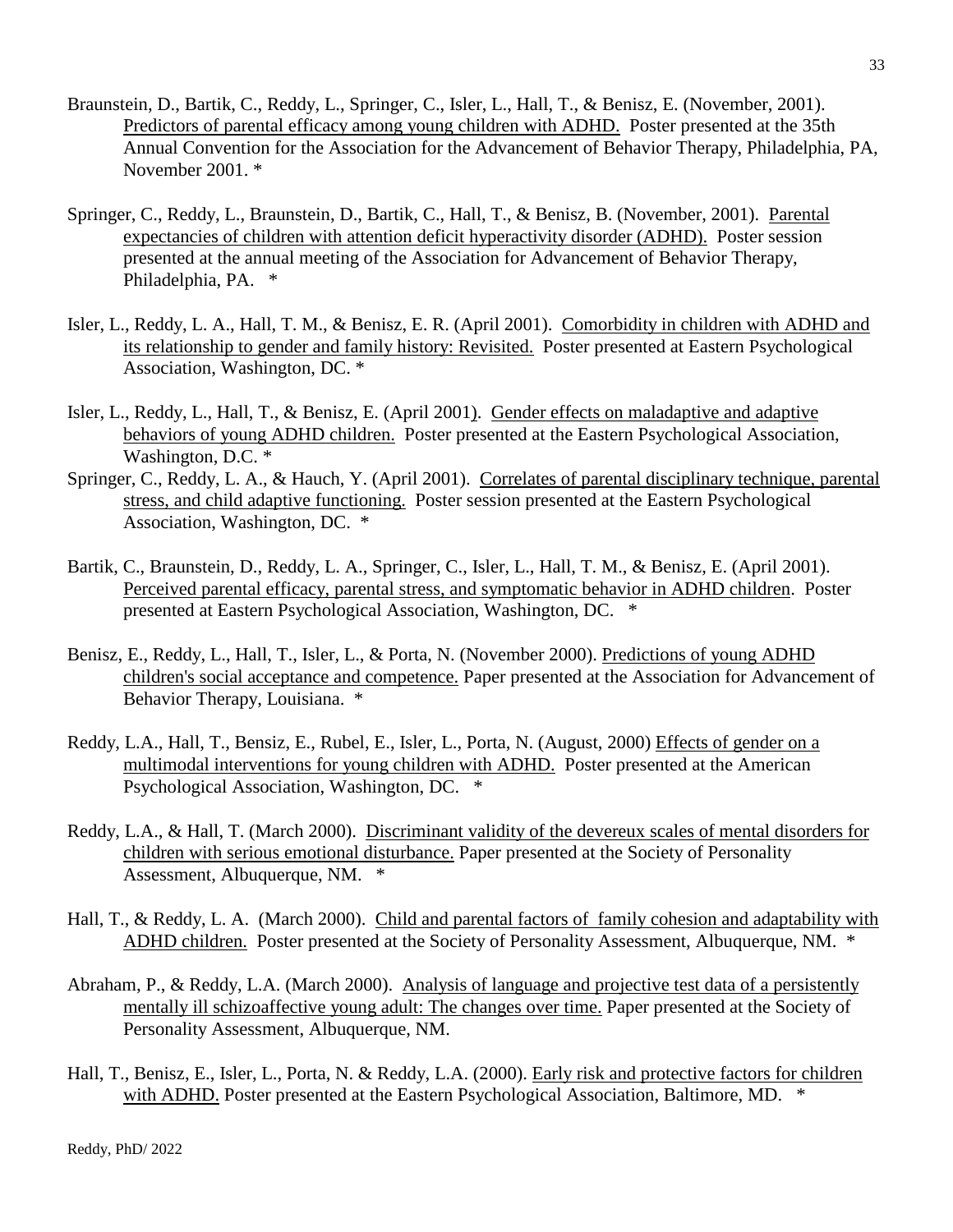- Schmelzer, E., Reddy L., Hall, T., Isler, L., & Porta, N. (2000). Perceived social acceptance and competence of young children with Attention Deficit Hyperactivity Disorder. Poster presented at the Eastern Psychological Association, Baltimore MD. \*
- Isler, L., Hall, T., Benisz, E., Porta, N., & Reddy, L.A. (2000). Comorbidity in children with ADHD and its relationship to gender and family history. Poster presented at the Eastern Psychological Association, Baltimore, MD. \*
- Barboza-Whitehead, S., Abel. G. G., & Reddy, L.A. (September 1999). A model for discriminating juvenile sex offenders who deny from those who admit using the Abel screen for sexual interest. Poster presented at the Association for the Treatment of Sexual Abusers Conference, Lake Buena Vista, FL.\*
- Reddy, L. A., Hall, T., Rubel, E., Porta, N., Isler, L., Zowada, K., Rooney, J., Ricciardelli, D., & Schmelzer, B. (August 1999). Multimodal treatment study for young children with ADHD. Poster presented at the American Psychological Association Conference, Boston, MA. \*
- Files, T., Reddy, L. A., Rubel, E., Judd, P., & Spencer, P. (April 1999). Use of developmentally appropriate low organized games in a child and parent group training program for children with attention deficit hyperactivity disorder: A preliminary investigation. Poster presented at the Eastern Psychological Association, Province, RI. \*
- Files, T., Reddy, L. A., Barboza-Whitehead, S., & Rubel, E. (April 1999). The effect of base rates on the diagnostic efficiency of child behavior rating scales. Poster presented at the Eastern Psychological Association, Province, RI. \*
- Smith, S.R., Reddy, L.A., & Wingenfeld, S. A. (March 1999). Use of the Devereux Scales of Mental Disorders with psychotic, depressive, and disruptive behavior disorders. Paper presented at the Midwinter Meeting of the Society for Personality Assessment, New Orleans, LA. \*
- Reddy, L. A., Barboza-Whitehead, S., Files, T., & Rubel, R. (August, 1998). Empirical and clinical focus of child and adolescent consultation outcome research. Poster presented at the American Psychological Association Conference, San Francisco, CA. \*
- Reddy, L. A., & Files, T. (August, 1998). Behavioral/Emotional problems of children with serious emotional disturbance. Poster presented at the American Psychological Association Conference, San Francisco,  $CA.$
- Smith, S., Wingenfeld, S. A., Hilsenroth, M. J., LeBuffe, P.A., & Reddy, L.A. (August, 1998). The use of diagnostic efficiency statistics with child behavior rating scales. Poster presented at the American Psychological Association Conference, San Francisco, CA. \*
- Smith, S., Wingenfeld, S. A., Hilsenroth, M. J., LeBuffe, P.A., & Reddy, L.A. (February, 1998). Use of devereux scales of mental disorders in the assessment of disruptive behavior disorders. Paper presented at the Society for Personality Assessment, Boston, MA. \*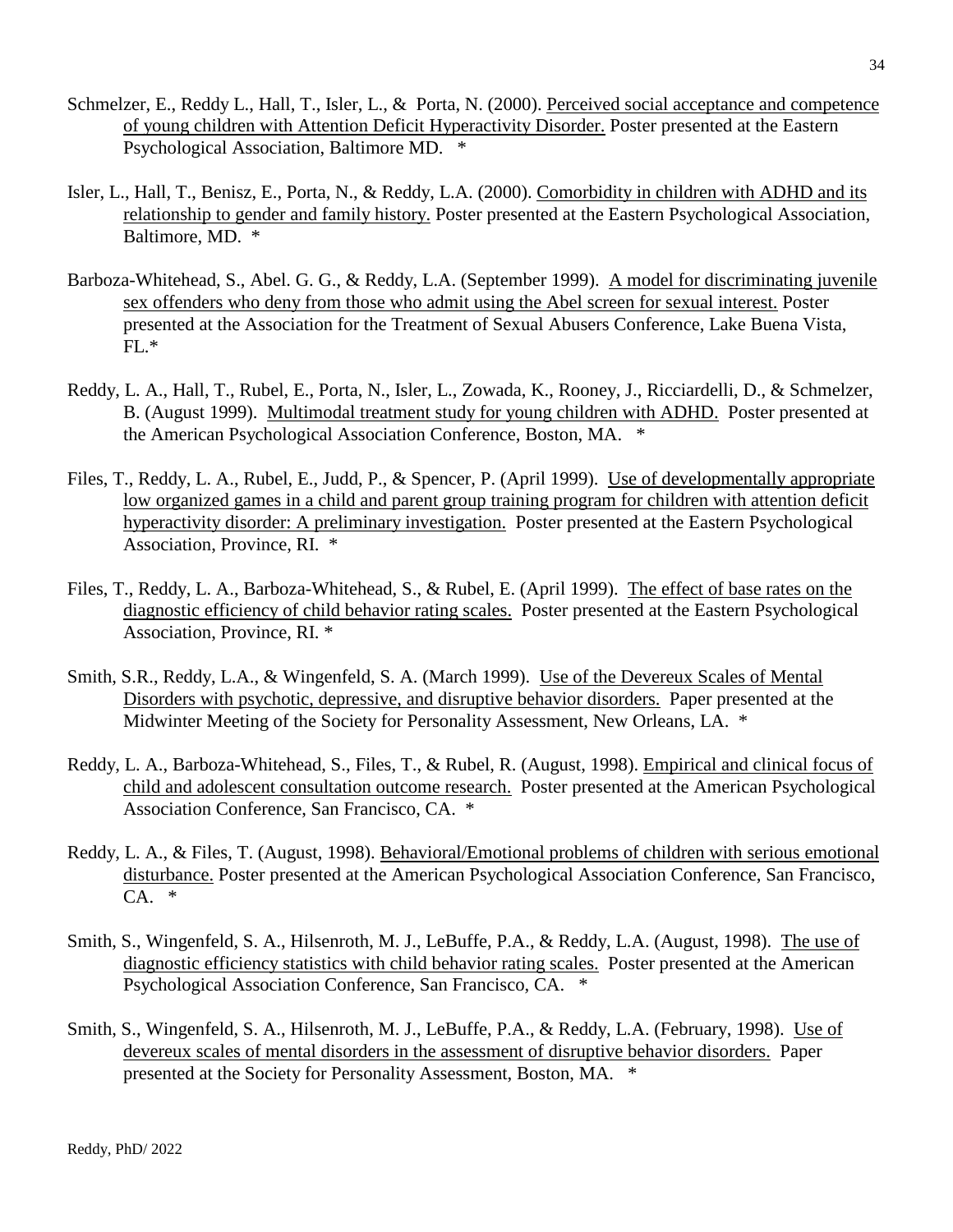- Reddy, L. A. (April,1998). A critical examination of protective and risk factors for child and adolescent treatment outcome research. Invited Symposium to be presented at the Eastern Psychological Association, Boston, MA.
- Rubel, E., Reddy, L.A., Barboza-Whitehead, S., Files, F., & Abraham, P. (April, 1998). Predictors of treatment resistance versus responsiveness in youth in residential care. Paper presentation at the Eastern Psychological Association, Boston, MA. \*
- Reddy, L. A. (November, 1997). Taking a closer look: Designing and evaluating therapeutic foster care services. Invited talk to be presented at Mount Sinai School of Medicine, Division of Child and Adolescent Psychiatry, NY, NY.
- Reddy, L. A., Fix, G., Barboza-Whitehead, S., & Abraham, P. P. (April, 1997). Effects of characteristics and risk factors on treatment outcome of child and adolescent inpatients. Paper presented at Eastern Psychological Association Conference, Washington, DC. \*
- Reddy, L. A., Abraham, P. P., Smith, S. S., Fielding, E., Poindexter, L., & Galef, G. (October, 1996). Predictors of treatment outcome of psychiatric child and adolescent inpatients. Paper presented at the American Academy of Child and Adolescent Psychiatry Conference, Philadelphia, PA. \*
- Abraham, P. P., Reddy, L.A., & Ford, L. (October, 1996). Adolescents' choices of short-term, focused specialty groups within a psychiatric facility. Poster presented at the American Academy of Child and Adolescent Psychiatry Conference, Philadelphia, PA. \*
- Abraham, P.P., Reddy, L.A., & Furr, M. (October, 1996). Adolescents' and mental health workers' perceptions of helpfulness in a psychiatric facility. Poster presented at the American Academy of Child and Adolescent Psychiatry Conference, Philadelphia, PA. \*
- Reddy, L.A. (June, 1996). An analysis of methodology in treatment foster care outcome research. Poster presented at the Society for Research in Child Development and Head Start National Research Conference, Washington, DC.
- Reddy, L.A. (June, 1996). Effects of treatment foster care on children with chronic delinquency, mental retardation, and medical handicapping conditions. Poster presented at the Society for Research in Child Development and Head Start National Research Conference, Washington, DC.
- Reddy, L.A., & LeBuffe, P.A. (June, 1996). Detecting emotional and behavioral disturbance in children and adolescents with mental retardation: A comparison of measures. Paper presented at the American Association of Mental Retardation, San Antonio, Texas.
- Reddy, L. A. (March, 1996). A Critical review of outcome studies on treatment foster care with adolescence: 1974 to 1995. Paper presented at the Society for Research on Adolescence, Boston, MA.
- Reddy, L. A., & Pfeiffer, S. I. (January, 1996). Treatment foster care: A meta-analysis of treatment outcome studies. Paper presented at Society of Research in Child and Adolescent Psychopathology, Los Angles, CA.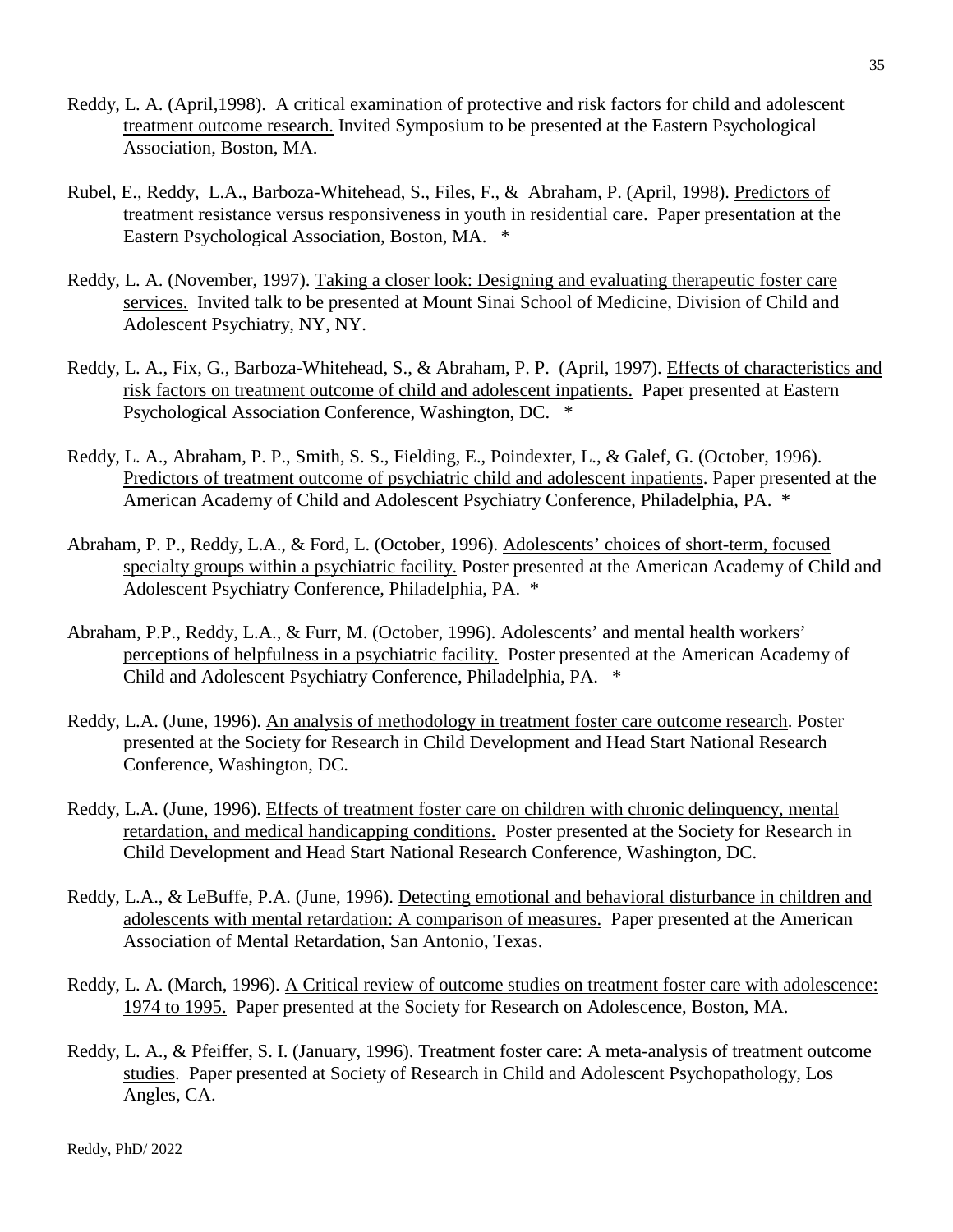- Reddy, L. A. , Pfeiffer, S. I., & LeBuffe, P. A.(January, 1996). Psychopathology of prader-willi syndrome, dually diagnosed, and mentally retarded children and adolescents. Poster presented at Society of Research in Child and Adolescent Psychopathology, Los Angles, CA.
- Reddy, L. A. (October, 1995). Evaluating dually diagnosed children and adolescents. Paper presented at American Association of Mental Retardation, Regional Conference, Lancaster, PA.
- Reddy, L. A., & Nickerson, A. B. (October, 1995). Emotional and behavioral characteristics of children and adolescents with prader-willi syndrome. Paper presented at American Association of Mental Retardation, Regional Conference, Lancaster, PA. \*
- Reddy, L. A., & Pfeiffer, S. I. (August, 1995). Dually diagnosed children and adolescents: A profile analysis approach. Poster presented at the American Psychological Association, New York, NY.
- Reddy, L. A., & Bergan, J. R. (March, 1995). Measuring male and female preschoolers' self-evaluation skills. Paper presented at the National School Psychologist Association, Chicago, IL.
- Bergan, J. R., Schwarz, R. D., & Reddy, L. A. (April 1992). Latent structure analysis of classification errors in screening and clinical diagnosis. Paper presented at the annual meeting of the National Council on Measurement in Education, San Francisco, CA.
- Bergan, J. R., Reddy, L. A., Feld, J. K., Sladeczek, I. E., & Schwarz, R. D. (August 1991). Parent consultation and school system effects on children's school and summer learning. Poster presented at the American Psychological Association, San Francisco, CA.
- Reddy, L. A. , & Morris, R. J. (August 1991). Disruptive behaviors in Anglo and Hispanic elementary school students. Poster presented at the American Psychological Association, San Francisco, CA.
- Morris, R. J., McReynolds, R., Reddy L. A., Parker-Martin, P., Siegrist, K. A., Bungamongkon, N. (October 1989). Managing aggressive and disruptive behavior in the regular classroom: A comparison of the four school consultation models. Paper presented at the Arizona Association of School Psychologists, Annual Fall Conference, Phoenix, AZ.
- Morris, R. J., McReynolds, R., Reddy L. A., Parker-Martin, P., Siegrist, K. A., Bungamongkon, N. (August 1989). Evaluating school consultation approaches with aggressive and disruptive behaviors in regular education students. Paper presented at the Annual Meeting of the American Psychological Association, New Orleans, LA.
- Morris, R. J., McReynolds, R., Reddy L. A., Parker-Martin, P., Siegrist, K. A., Bungamongkon, N. (March 1989). Managing aggressive and disruptive behavior in the classroom through consultation methods: A comparison outcome study -- Preliminary findings. Paper presented at the National Association of School Psychology, Boston, MA.
- Morris, R. J, McReynolds, R., Reddy, L. A., & Parker-Martin, P. Siegrest, K. A., & Bungamongkon, N. (August 1988). Reducing aggressive and disruptive behavior in the classroom: A prescriptive approach. Paper presented at the International Congress of Psychology, Sydney, Australia.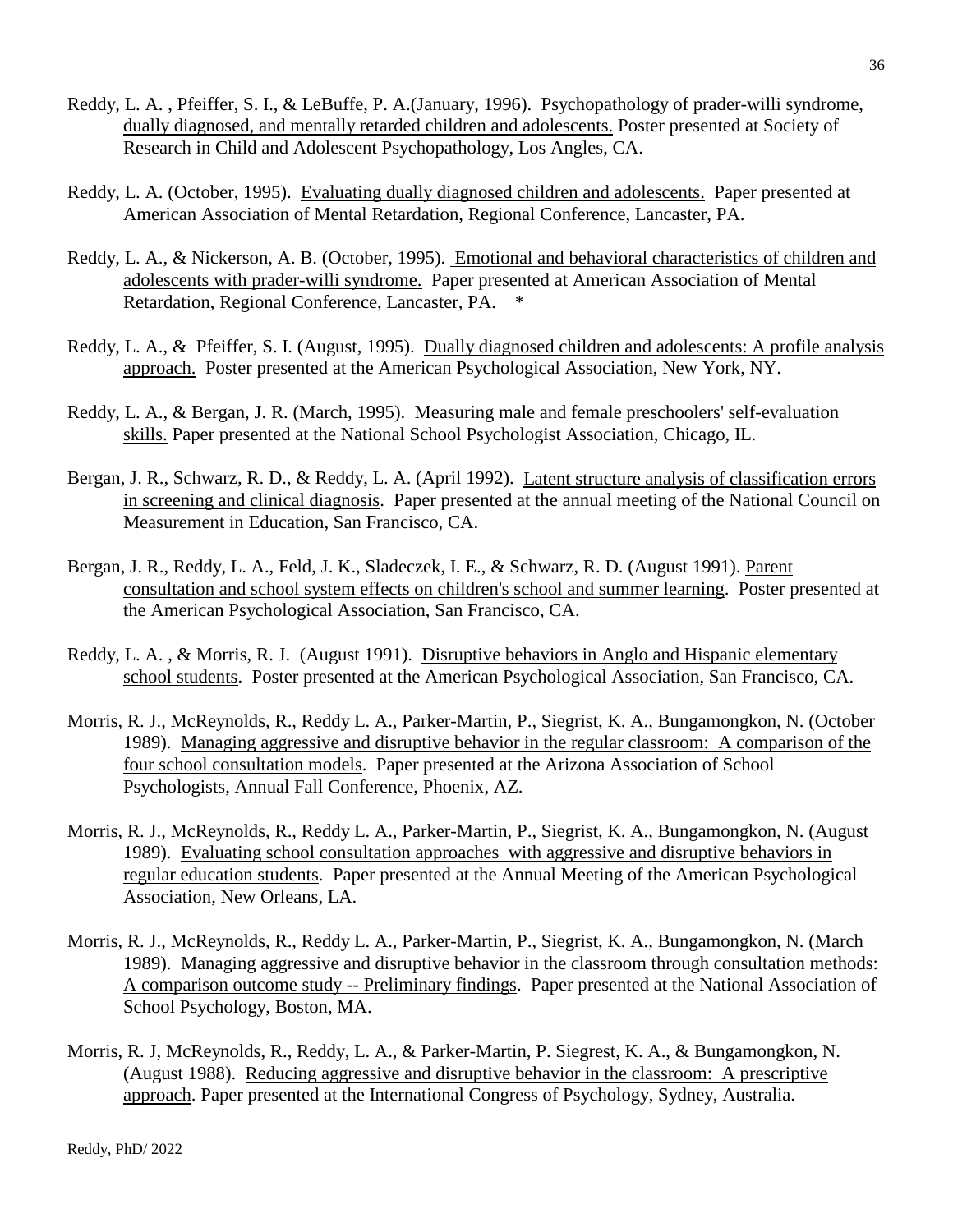# **PROFESSIONAL ASSOCIATIONS**

American Psychological Association Member Division 5 – Quantitaive and Qualittative Methods Member Division 16 - School Psychology Member Division 53 – Society of Clinical Child and Adolescent Psychology Member Division 37 – Society for the Child and Family Policy and Practice

National Association of School Psychologists American Educational Research Association National Council in Measurement Education International Testing Commission New Jersey Psychological Association

### **COMMUNITY/SCHOOL-BASED WORKSHOPS**

Topics include instructional coaching, teacher formative assessment to drive professional development, evidence-based behavior interventions and supports, classroom and school interventions for youth with ADHD and ADHD-related disorders; and school/teacher safety.

### **EDITORIAL AND GRANT REVIEW EXPERIENCE**

#### **BOOKS**

| Division 16 Book Series Applied Psychology in the Schools        | Editor               | 2007-2013     |
|------------------------------------------------------------------|----------------------|---------------|
| {As Editor generated 12 edited and authored books for APA Books} |                      |               |
| <b>American Psychological Association Press</b>                  | <b>Book Reviewer</b> | 2007- Present |
| TI WI'I 0 O T                                                    | י תו ת               | 0.00000012    |

| John Wiley $&$ Sons, Inc. | <b>Book Reviewer</b> | 2008-2013        |
|---------------------------|----------------------|------------------|
| Guilford Press, Inc.      | <b>Book Reviewer</b> | 2007- Present    |
| Springer Publishing, Inc. | <b>Book Reviewer</b> | 2008-Present     |
| Sage Publishing, Inc.     | <b>Book Reviewer</b> | $2010$ - Present |

### **REFEREED JOURNALS**

| Lead of Special Issues *                              |                                  |                  |
|-------------------------------------------------------|----------------------------------|------------------|
| Journal of School Psychology *                        | <b>Guest Associate Editor</b>    | 2021-2022        |
| Journal of Learning Disabilities *                    | Co-Guest Associate Editor        | 2019-2020        |
| Psychology in the Schools *                           | <b>Co-Guest Associate Editor</b> | 2019-2021        |
| Assessment and Effective Intervention *               | Co-Guest Associate Editor        | 2016-2018        |
| Theory into Practice *                                | <b>Co-Guest Associate Editor</b> | 2015-2017        |
| School Psychology Quarterly *                         | <b>Co-Guest Associate Editor</b> | $2012 - 2013$    |
| <b>School Psychology Quarterly</b>                    | <b>Editorial Board</b>           | $2003$ - Present |
| Journal of School Psychology                          | <b>Editorial Board</b>           | $2010$ – Present |
| Journal of Educational and Psychological Consultation | <b>Editorial Board</b>           | $2001$ - Present |
| Journal of Applied School Psychology                  | <b>Editorial Board</b>           | $2001$ - Present |
|                                                       |                                  |                  |

Reddy, PhD/ 2022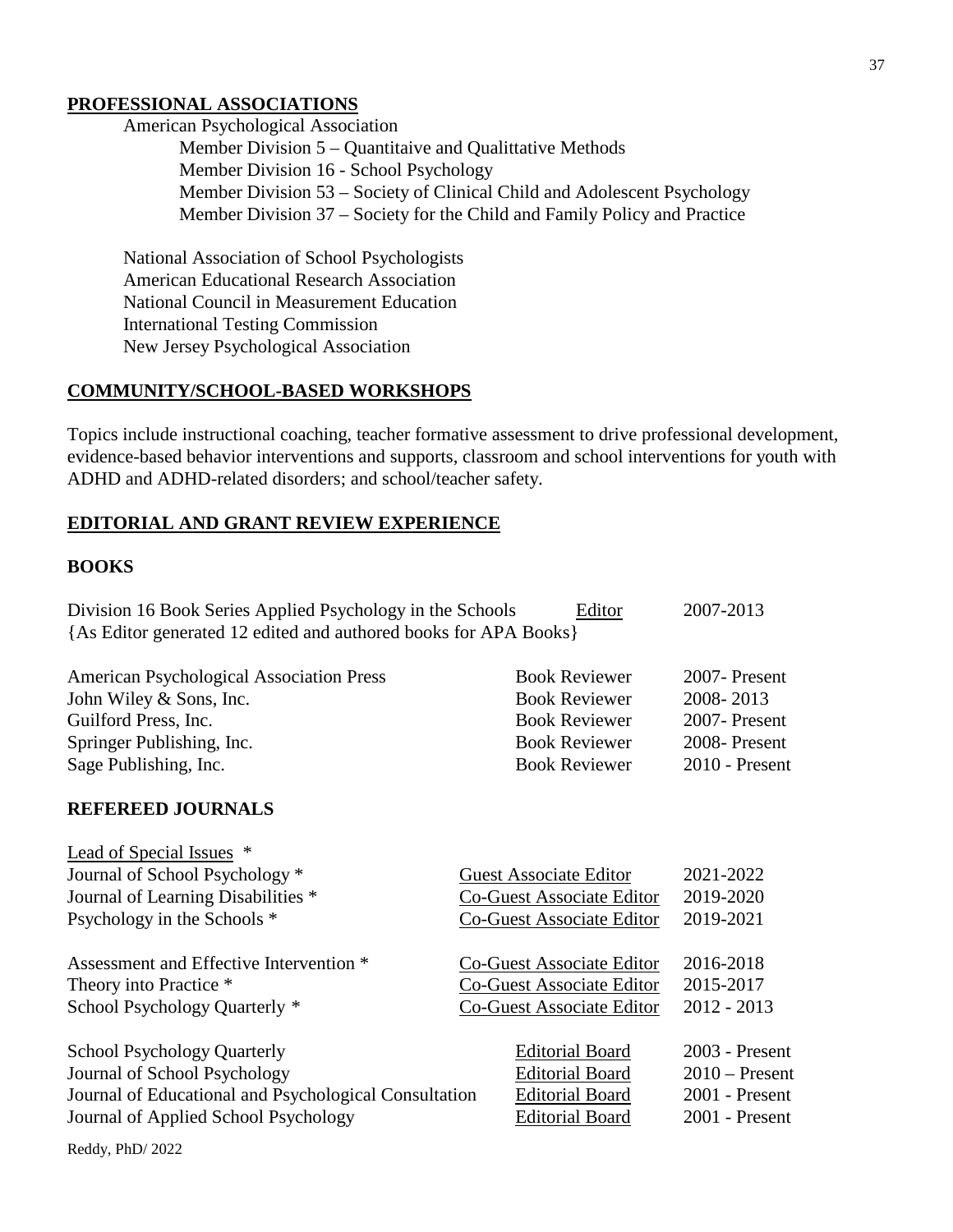| Psychology in the Schools                                       | <b>Editorial Board</b>  | $2009 - 2013$    |
|-----------------------------------------------------------------|-------------------------|------------------|
| <b>Educational Researcher (Ad Hoc)</b>                          | Reviewer                | Present          |
| <b>Educational Measurement: Issues and Practices</b>            | Reviewer                | Present          |
| Journal of Child Abnormal Psychology (Ad Hoc)                   | Reviewer                | 2012 - Present   |
| Canadian Journal of School Psychology (Ad Hoc)                  | Reviewer                | 1998 - 2010      |
| Journal of Austim and Developmental Disorders (Ad Hoc) Reviewer |                         | 2005 - Present   |
| Psychology in the Schools (Ad Hoc)                              | Reviewer                | $2005 - 2010$    |
| School Psychology Review (Ad Hoc)                               | Reviewer                | $2007 - 2010$    |
| Journal of Child and Adolescent Clinical Psychology<br>(Ad Hoc) | Reviewer                | 2007 - Present   |
| Professional Psychology: Research and Practice (Ad Hoc)         | Reviewer                | 2006 - Present   |
| Journal of Psychoeducational Assessment (Ad Hoc)                | Reviewer                | 2005 - Present   |
| Child Neuropsychology (Ad Hoc)                                  | Reviewer                | $2008 -$ Present |
| Education and Treatment of Children (Ad Hoc)                    | Reviewer                | Present          |
| Cognitive and Behavioral Practice (Ad Hoc)                      | Reviewer                | Present          |
| Child Abuse and Neglect (Ad Hoc)                                | Reviewer                | Present          |
| The School Psychologist, APA, Division 16                       | Editor                  | $2003 - 2006$    |
| The School Psychologist, APA, Division 16                       | <b>Associate Editor</b> | $1999 - 2003$    |

### **GRANT REVIEW**

U.S. Department of Education – Office of Innovations and Improvement U.S. Department of Education – Office of Special Education Programs U.S. Department of Education – Institute of Education Science U.S. National Institute of Justice Padova University – Scientific Committee of the University Universita Degli Studi Di Padova, Italy National Center of Science and Technology Evaluation, Ministry of Education and Science, Almaty, Republic of Kazakhstan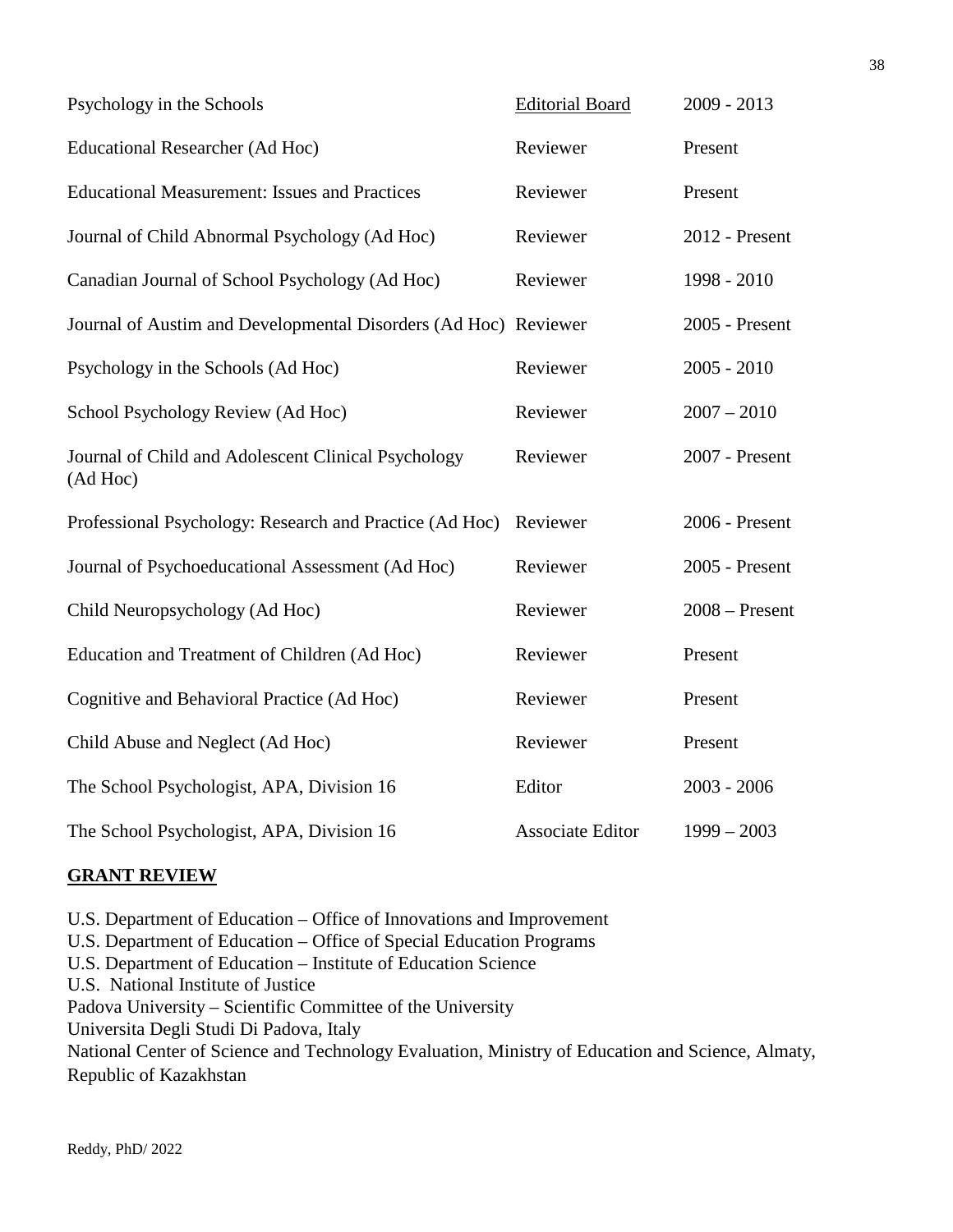# **CONSULTANT**

Served as a consultant for: Federal agencies (examples): US DOE Institute of Education Sciences Teacher Incentive Fund Program Investing in Innovation (i3) Office of Special Education Programs (OSEP) – Educational Technology, Media, and Materials for Individuals with Disabilities: OSEP State Personnel Development Grant Private foundations (examples): Brady Education Foundation, Spencer Foundation, William T Grant

# **NATIONAL LEADERSHIP**

| <b>APA Council Representative</b>                                                                                                                                                                       | 2019-present           |
|---------------------------------------------------------------------------------------------------------------------------------------------------------------------------------------------------------|------------------------|
| Thomas Oakland Mid-Career Research Committee for the Society for the<br><b>Study of School Psychology</b>                                                                                               | 2021                   |
| Division 16 Senior Scientist Award Committee                                                                                                                                                            | 2019                   |
| Dissertation Award Committee for the Society for the Study of School Psychology                                                                                                                         | 2018 -Present          |
| Developer/Chair APA Division 16 Grant Program for School Psychology Internships<br>Funded and supported 20 new doctoral school psychology internship<br>programs, generating over 350 internship slots. | 2014- Present          |
| Member of the Committee for the APA Interdivisional<br>Task Force on Child and Adolescent Mental Health                                                                                                 | 2003 - Present         |
| Co-Chair of the APA Distinguished Professional Contributions<br>to Applied Research, Independent Practice and Institutional Practice Awards                                                             | 2016                   |
| 2016 Chair of AERA Outstanding Research Article on<br>Advancement of Methodology Committee (appointed)                                                                                                  | 2016                   |
| Elected Member for the American Psychological Association Board for<br>Professional Affairs (BPA)                                                                                                       | 2013-2016              |
| President of APA Division 16 (School Psychology)                                                                                                                                                        | 2014-2015              |
| APA Division 16 Translation of Research to Practice                                                                                                                                                     | $2010 - 2017$          |
| APA Division 16 APA Governance Committee - Chair<br>Member                                                                                                                                              | 2011-2013<br>2013-2016 |
| Member of the APA Children's Mental Health Summit Planning Committee<br>(Appointed)<br>Reddy, PhD/2022                                                                                                  | 2012-2013              |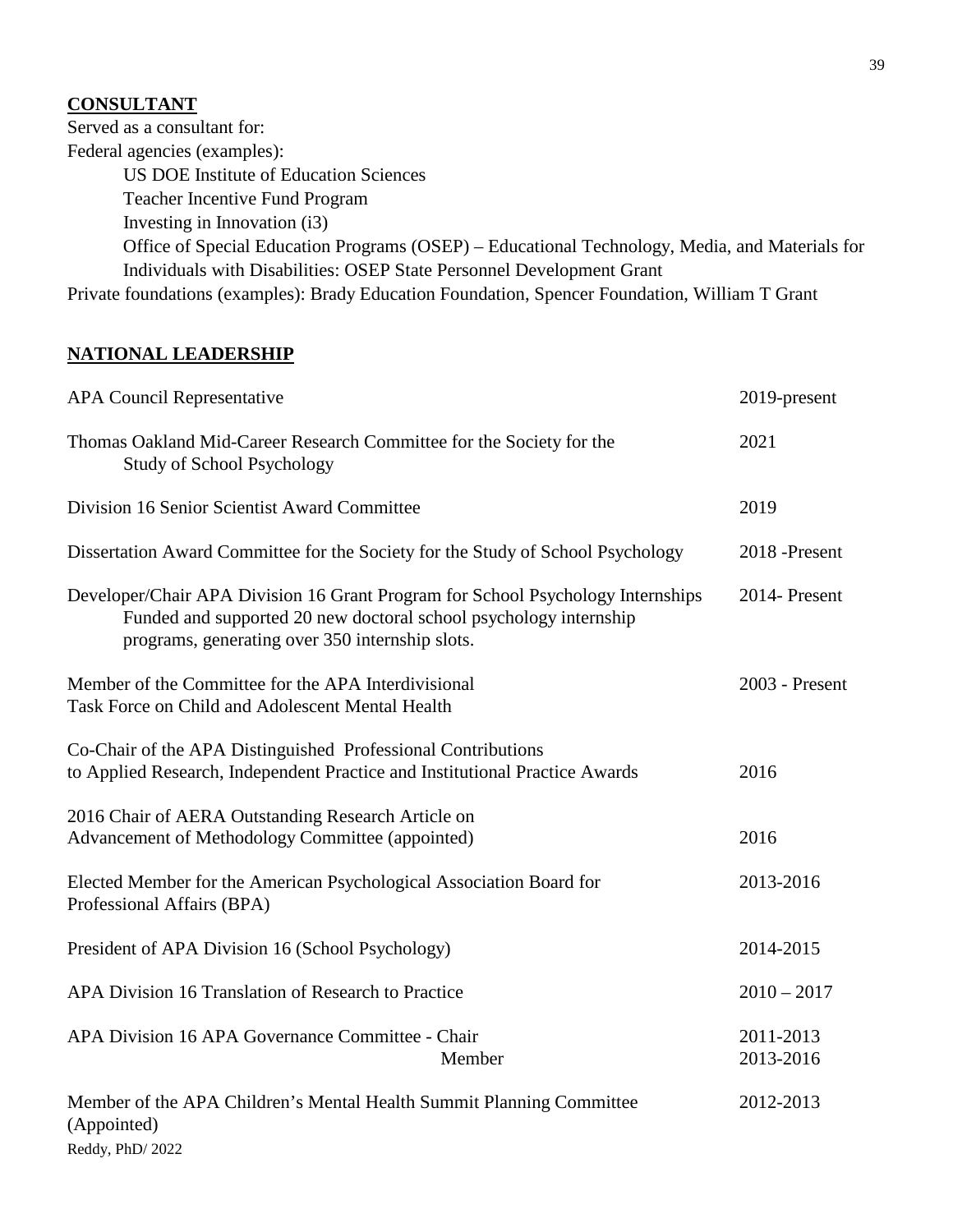| Member of the APA Task Force for Teacher Violence (Appointed)                                         | 2008-2013;<br>2019-present |
|-------------------------------------------------------------------------------------------------------|----------------------------|
| APA Committee on Divisional/APA Relations (CODAPAR) (Elected)                                         | 2008-2011                  |
| APA Division 16 (School Psychology) Vice President for<br>Publications/Communications (Elected)       | 2007-2012                  |
| APA Division 16 Federal Advocacy Coordinator                                                          | $2005 - 2009$              |
| Chair of the APA Interdivisional Task Force --<br>Child and Adolescent Mental Health Consumer Website | $2003 - 2008$              |
| APA Division 16 Chair of Publication Committee                                                        | $2006 - 2008$              |
| APA Division 16 Financial Advisory Committee                                                          | $2006 - 2007$ ; 2012       |
| APA Division 16 Chair - Jack Bardon Distinguished Service Award Committee                             | $2007 - 2008$              |
| APA Division 16 Member - Jack Bardon Distinguished Service Award Committee                            | 2006                       |
| APA Division 16 - Liaison - Evidenced-Based Interventions Task Force                                  | $2006 - 2008$              |
| APA Division 16 - Member - Division 16 Lightner Witmer Award Committee                                | 2005                       |

# **REVIEWER FOR FACULTY AND UNIVERSITY ADMINISTRATOR APPOINTMENTS**

Served as an external reviewer for faculty tenure, promotion and University administration (i.e., Chairs, Associate Deans, Deans, Associate Provosts) appointments for over 30 US and International Universities

# **RUTGERS UNIVERSITY LEADERSHIP AND SERVICE**

- 2022-2023 GSAPP Dean Search Committee
- 2022 GSAPP IRB Representative
- 2022 GSAPP Member of the Diversity of Scholarship Workgroup
- 2020-2021 GSAPP Chair of the Diversity of Scholarship Workgroup
- 2021 Invited to participate in the AAHRPP Social/Behavioral/Humanities working group - provide review, guidance, and finalization of social, behavioral and humanities research, as part of a universitywide effort to obtain accreditation for Rutgers' IRB program from the Association for the Accreditation of Human Research Protection Programs
- 2021-2022 GSAPP Dean Search Committee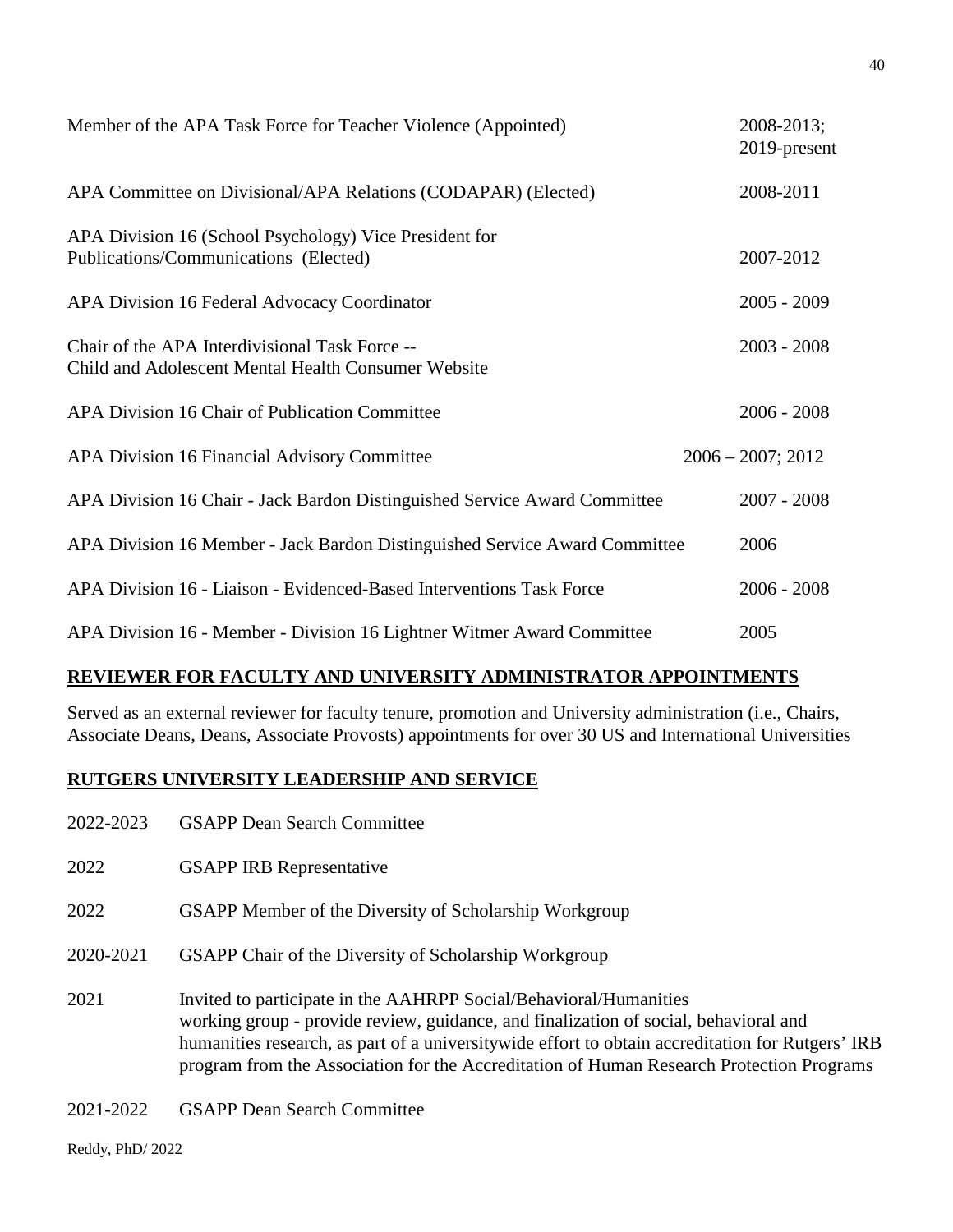2020-2021 Provost COACHE Working Group – Research Support and Infrastructure Child Institute

2019-present GSAPP Representative for Research Deans meetings

Lewis-Burke Federal Grant meetings

Child Health & Well-Being Research Group (CHRG)

- 2019 present Department Review and Promotion Committee
- 2019 present GSAPP Review and Promotion Committee
- 2019 present GSAPP Executive Committee
- 2019 present GSAPP Leadership Committee
- 2018-present Multi-Tiered Systems of Support (MTSS) Certification Program Task Force Steering Committee for the new MTSS Certification Program
- 2020-2021 Rutgers University Social Behavior Sciences Committee for Covid 19 reporting to Senior Vice President, Research & Economic Development
- 2020 Center for Covid-19 Response and Pandemic Preparedness (CCRP-2) Member of the Senior Research Advisory Committee for RBHS & RUNB - Research Grants
- 2018 Space Committee for GSAPP
- 2016 –2018 Advisor Committee for the Center for Psychological Services
- 2015–present Committee for School Psychology Excellence Ranking
- 2017 Advisory to the Autism Center for Excellence Grant proposal for GSAPP and Rutgers University
- 2016–2017 GSAPP Blue Print Work Group
- 2016 -2018 Led three external audits for GSAPP (assembled reports exceeded 3,500 pages each).
- 2015-2016 Served on the Dean Search Committee for the Graduate School of Applied and Professional Psychology
- 2013-2014 Served on the Dean Search Committee for the Graduate School of Education.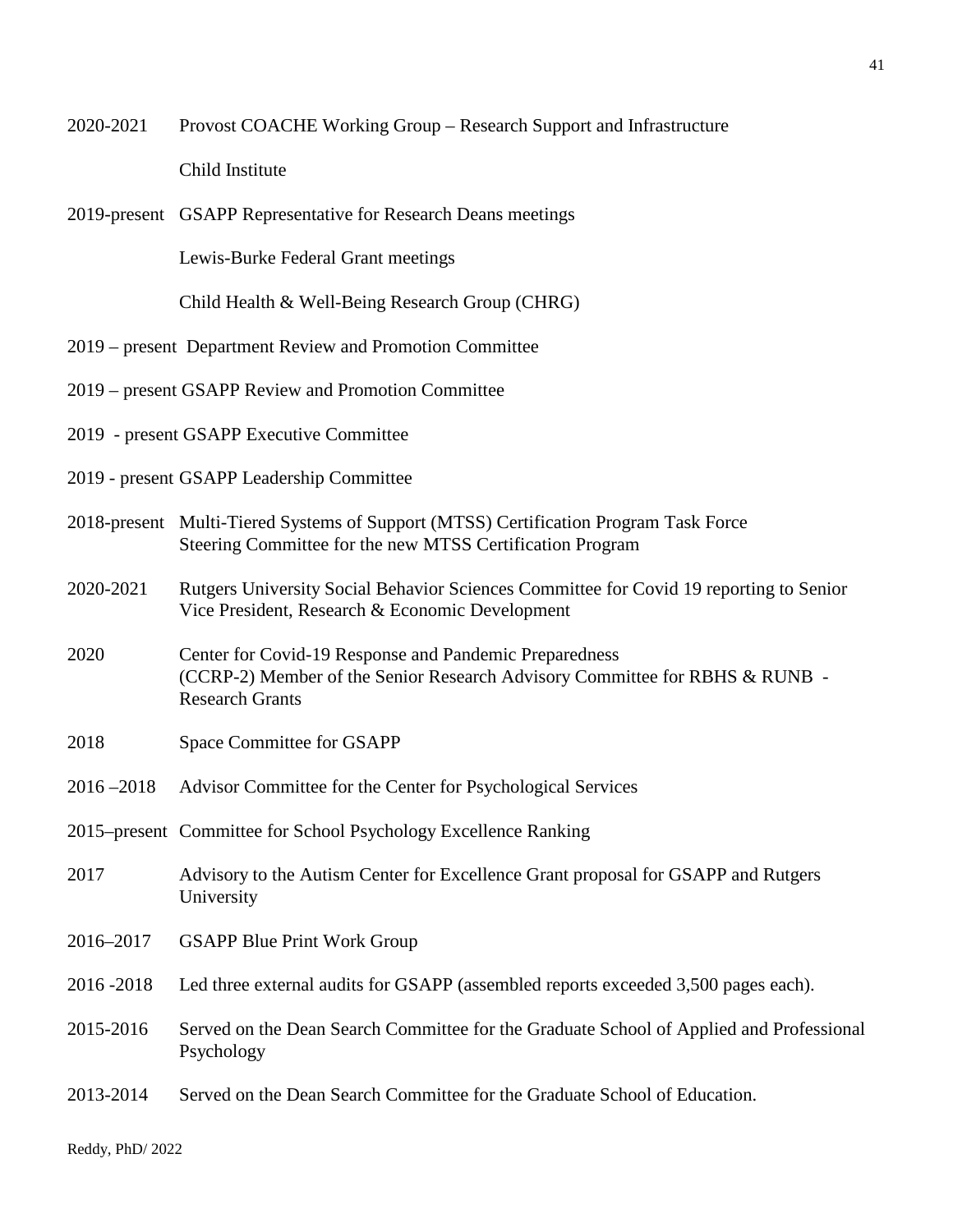- 2012 Interim Chair of the Applied Psychology Department and Director of the School Psychology Doctoral Program.
- 2012–2014 Chaired the GSAPP Assessment Committee.
- 2012–2013 Served on the Task Force Recruitment Committee for the School Psychology Program.

Prior to 2012 other committees served at Rutgers University:

- 2007-2012 GSAPP Task Force for Marketing and Communications Rutgers University
- 2008-2012 GSAPP Committee for Foundation Relations and Fund Raising
- 2008-2012 GSAPP Committee for the Center for Psychological Services

Prior University Service at Fairleigh Dickinson University (FDU) Examples:

- 2002-2007 Member of the University Internal Review Board (IRB)
- 2005-2007 Served on the President Faculty Advisory Council
- 2004-2005 Served on the Campus Provost Committee for the Metropolitan Campus
- 2002-2003 Served on the Dean Search Committee for the School of Arts and Sciences

#### **MENTORHIP**

Rutgers University - Doctoral Dissertations – Areas: School Psychology, Clinical, Developmental or Education [2007 – present]

Current (Chair) **HEve** Fried, Ester (PsyD) Logan, Brianna (PsyD) Manno, Natatlie. (PsyD) Foeldes, J. (PsyD) Raja, N. (PsyD) Mayer, B. (PsyD)

Current Committee Member Sigel, D. (PsyD) Epstein, Y. (PsyD) Bianca, B. (PsyD) White, M. (PsyD)

Completed Franklin, A. (PsyD) Elliott, A. (PsyD)

Reddy, PhD/ 2022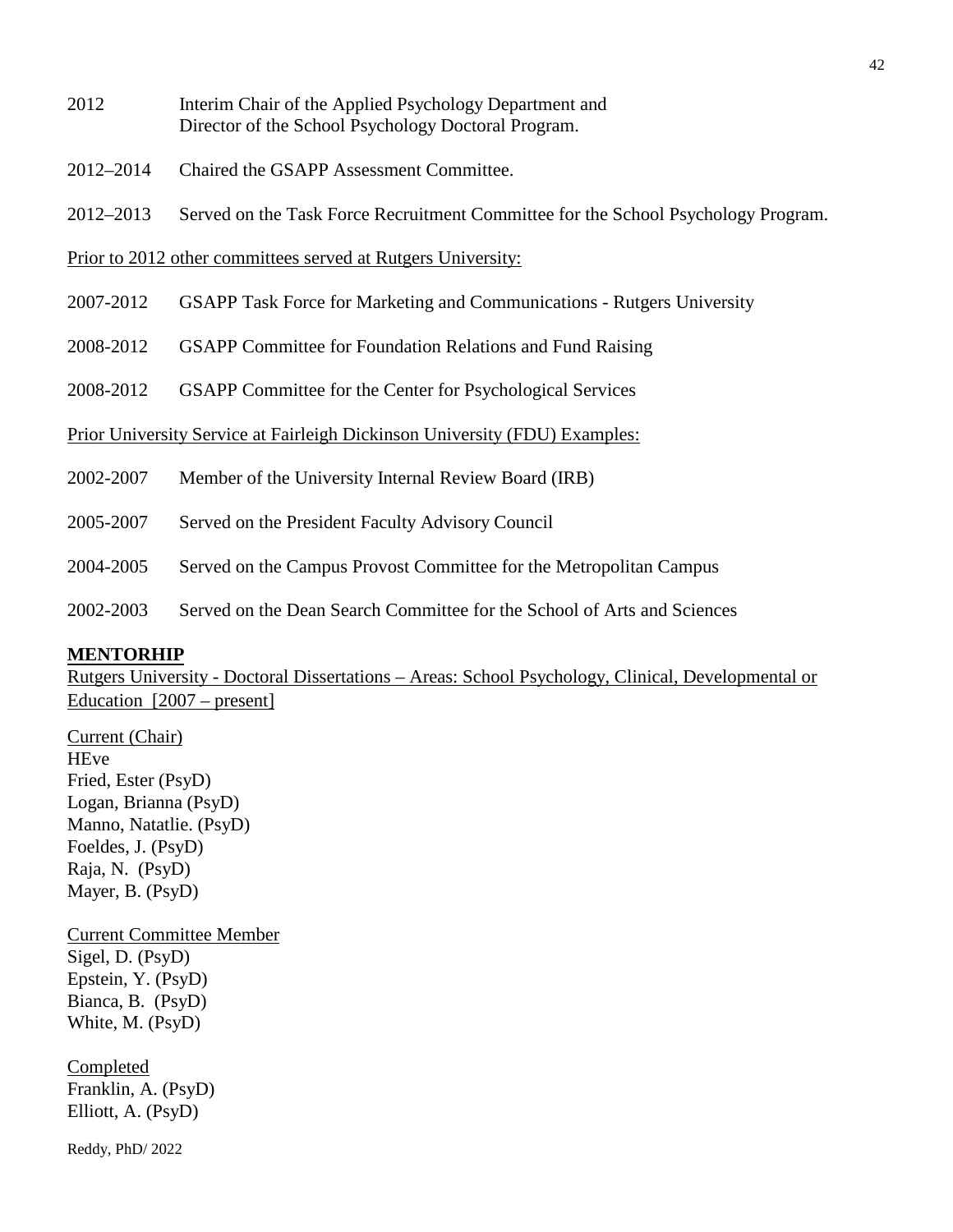LaRosa, A. (PsyD) Beaumont, N. (PsyD) Velardi, B. (PsyD) Dembitzer, L. (PsyD) Schnaidman, B. (PsyD) Shoshana, M. (PsyD) Levey, R. (PsyD) Konko, A. (PsyD) Weissman, A. (PhD) Coffield, C. (PhD) Zilberstein, L. (PsyD) Brodzinsky, L. (PsyD) Kanrich, J. (PsyD) Keiser, A. (PsyD) Verdesco, A. (PsyD) Barbarasch, B. (PsyD) Alperin, A. (PsyD) Furmani, G. (PsyD) Matthews, C. (EdD) Abdo, H. (EdD)

Undergraduate Research Assistants 2007–Present - over 150 students have earned credit or funded by my grants.

#### Fairleigh Dickinson University - Doctoral Dissertations – Clinical or School Psychology [1997-2007]

Reddy, PhD/ 2022 Schmelzer, E (PhD) Hall, T.M., (PhD) Benisz, E. (PhD) Braunstein, D. (PhD) Hauch, Y. (PhD) Atamanoff, T. (PhD) Rubel, E. (PhD) Barboza-Whitehead, S. (PhD) DeThomas, C. (PhD) Newman, E. (PhD) Chun, V (PhD) Petcher, P. (PsyD) Springer, C. (PhD) Bray, N. (PsyD) Porta, N. (PsyD) Bartik, C. (PhD) Richarson, L. (PhD) Admed, S. (PhD)